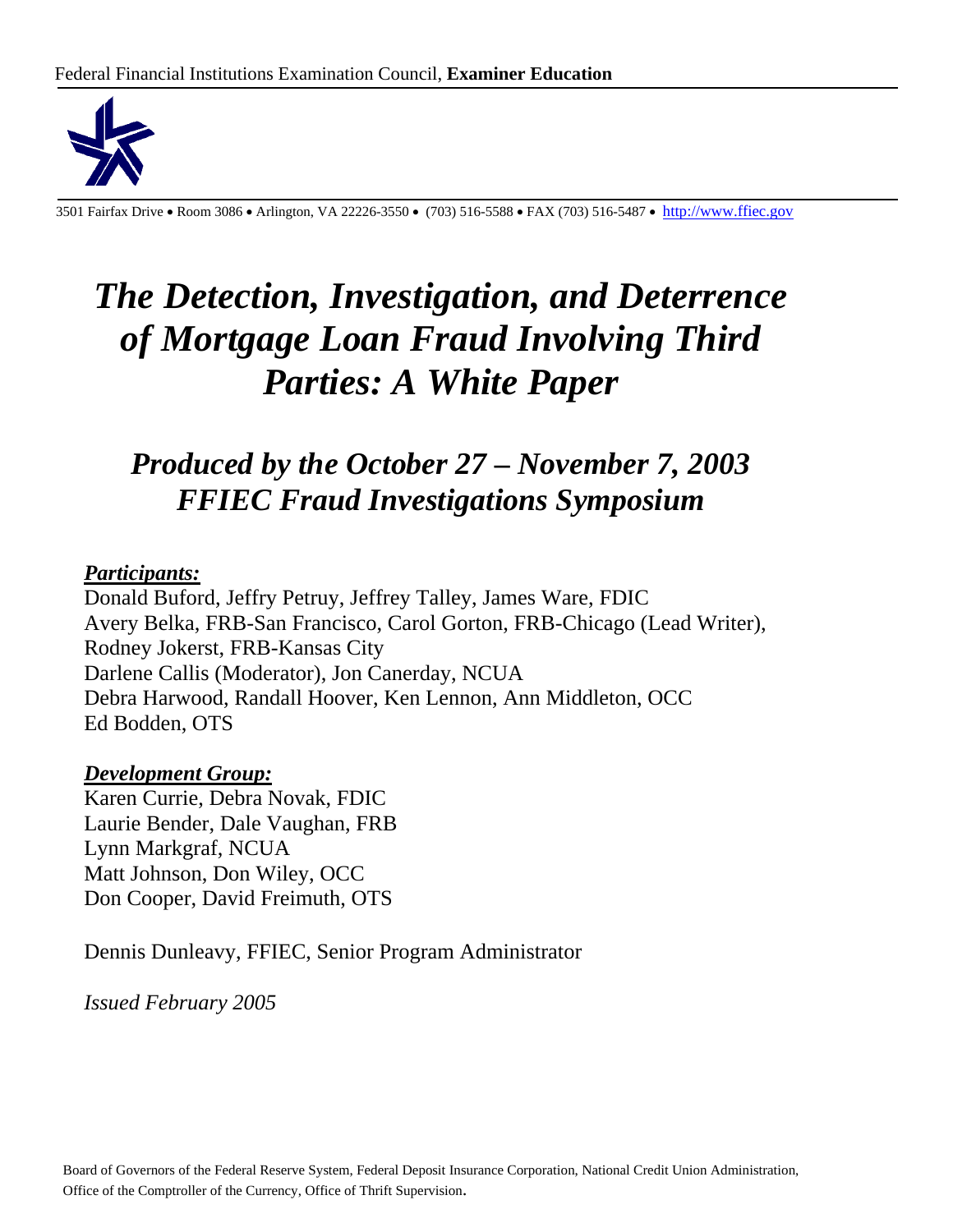## **The Detection, Investigation, and Deterrence of Mortgage Loan Fraud Involving Third Parties**

| Table of Contents                                                                                                                                                                                                                                 | Page                                                           |
|---------------------------------------------------------------------------------------------------------------------------------------------------------------------------------------------------------------------------------------------------|----------------------------------------------------------------|
| Introduction                                                                                                                                                                                                                                      | 1                                                              |
| Background                                                                                                                                                                                                                                        | $\mathbf{1}$                                                   |
| Motives                                                                                                                                                                                                                                           | 3                                                              |
| Participants                                                                                                                                                                                                                                      | 4                                                              |
| Basic Mortgage Transactions                                                                                                                                                                                                                       | 5                                                              |
| Appraisal Guidance                                                                                                                                                                                                                                | 8                                                              |
| Third Party Mortgage Fraud Mechanisms<br>Collusion<br>Document Misrepresentations<br>Identity Theft<br>Mortgage Warehousing<br>Negligence                                                                                                         | 8<br>9<br>9<br>12<br>12<br>12                                  |
| Third Party Mortgage Fraud Schemes<br>Appraiser Fraud<br>Builder Bailout<br>Chunking<br>Double Selling<br>Equity Skimming<br>False Down Payment<br>Fictitious Mortgage Loan<br>Land Flip<br>Phantom Sale<br>Straw Borrower                        | 13<br>13<br>13<br>14<br>14<br>14<br>15<br>15<br>16<br>16<br>17 |
| Red Flags, Internal Controls, and Best Practices<br>Applications<br>Appraisals<br>Credit Report<br>Escrow/Closing (Settlement Statement)<br>Mortgage Brokers<br>Title Insurance<br>Verification of Employment<br>Verification of Deposit<br>Other | 17<br>18<br>20<br>22<br>23<br>25<br>26<br>28<br>29<br>30       |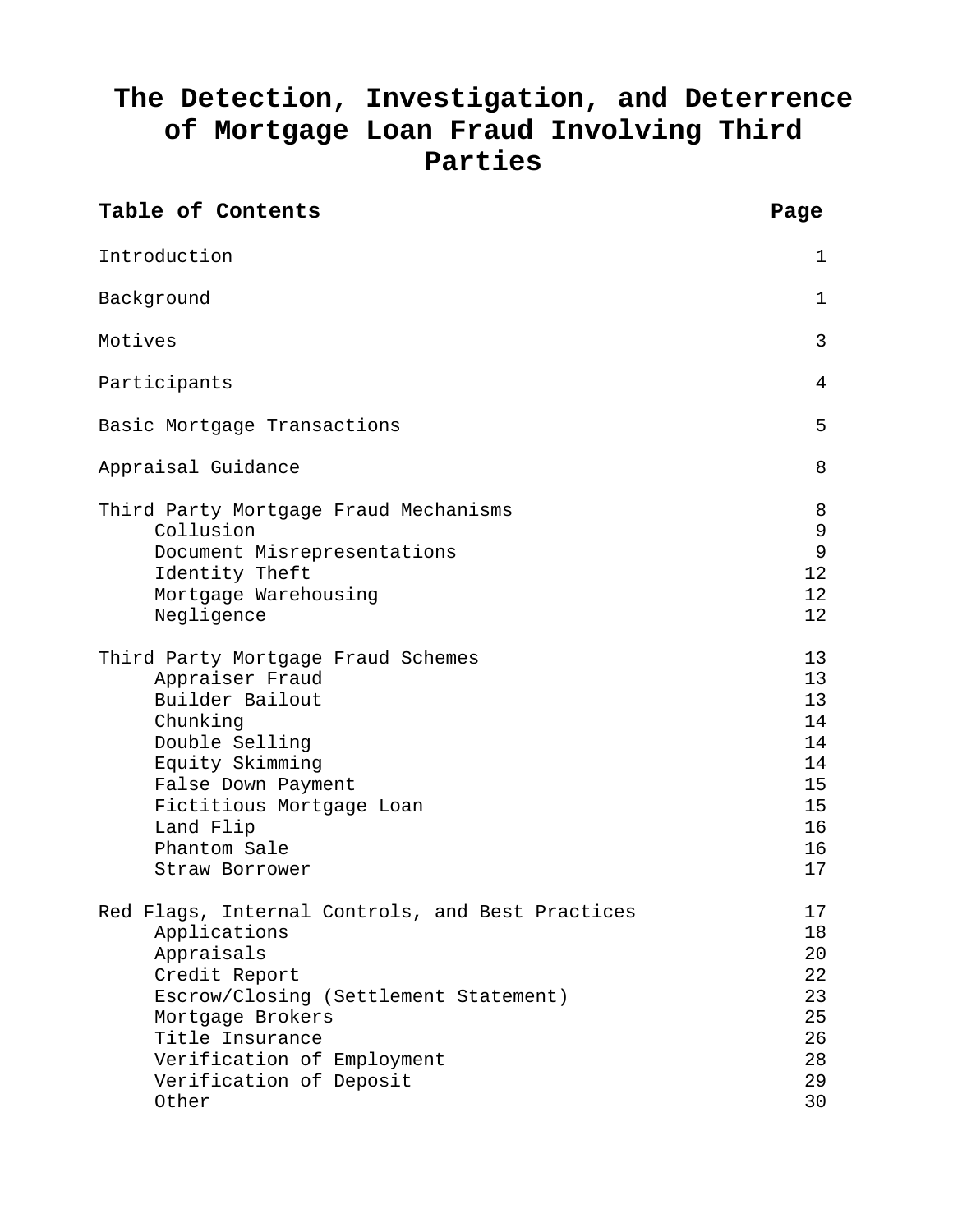## **Table of Contents (continued) Page**

| Discovery and Follow-up                            |    |  |  |
|----------------------------------------------------|----|--|--|
| Expansion of Review                                | 32 |  |  |
| Documentation                                      |    |  |  |
| Interviewing                                       |    |  |  |
| Suspicious Activity Report (SAR)                   | 35 |  |  |
| Referrals to State Appraiser Boards                |    |  |  |
| Conclusion                                         | 36 |  |  |
| Appendices                                         |    |  |  |
| A - Glossary                                       | 37 |  |  |
| B - Mortgage Transaction Flow Charts               | 43 |  |  |
| C - Fraudulent Third Party Mortgage Schemes        | 47 |  |  |
| D - Optional Initial Diagnostic Checklist          | 55 |  |  |
| E - Criminal Statutes                              | 58 |  |  |
| F - References and Resources                       | 61 |  |  |
| G - Independent Appraisal and Evaluation Functions | 63 |  |  |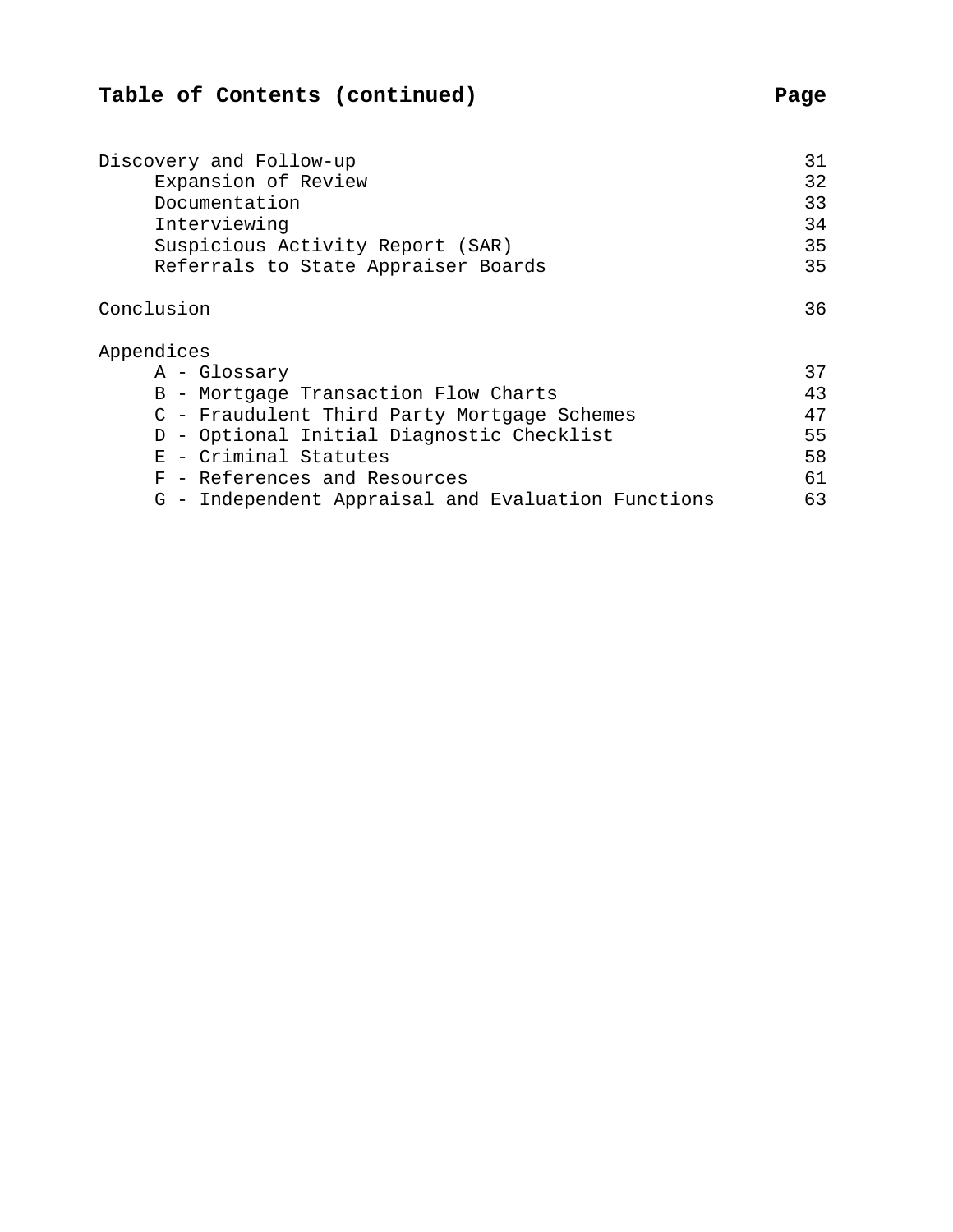## **The Detection, Investigation, and Deterrence of Mortgage Loan Fraud Involving Third Parties**

#### **INTRODUCTION**

The following interagency white paper focuses on ways that financial regulators and the industry can detect, investigate, and deter third party mortgage fraud. Since insider loan fraud was addressed in a separate white paper dated April 2003 $^{\rm l}$ , this paper does not specifically discuss mortgage fraud involving only insiders.

The first of four sections provides some background information on third party residential real estate (RE) mortgage fraud and discusses the primary motives for this type of fraud. The second section includes a description of some of the key third parties involved in residential mortgage lending and provides examples of the basic loan origination and acquisition processes. It also includes a summary of the October 2003 Interagency Appraisal and Evaluation Function statement the full text of which is in Appendix - G. The third section details some examples of the more common third party mortgage fraud schemes and describes a number of red flags to help identify them. The fourth section provides examiners with some helpful tips when considering and/or conducting an investigation. Additionally, it provides steps that financial institutions (FI) can take to mitigate the risk of third party mortgage fraud. Lastly, the paper includes appendices that contain additional guidance and references regarding mortgage loan fraud. Many of the terms found throughout this paper are specific to the mortgage industry and are defined in Appendix A – Glossary.

**This paper is not intended to override or replace current examination policies and practices. Examiners should only use the procedures and practices discussed in this paper in consultation with their supervisors when they discover warning signs that warrant expanded scope.** 

#### **BACKGROUND**

1

Third party residential RE mortgage fraud poses a growing risk to the financial entities that finance the \$3 trillion annual residential RE market (Mortgage Bankers Association, 2003) in the

 $^1$  "The Detection, Investigation, and Prevention of Insider Loan Fraud: A White Paper" is available on line at http://www.ffiec.gov/pdf/ilf050703\_guidance.pdf.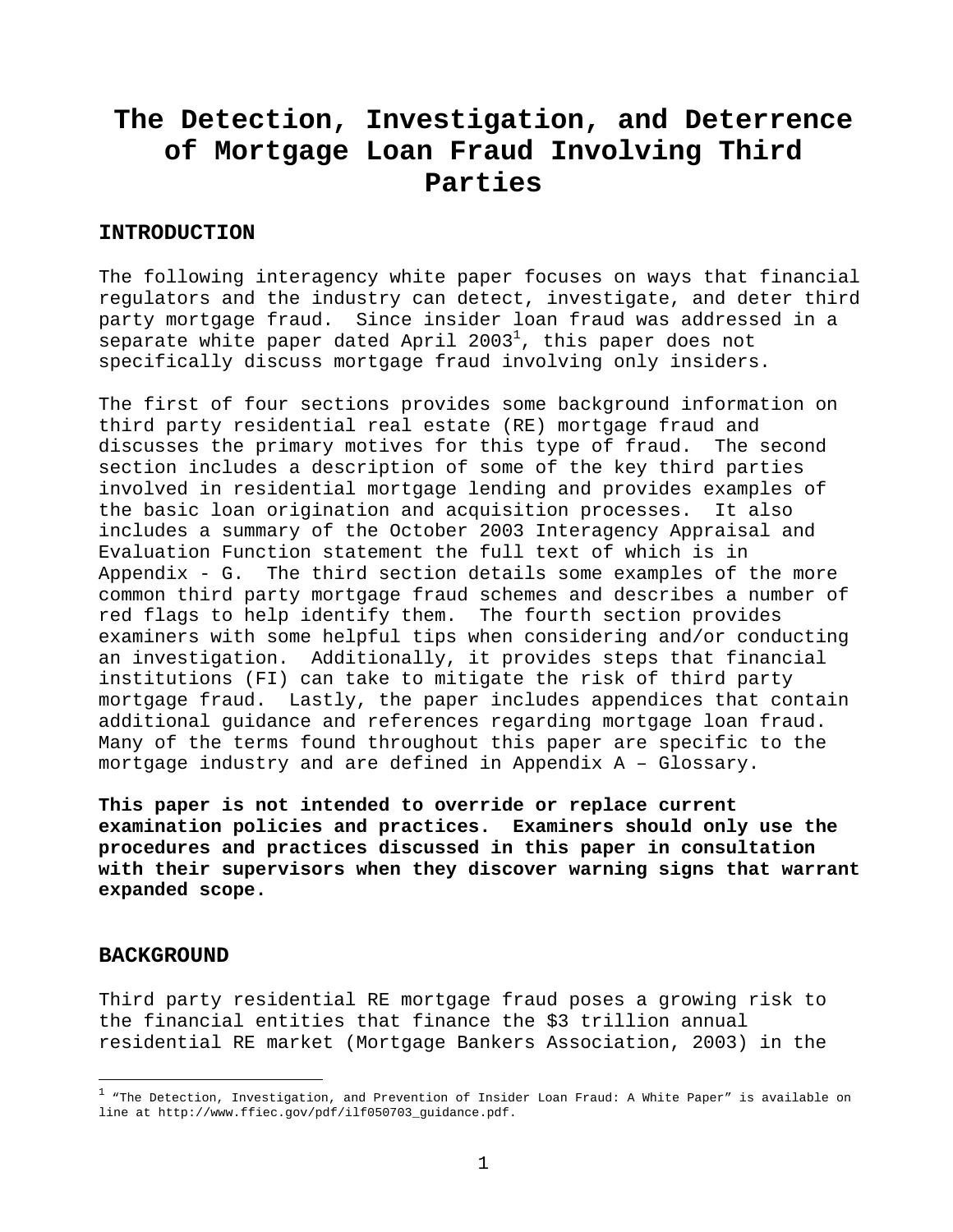United States. For the purposes of this discussion, the term "third party" refers to the parties necessary to execute a residential mortgage other than an FI and a legitimate borrower. Examples of third parties include mortgage brokers, correspondents, RE agents, RE appraisers, and settlement agents. In this paper, mortgage fraud refers to a material misrepresentation made by a third party in the mortgage loan document(s) or orally in order to induce the lender to make a loan he might not otherwise make. The resulting product may also be inconsistent with investor/product guidelines. Although there is no comprehensive study detailing the economic cost of mortgage fraud, estimates by experts and industry professionals indicate that it is substantial and growing. Mortgage loan fraud is expanding because it can often be very lucrative and relatively easy to perpetrate, particularly in geographic areas experiencing rapid appreciation. Given the record volume of the past few years, many lenders have been less thorough in their pre-funding and quality control (QC) reviews and other efforts. This lack of controls and due diligence can contribute to increased occurrences of fraud.

Industry studies indicate that a significant portion of the loss associated with residential RE loans can be attributed to fraud. Industry experts estimate that up to 10% of all residential loan applications, representing several hundred billion dollars of the annual U.S. residential RE market, have some form of material misrepresentation, both inadvertent and malicious. An in-depth review by The Prieston Group of Santa Rosa, California of early payment defaults, an indicator of problem loans, revealed that 45- 50% of these loans have some form of misrepresentation. Additionally, this study showed that approximately 25% of all foreclosed loans have at least some element of misrepresentation, and losses on fraudulent loans equate to approximately 37% of the loan balance.

Since the variety of fraudulent mortgage schemes is limited only by the imagination and resourcefulness of the perpetrators, third party residential mortgage fraud is difficult to detect until losses have occurred. The ability to perpetrate a fraud has been made much easier through technological and computer advancements like imaging. Mortgage fraud can represent a significant risk to the safety and soundness of an FI and increase a variety of other risks within the FI such as financial, reputational, legal, operational, and strategic. The financial impact from these elevated risks can vary greatly based upon the complexity and pervasiveness of the fraud and the FI's level of participation in the residential mortgage market. For example, an FI's risk in a simple third party fraud may be limited to losses associated with a single loan or, if the fraud involves a complicated and pervasive fraud scheme, the exposure may extend beyond the balance sheet to include the risk associated with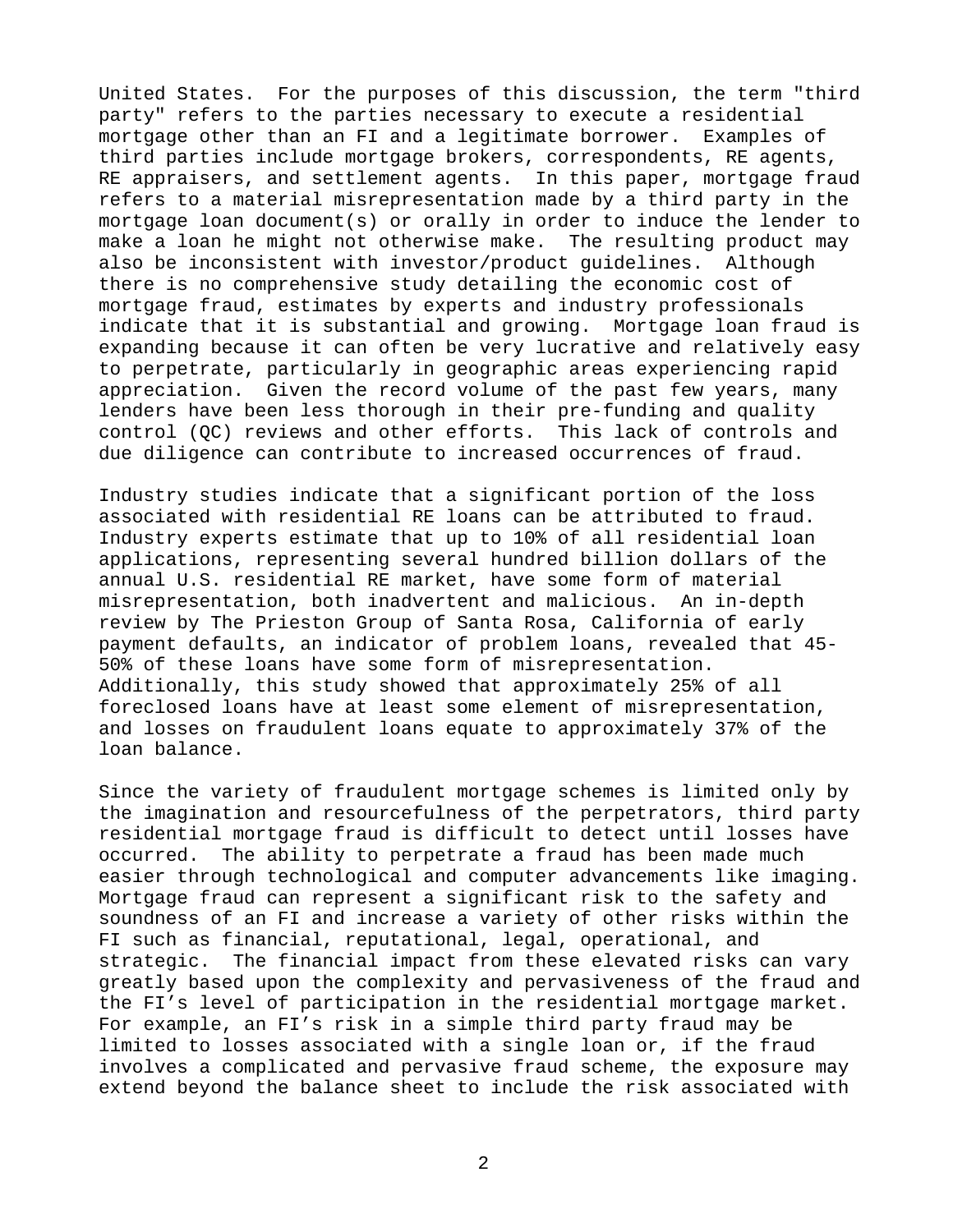thousands of loans that an FI may be required to repurchase from the secondary market.

#### **MOTIVES**

While greed is the overall motivator in any fraud scenario, the mortgage industry has identified three specific motives for mortgage fraud. These motives, which are described below, are fraud for housing, fraud for profit, and fraud for other criminal purposes. Inherent to each of these is the potential that some of the individuals involved are unsuspecting, unknowing, or unaware that they are participating in a fraud scheme and that their actions may be illegal.

Fraud for housing, which is exactly what the term implies, is the first motive. It is a misrepresentation and/or concealment made by a borrower or other party in order to qualify for a mortgage loan. The applicant may understate expenses, disguise the source of the down payment, alter or falsify a tax return, or misrepresent employment in order to qualify for the loan. Generally, the borrower intends to make the loan payments and does not have a profit motive. A third party broker, appraiser, developer, builder, financial advisor, or other participant attempting to help the new homebuyer, may assist in the fraud by inflating a value or by omitting/understating expenses. While these frauds may seem harmless, investors such as FHLMC (Freddie Mac), FNMA (Fannie Mae), or GNMA (Ginnie Mae) may discover the fraud and demand that the originating lender repurchase the unpaid principal balance of the loan or compensate the investor for liquidation costs on foreclosed properties. Once detected, a simple misrepresentation can have large consequences for the originator, seller, or investor.

The second motive, fraud for profit, is a major concern for the mortgage lending industry. It often results in larger losses per transaction and usually involves multiple transactions. The schemes are frequently well planned and organized. There may also be intent to default on the loan when the profit from the scheme has been realized. Multiple loans and people may be involved and participants, who are often paid for their involvement, do not necessarily have knowledge of the whole scheme.

Fraud for profit can take many forms including, but not limited to:

- Receipt of an undisclosed or unusually high commission or fee,
- Representation of investment property as owner-occupied since FIs usually offer more favorable terms on owner-occupied RE,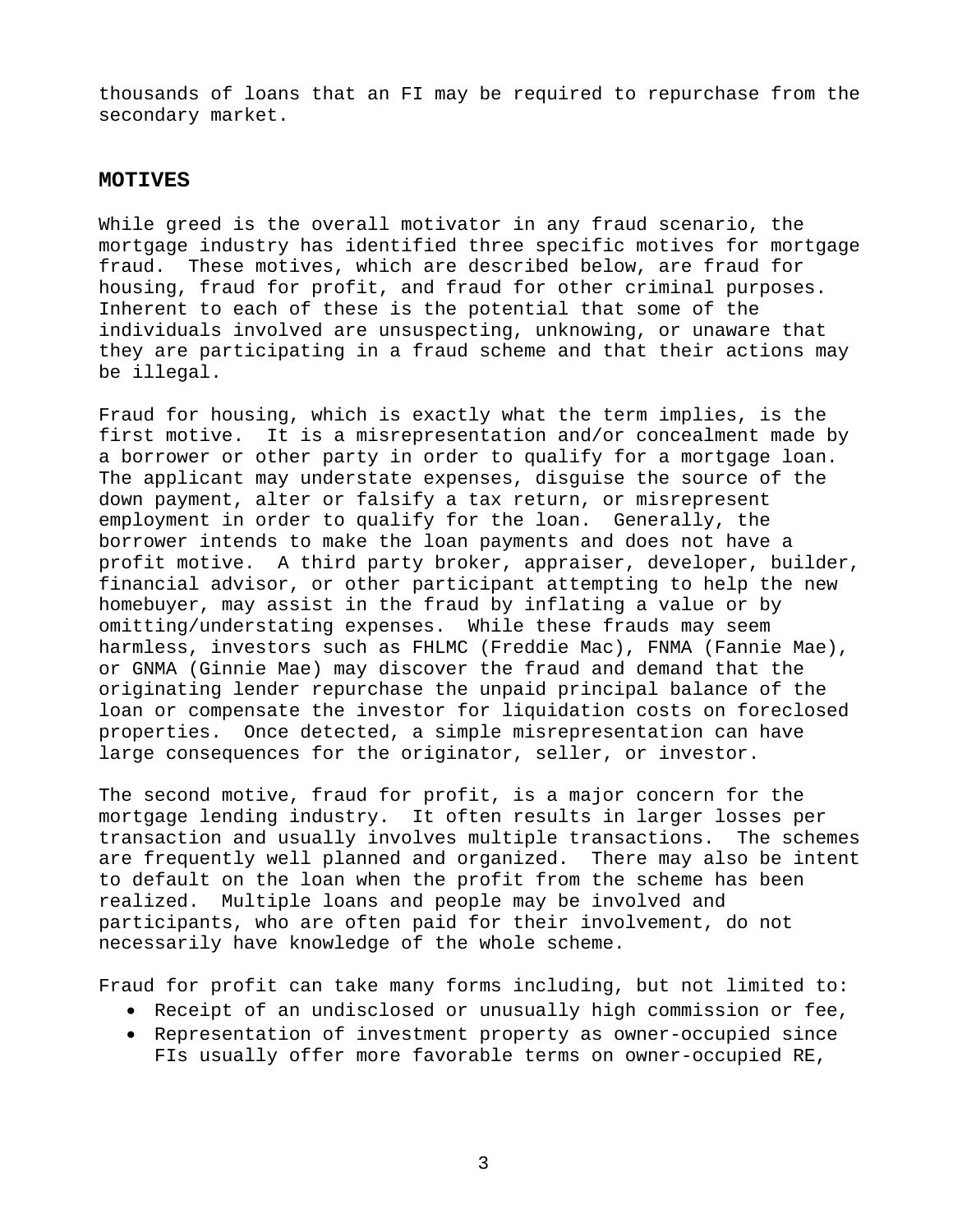- Sale of an otherwise unsalable piece of property by concealing undesirable traits, such as environmental contamination, easements, building restrictions, etc.,
- Attainment of a new loan to redeem a property from foreclosure to relieve a burdensome debt,
- Rapid buildup of a RE portfolio with an inflated value to perpetrate a land flip scheme,
- Mortgage of rental RE with the intention of collecting rents and not making payments to the lender, retaining funds for personal use,
- The advance of loan approvals for customers to benefit from the commission payments, and/or
- Misrepresentation of personal identity, i.e., use of illegally acquired social security numbers, to illegally obtain a loan, or to sell/take cash out of equity on a property with no intention of repaying the debt.

The third motive, which involves additional criminal purposes beyond fraud, is becoming more of a concern for law enforcement and FIs. This involves taking the profit motive one step further by applying the illegally obtained funds or assets to other crimes, such as:

- Money laundering through purchase of RE, most likely with cash, at inflated prices,
- Terrorist activities such as the purchase of terrorist safe houses and,
- Other illegal activities like prostitution, drug sales or use, counterfeiting, smuggling, false document production and resale, auto chop shops, etc.

### **PARTICIPANTS**

It is important to be aware of the different participants and transaction flows to understand the fraud schemes described in this paper. This section provides background information on various participants and their roles in typical mortgage transactions.

### **Participants**

Common participants in a mortgage transaction include, but are not limited to:

- Buyer a person acquiring the property,
- Seller a person desiring to convert RE to cash or another type of asset,
- Real Estate Agent an individual or firm that receives a commission for representing the buyer or seller,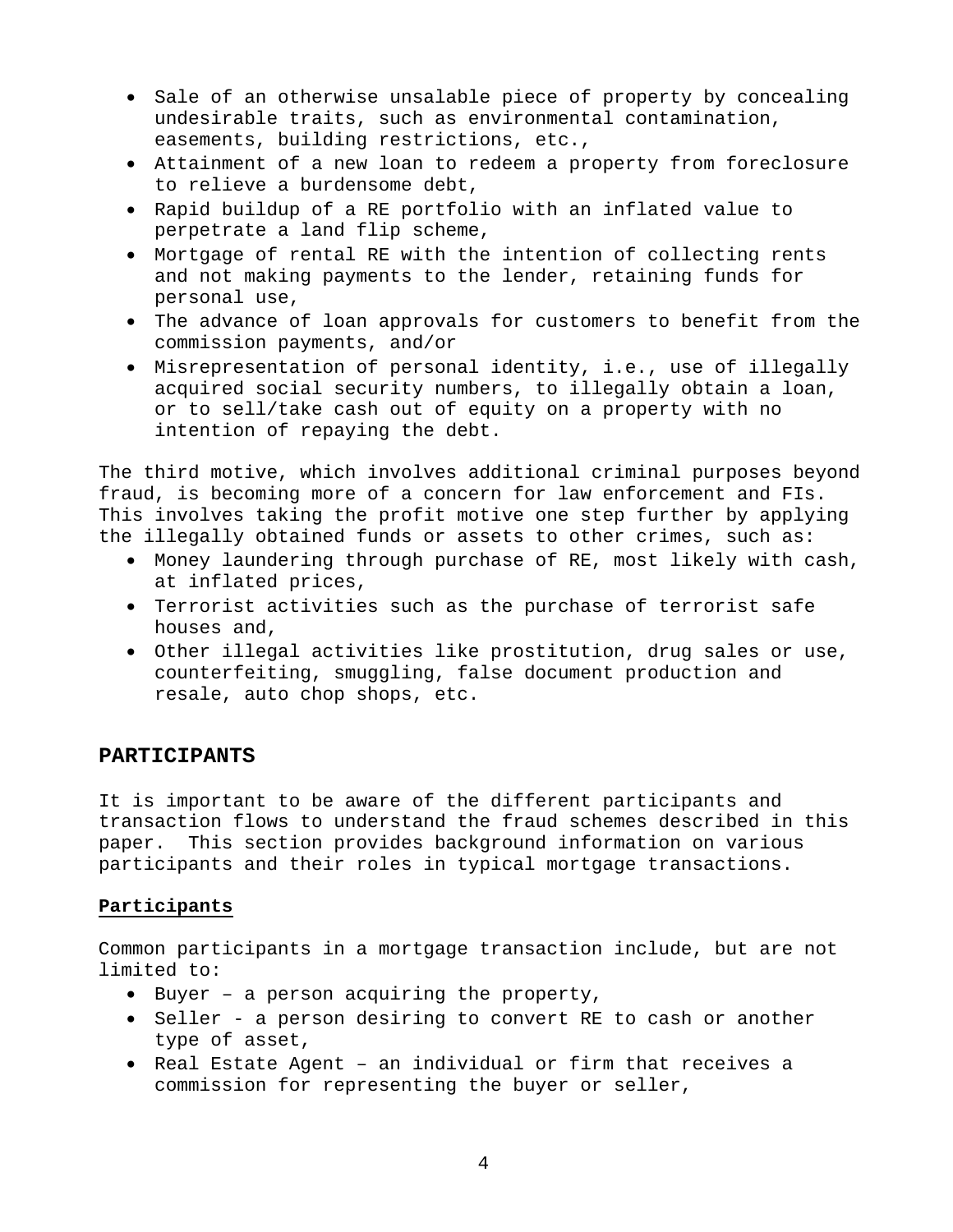- Originator a person or entity, such as a loan officer, broker, or correspondent, who assists a borrower with the loan application,
- Processor an individual who orders and/or prepares items which will be included in the loan package,
- Appraiser a person who prepares a written valuation of the property,
- Underwriter an individual who reviews the loan package and makes the credit decision,
- Warehouse Lender a short term lender for mortgage bankers that provides interim financing using the note as collateral until the mortgage is sold to a permanent investor, and
- Closing/Settlement Agent a person who oversees the consummation of a mortgage transaction at which the note and other legal documents are signed and the loan proceeds are disbursed.

Refer to Appendix A - Glossary for additional and expanded definitions for participants and other terms used throughout this paper.

#### **BASIC MORTGAGE TRANSACTIONS**

The following transactions are generally the same whether the purpose of the loan is to purchase a property, refinance an existing loan, or obtain a loan against a property that is unencumbered.

**Retail** – Initiated by an individual through an FI loan officer, this is the most basic transaction with the fewest third parties. All parties can be FI employees, but the appraiser and closing agent are frequently third parties. Usually, the application package, which includes financial information, a credit report, an appraisal or automated valuation model (AVM), title information, and various other credit related documents, is completed and forwarded to an underwriter for a credit decision. The FI then releases funds to a closing agent, who disburses funds to the various parties. The completed package is returned to the FI, reviewed for quality and accuracy, and is either held on the FI's books or sold into the secondary market to Fannie Mae, Freddie Mac, Ginnie Mae or alternative investor. Retail origination only includes loans closed in the FI's name.

**Broker Origination** – A broker originated loan is similar to the retail mortgage transaction except the borrower makes an application to a mortgage broker who is independent of the FI. In some cases, particularly refinance transactions, the mortgage broker may solicit applications rather than rely on borrower requests. The broker, who can operate as an agent of the FI or of the borrower, orders the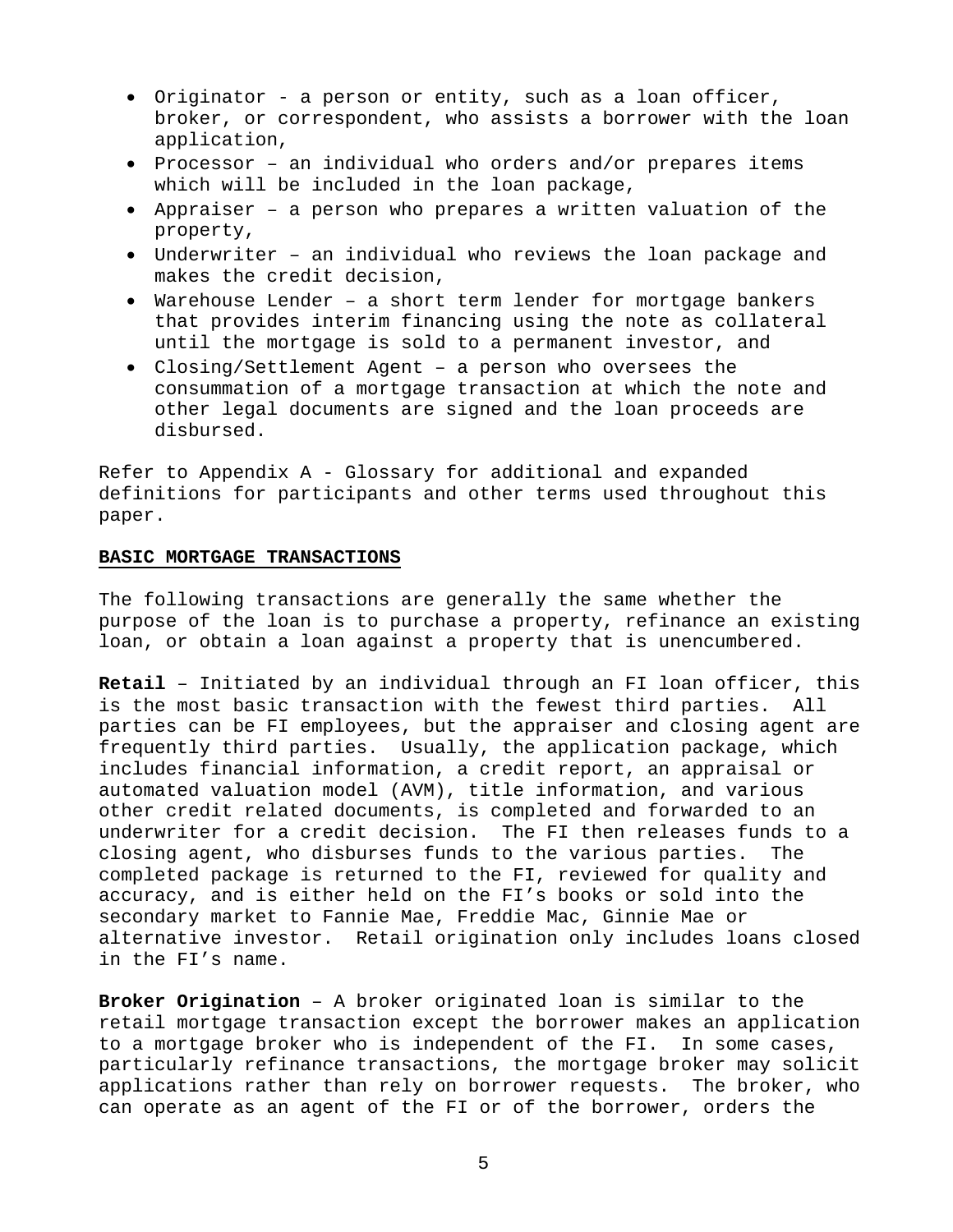credit report and may also order an appraisal and preliminary title work. The FI should ensure controls are in place to provide for an independent appraisal process. Brokers and applicants should be prevented from influencing the appraiser to ensure an independent valuation is obtained.

Once the broker has gathered the necessary application information, it is submitted along with supporting documentation to one or more FIs for underwriting. The FI's underwriter reviews the information and makes a credit decision. The FI should also perform all critical loan-processing activities, such as verification of income and employment. Time is of the essence, since the first FI that gives approval to the broker is often granted the loan, assuming the price is competitive.

The loan approval package, with papers prepared in the name of the FI, is then returned to the broker. The FI or broker schedules the closing which takes place in the same way as noted in the retail transaction. Alternatively, the package can be forwarded to a closing agent, typically selected by the FI or broker, who closes the loan. The closing agent selection should be made from the FI's approved list. Once the loan has closed, the completed package is returned either directly to the FI or to the broker who then delivers it to the FI. Again, the FI will review the loan for quality and either retain the loan in its own portfolio or sell it.

The agencies do not intend to limit arrangements that regulated institutions have with their mortgage brokers, provided that the arrangements do not place the agent in a conflict of interest that prevents the agent from representing the interests of the regulated institution.<sup>2</sup> Nonetheless, financial institutions that use mortgage brokers acting as their agents should have adequate policies, procedures, and controls to address: initial approval and annual re-certification, underwriting, pre-funding and QC reviews, repurchases, early prepayments, appraisals, quality and documentation monitoring, fraud, scorecards, timely delivery of loan packages, and utilization of contract underwriters. Automated fraud controls and checks, such as social security numbers, addresses, etc., are an efficient method for checking on the accuracy of borrower information and highlighting mismatches.

Third parties generate their income from mortgage origination volume and are incented to produce and close as many loans as possible. Thus, FIs should have adequate controls and procedures in place to ensure third parties are not compensated for incomplete or fraudulent mortgage applications. Fraudsters will intentionally target an FI that has a reputation for lax controls.

1

 $^2$  Appraisal Regulation preamble, page 29498, Federal Register, dated June 7, 1994.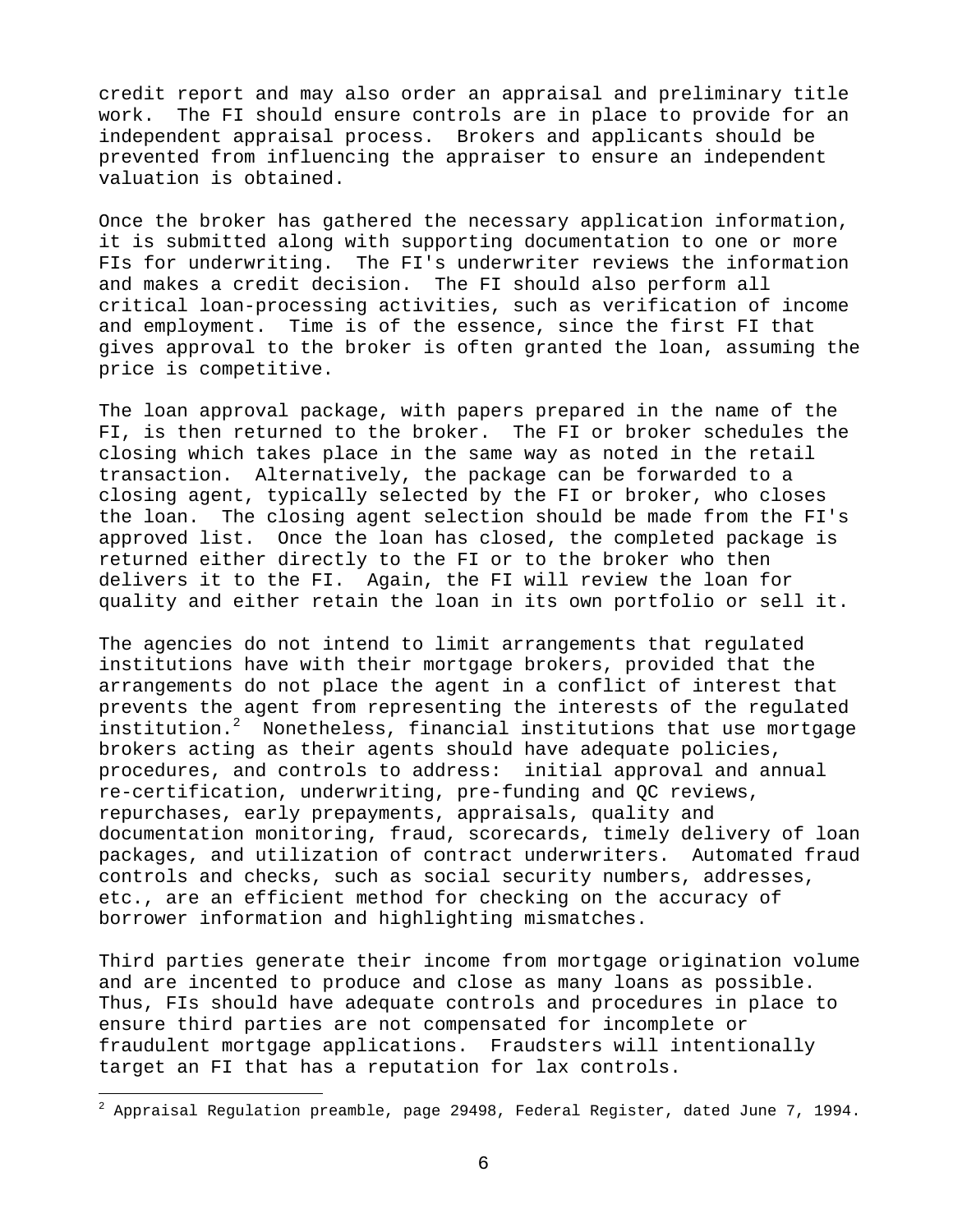**Mortgage Loan Purchased from a Correspondent –** In this transaction, the borrower applies for and closes his loan with a correspondent of the FI, which can be a mortgage company, small depository institution, or finance company. The correspondent closes the loan with internally generated funds in its own name or with funds borrowed from a warehouse lender. Without the capacity or desire to hold the loan in its own portfolio, the correspondent sells the loan to an FI. The purchasing FI is frequently not involved in the origination aspects of the transaction, and relies on the correspondent to perform these activities in compliance with the FI's approved underwriting, documentation, and loan delivery standards. The purchasing FI reviews the loan for quality prior to purchase. The purchasing FI must also review the appraisal or AVM report and determine that it conforms to the appraisal regulation and is otherwise acceptable. The loan can be booked in the FI's own portfolio or sold.

In "delegated underwriting" relationships, the FI grants approval to the correspondent to process, underwrite, and close loans according to the FI's processing and underwriting requirements. The FI is then committed to purchase those loans. Obviously, proper due diligence, controls, approvals, QC audits, and ongoing monitoring are warranted for these higher risk relationships.

Financial institutions that generate mortgage loans through correspondents should have adequate policies, procedures, and controls to address: initial approval and annual re-certification, underwriting, pre-funding and QC reviews, repurchases, early prepayments, appraisals, quality and documentation monitoring, fraud, scorecards, timely delivery of loan packages, and utilization of contract underwriters. In addition, FIs should have contractual agreements to demand and enforce repurchase proceedings and other disciplinary actions with correspondents delivering loans outside of product and other contractual agreements.

**Construction Transactions** add additional layers of participants and complexity, and therefore are not specifically detailed here. The following is a list of some of the third party participants to these transactions:

- Land Developer,
- General Contractor,
- Sub-contractors,
- Building Inspectors, and
- Development Lender.

There can be variations in all these participants and transactions based on local RE laws and practices. Private mortgage insurance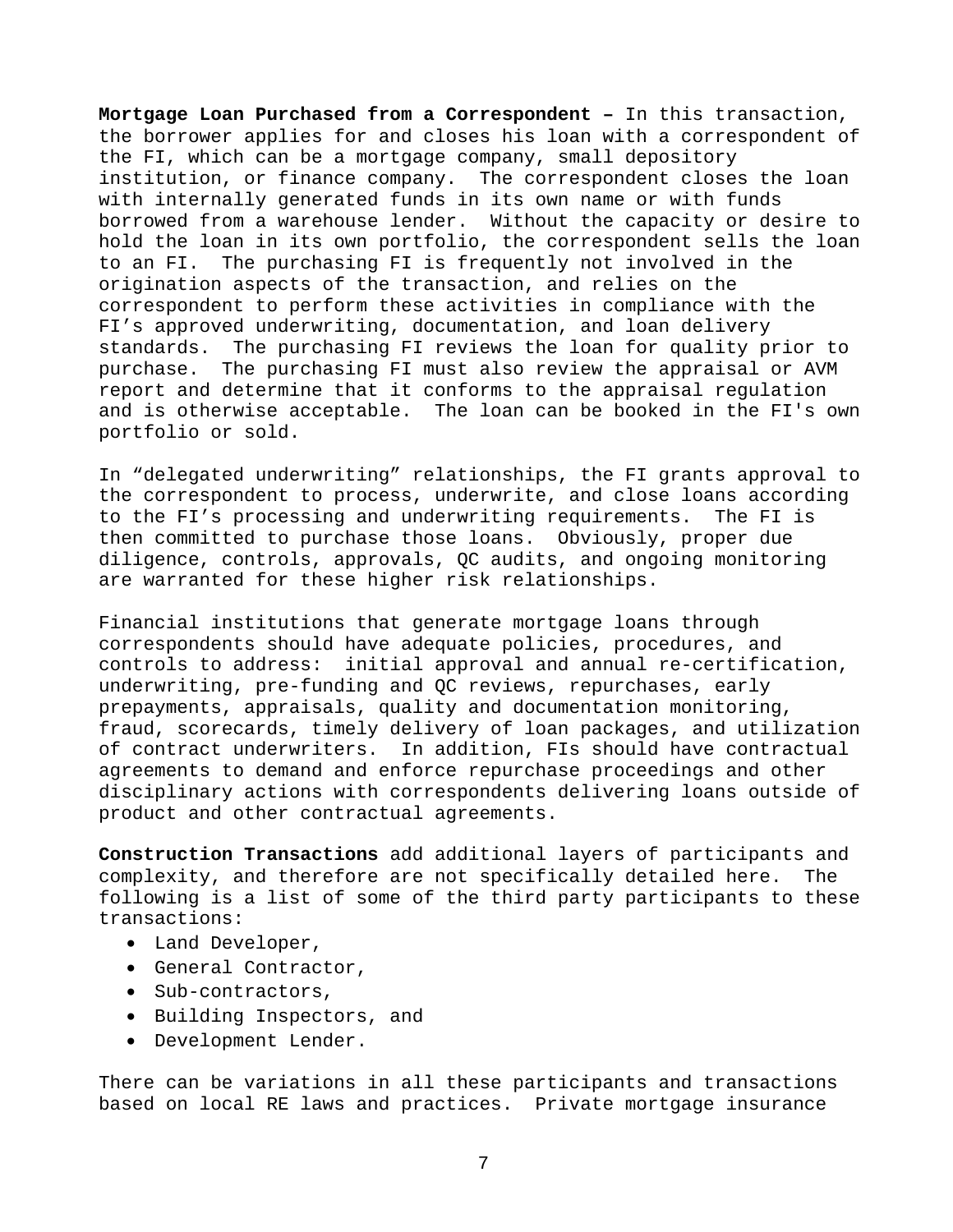companies and government entities that sponsor guarantees and insurance programs are frequently additional participants to transactions. Since many FIs accept applications via the internet, there can be other participant and transaction variations from that activity.

Transaction flow narratives are graphically illustrated in Appendix B. Refer to these as needed while reading the following sections on mechanisms and fraudulent third party mortgage schemes.

#### **APPRAISAL GUIDANCE**

Congress enacted Title XI of the Financial Institutions, Reform, Recovery and Enforcement Act of 1989 (FIRREA) requiring member agencies of Federal Financial Institutions Examination Council (FFIEC) to issue RE appraisal regulations to address problems involving faulty and fraudulent appraisals. One of the cornerstones of the regulation was a requirement that a regulated financial institution or its representative select, order, and engage appraisers for federally related transactions to ensure independence. The agencies' expectations on this subject are stated in an interagency statement dated October 27, 2003 entitled Interagency Appraisal and Evaluation Functions. This statement provides clarification of the various agencies' appraisal and RE lending regulations and should be reviewed in conjunction with them.

Specifically, the October 2003 statement primarily addresses the need for appraiser independence. A regulated institution is expected to have board approved policies and procedures that provide for an effective, independent RE appraisal and evaluation program. Basic elements of independence are discussed such as separation of the function from loan production and engagement of the appraiser by the institution, not the borrower. A written engagement letter is encouraged. An effective internal control structure is also necessary to ensure compliance with the agencies' regulations and guidelines. This includes a review process provided by qualified, trained individuals not involved with loan production. The depth of review should be based on the size, complexity, and other risk factors attributable to the transactions under review. For the full text of the October 27, 2003 statement please refer to Appendix G.

#### **THIRD PARTY MORTGAGE FRAUD MECHANISMS**

There are a variety of mechanisms by which third party mortgage loan fraud can take place. Various combinations of these mechanisms may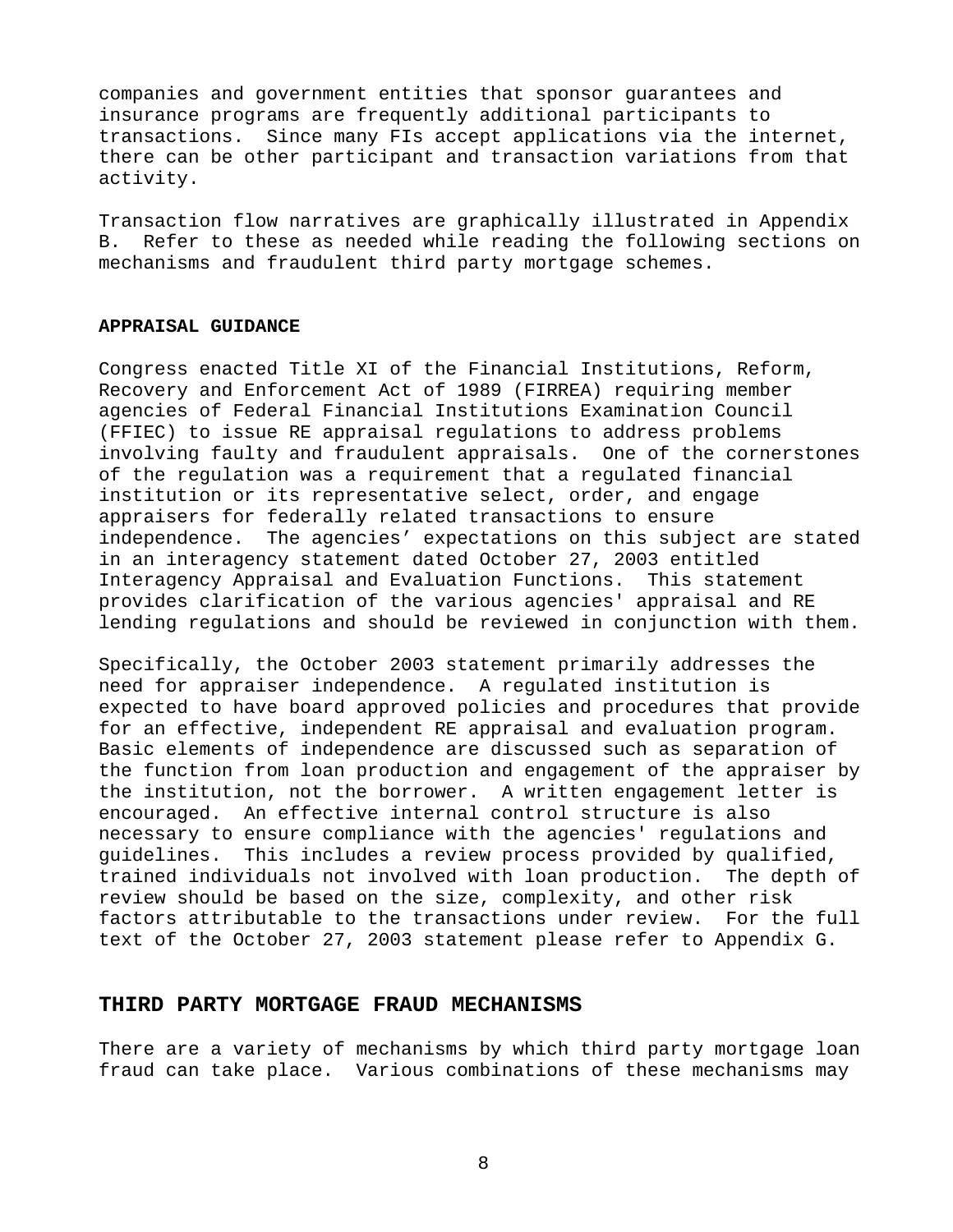be implemented in a single fraud. Some of these mechanisms and their uses are described in this section.

#### **Collusion**

Collusion involves two or more individuals working in unison to implement a fraud. Various third parties may conspire to perpetrate a fraud against an FI with each generally contributing to the plan. Each person performs his respective role and receives a portion of the illicit proceeds. Often, but not always, third parties recruit or bribe FI employees to take part in the scheme. The scheme may also include additional parties not involved in the planning or aware of all participants, but who are still part of the plan's execution.

#### **Documentation Misrepresentation**

Mortgage fraud is generally achieved using fictitious, forged, or altered documents needed to complete a transaction. Pertinent information may also be omitted from documents. The following describes some key documents and ways they can be altered to perpetrate fraud.

**Loan Application** - The application captures information needed for an FI to make a credit decision based on the borrower's qualifications such as financial capacity. It may include false information regarding the identity of the buyer or seller, income, employment history, debts, or current occupancy of the property. The information on the final application may have been altered and be materially different than that provided on the initial application.

**Appraisal** - An appraisal is a written statement that should be independently and impartially prepared by a qualified practitioner setting forth an opinion of the market value of a specific property as of a certain date, supported by the presentation and analysis of relevant market information. It is an integral component of the collateral evaluation portion of the credit underwriting process.

An appraisal is fraudulent if the appraiser knowingly intends to defraud the lender and/or profits from the deception by receiving more than a normal appraisal fee. This includes accepting a fee contingent on a foregone conclusion of value, or a guarantee for future business in response to the inflated value. The appraiser may inflate comparable values or falsify the true condition of the property, which can allow the defrauder to obtain a larger loan than the property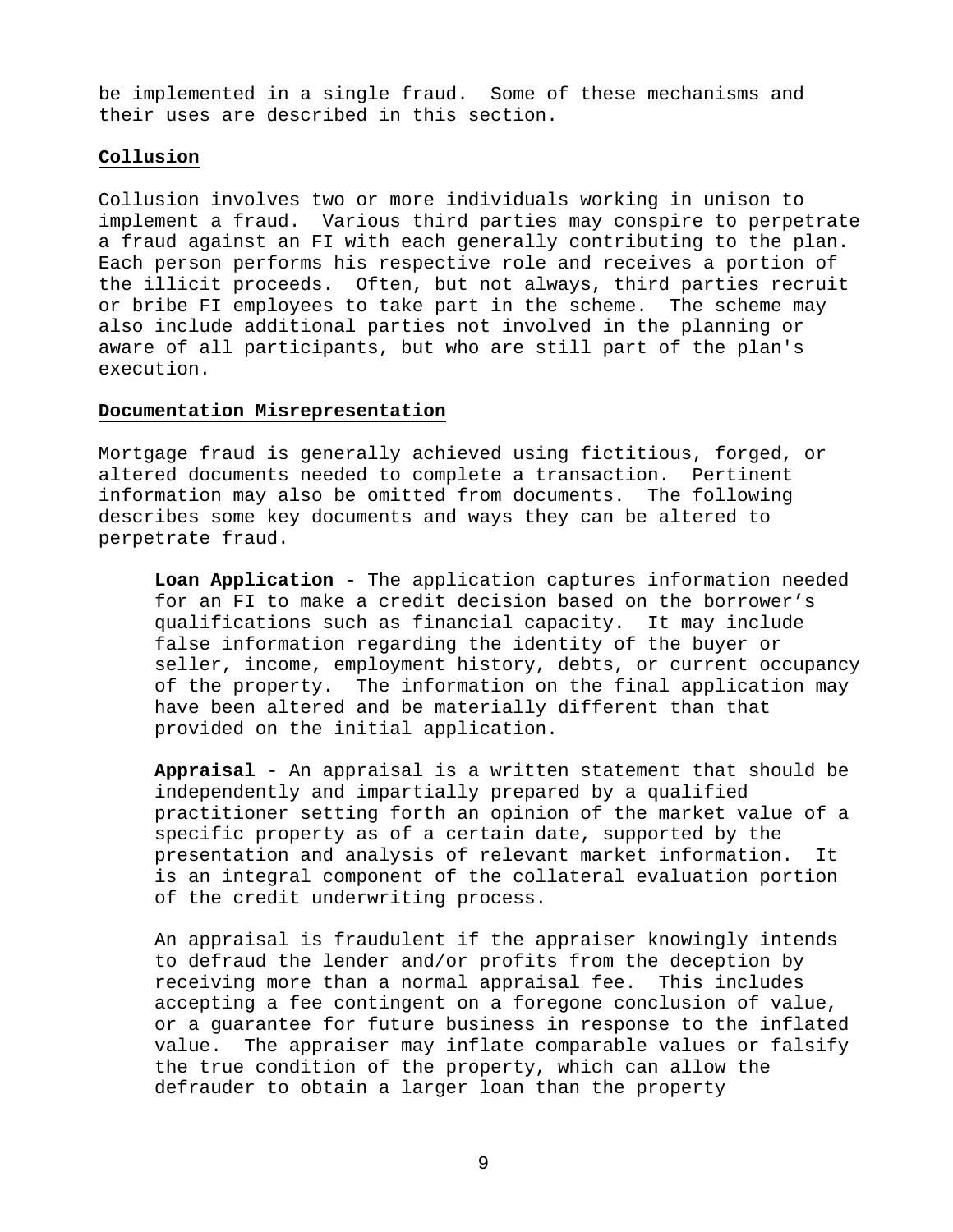legitimately supports. An appraisal that does not include negative factors affecting the property value can influence the FI to enter into a transaction that it normally would not approve. The defrauder may use comparables that are outdated, fictitious, an unreasonable distance from the subject property, or materially different from the subject property. Photos represented to be of the subject property may be of another property. Inflated appraisal values create high loss potential and contribute to an FI's losses at the time of foreclosure or sale.

**Credit Report** - This document contains an individual's credit history which is used to analyze an individual's repayment patterns and capacity. Credit histories can be forged or altered through various methods to repair bad credit or create new credit histories. Fraudsters can also use the credit report of an unknowing individual who has a good credit record. Perpetrators have been known to scan and alter illegally obtained legitimate credit reports that are then printed and used as originals. Copiers can be similarly used to produce fictitious or altered credit reports. Fraudsters have used computers to hack into credit bureau files and have purchased credit bureau computer access codes from persons who work for legitimate businesses.

Alternate credit reference letters are often used for applicants with limited or no traditional credit history. They are usually in the form of a letter directly from a business such as a utility, small appliance store, etc., to which the applicant is making regular payments. These letters can be easily altered or completely fabricated using the business's letterhead. As lenders expand to provide loans to more diverse income levels, alternate credit references are becoming more common.

**Deed –** A deed identifies the owner(s) of the property. It can be altered to disguise the true property owner or the legitimate owner's signature can be forged to execute a mortgage transaction. Alteration or forgery of this document allows the fraudster to use a false identity to complete the transaction.

**Financial Information -** This includes financial statements, tax returns, FI statements, and income information provided during the application process. Any of this data can be falsified to enable the applicant to qualify for a mortgage loan. Inadequate income and employment verification procedures may allow mortgage loan fraudsters to deceive the FI regarding this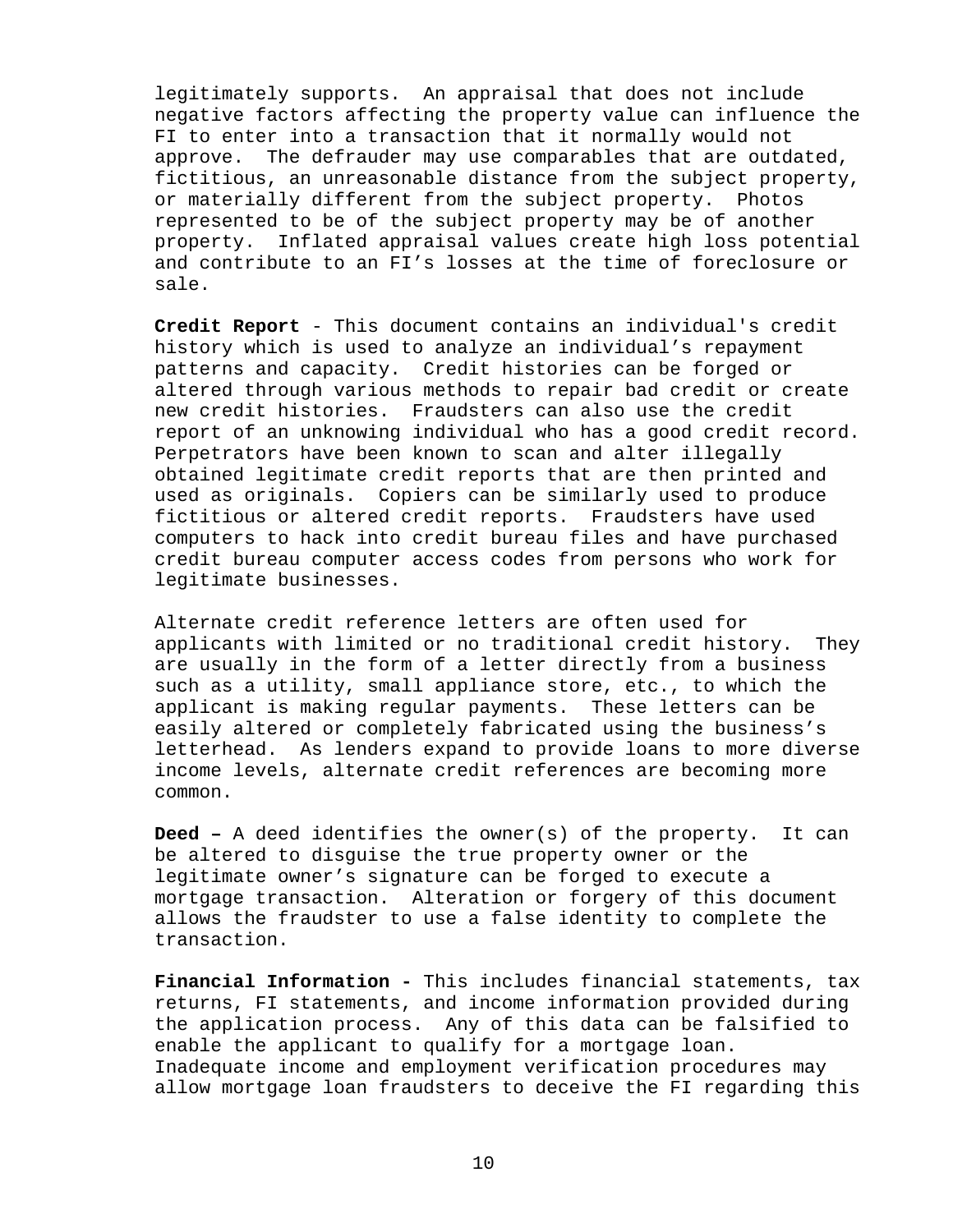information. Some perpetrators have been known to set up phone banks to receive verification calls from FIs.

**HUD-1 Settlement Statement –** The HUD-1 accompanies all residential RE transactions. This is a statement of actual charges, adjustments, and cash due to the various parties in connection with the settlement. Working alone or with accomplices this document can be altered to defraud the parties to the transaction. Information on the original HUD-1 may show entities or persons not noted as lien holders but who still receive payoffs from seller's funds. These individuals may be deleted from the final HUD-1 that is available for review prior to loan closing. This enables individuals involved in the fraudulent scheme to receive funds from the loan disbursement without the FI being aware of such payments. The document may show a down payment when none was made. The document may also include the borrower's forged signature.

**Mortgage –** A mortgage is a legal agreement that uses real property as collateral to secure payment of a debt. In some locales a deed of trust is used instead. A mortgage can be altered to disguise the true property owner, the legitimate lien holder, and/or the amount of the mortgage. Alteration or forgery of this document allows the fraudster to obtain loan proceeds meant for another party or in an amount that exceeds the legitimate value of the property.

**Quitclaim Deed** – This is a document used to transfer the named party's interest in a property. The transferring party does not guarantee that he has an ownership interest, only that he is conveying the interest to which he represents he is entitled. Fraud perpetrators may use this document to quickly transfer property to straw or nominee borrowers without a proper title search. Straw borrowers are discussed on page 17 under Third Party Mortgage Fraud Schemes. This technique can disguise the true property owner and allow the mortgage transaction to be completed quickly.

**Title Insurance/Opinion –** Either of these documents confirms that the stated owner of the property has title to the property and has the right to transfer ownership of that property. They identify gaps in the chain of title, liens, problems with the legal description of the property, judgments against the owner, etc. Title insurance schedules or opinions can be altered to change the insured FI or omit prior liens. This can be part of the falsification that occurs when a perpetrator attempts to obtain multiple loans from different FIs for one mortgage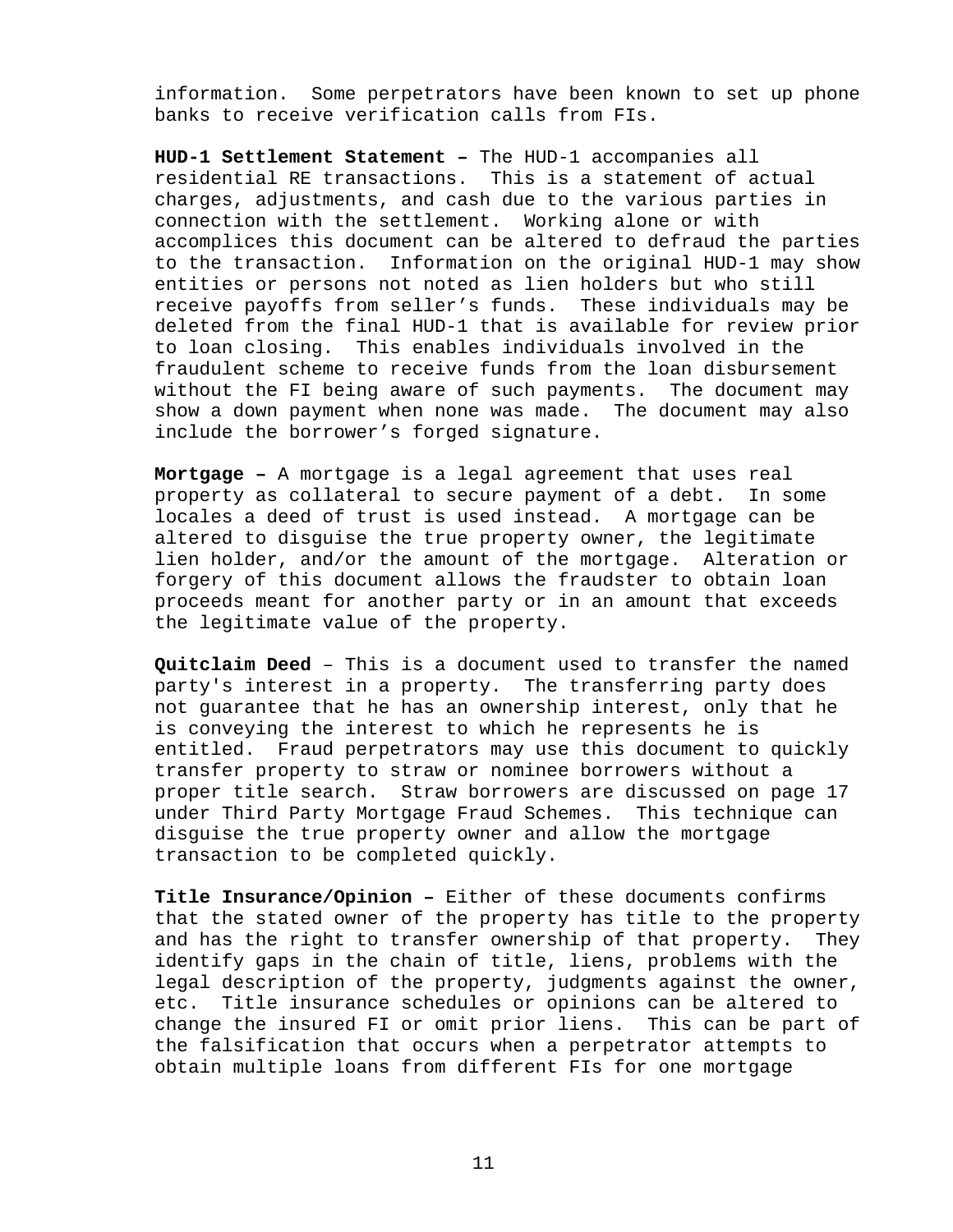transaction. Alteration of title insurance or opinions occurs in other fraud scenarios, as well.

#### **Identity Theft**

Identity theft means the theft of an individual's personal identification and credit information, which is used to gain access to the victim's credit facilities and FI accounts to take over the victim's credit identity. Perpetrators may commit identity theft to execute schemes using fake documents and false information to obtain mortgage loans. These individuals obtain someone's legitimate personal information through various means, i.e., obituaries, mail theft, pretext calling, employment or credit applications, computer hacking, and trash retrieval. With this information, they are able to impersonate homebuyers and sellers using actual, verifiable identities that give the mortgage transactions the appearance of legitimacy.

#### **Mortgage Warehousing**

Mortgage warehousing lines of credit are used to temporarily "warehouse" individual mortgages until the mortgage banker, who may be acting as a broker, can sell a group of them to an FI. If a dishonest mortgage banker has warehousing lines with two FIs, he can attempt to warehouse the same mortgage loan on each line. The individual FIs may not be aware of the other's line. One FI may be presented with the original documents, while the delivery of the documents to the other FI is indefinitely delayed. The second FI may fund the line without the documents if previous dealings with the mortgage banker have been satisfactory. It is only after transferring funds that the second lender realizes it has been defrauded. The Mortgage Electronic Registry System (MERS) can also be used as a valuable control tool.

The mortgage warehouse lender often relies on the mortgage banker's internal loan data regarding FICO, loan-to-value (LTV), debt-toincome (DTI), appraised value, credit grade and aging, making them vulnerable to fraud if the provided data is not accurate. The mortgage warehouse lender should have proper procedures and controls to provide ongoing monitoring, verification, and audits of the loans under this line of credit. It may also want to consider scorecards, due diligence, and customer identification policies and procedures.

#### **Negligence**

Negligence occurs when people who handle mortgage transactions are careless or inattentive to the accuracy and details of the documents or disregard established processing procedures. This often happens when an FI is experiencing fast growth and uses temporary and part-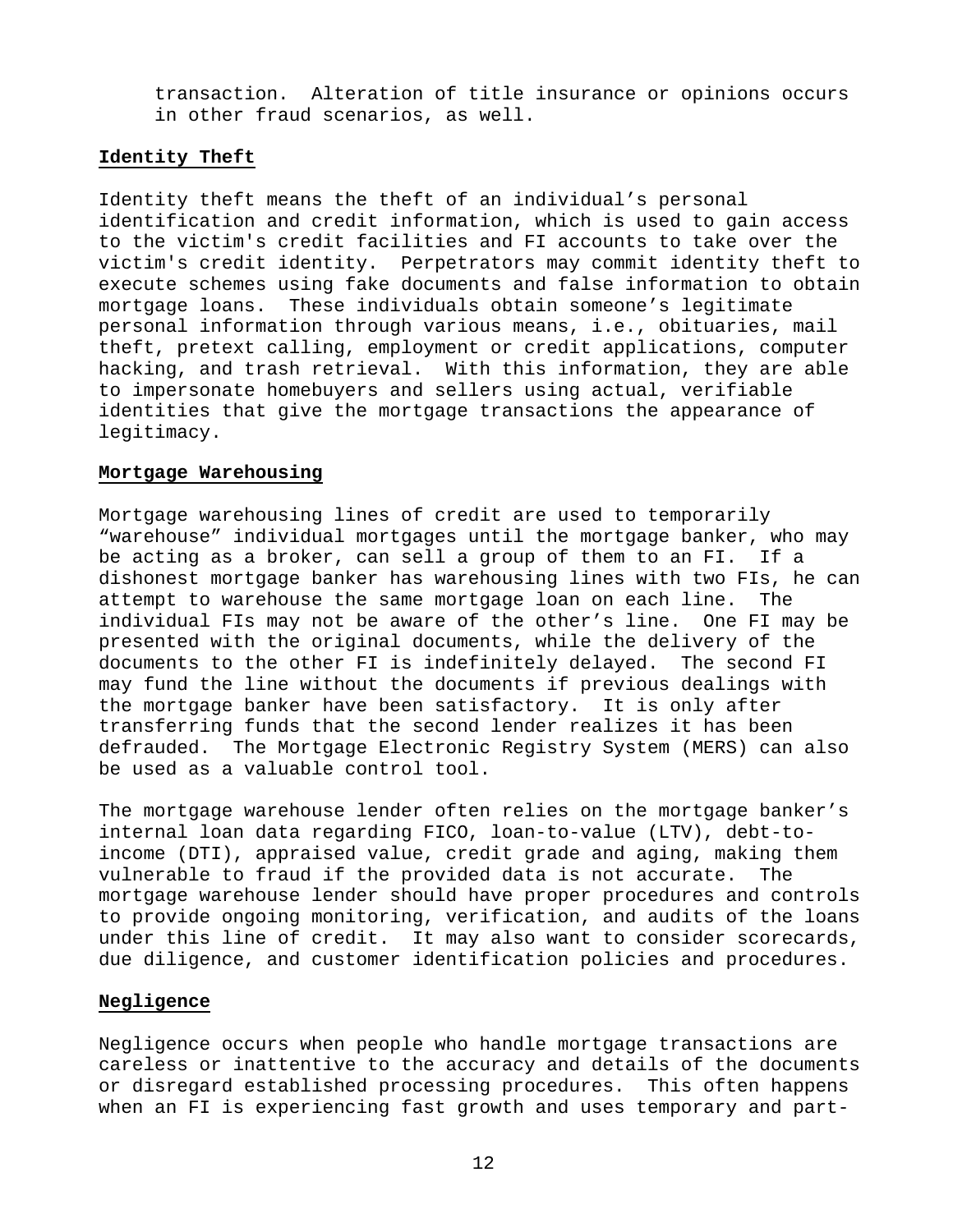time employees to process a large volume of mortgages without proper controls or oversight. Inattention to detail provides perpetrators with the opportunity to submit documents containing fraudulent information with the probability that the fraud will not be detected. Fraudsters may target FIs once they identify these weaknesses.

### **THIRD PARTY MORTGAGE FRAUD SCHEMES**

The purpose of this section is to describe some of the most prevalent types of mortgage fraud that have resulted in significant losses to FIs. Fraud schemes using one or more of the mechanisms described earlier are limited only by the imagination of the individuals who initiate them. The following scenarios are not intended to be an all-inclusive list. Specific examples for most of these schemes are detailed in Appendix C.

### **Appraiser Fraud**

A person falsely represents himself as a State-licensed or Statecertified appraiser. Appraiser fraud also can occur when an appraiser falsifies information on an appraisal or falsely provides an inaccurate valuation on the appraisal with the intent to mislead a third party or FI. Appraiser fraud is often an integral part of some fraud schemes.

#### **Builder Bailout**

A builder bailout usually occurs when a builder has sold the majority of homes in a tract or subdivision, but is left with some unsold homes. The builder may not want to bother with these last remaining properties or may feel a need to cover losses associated with the project. The builder may also be under pressure from an FI to repay the loans due to default status. To dispose of the remaining properties, the builder may utilize a variety of schemes that can include, but are not limited to, the use of a hidden seller with assisted financing as a front or the use of inflated property values.

In an effort to attract RE investors, the builder may promise the investor that he will continue to manage the properties as rentals and may offer to absorb any negative cash flow for the first 12 to 18 months. The builder may or may not honor the promise to manage the property. Income potential is frequently overstated and operating expenses understated in an attempt to entice innocent investors. As a result of the scheme, the unsuspecting FI is often left with a loan that has poor cash flow and over-valued collateral.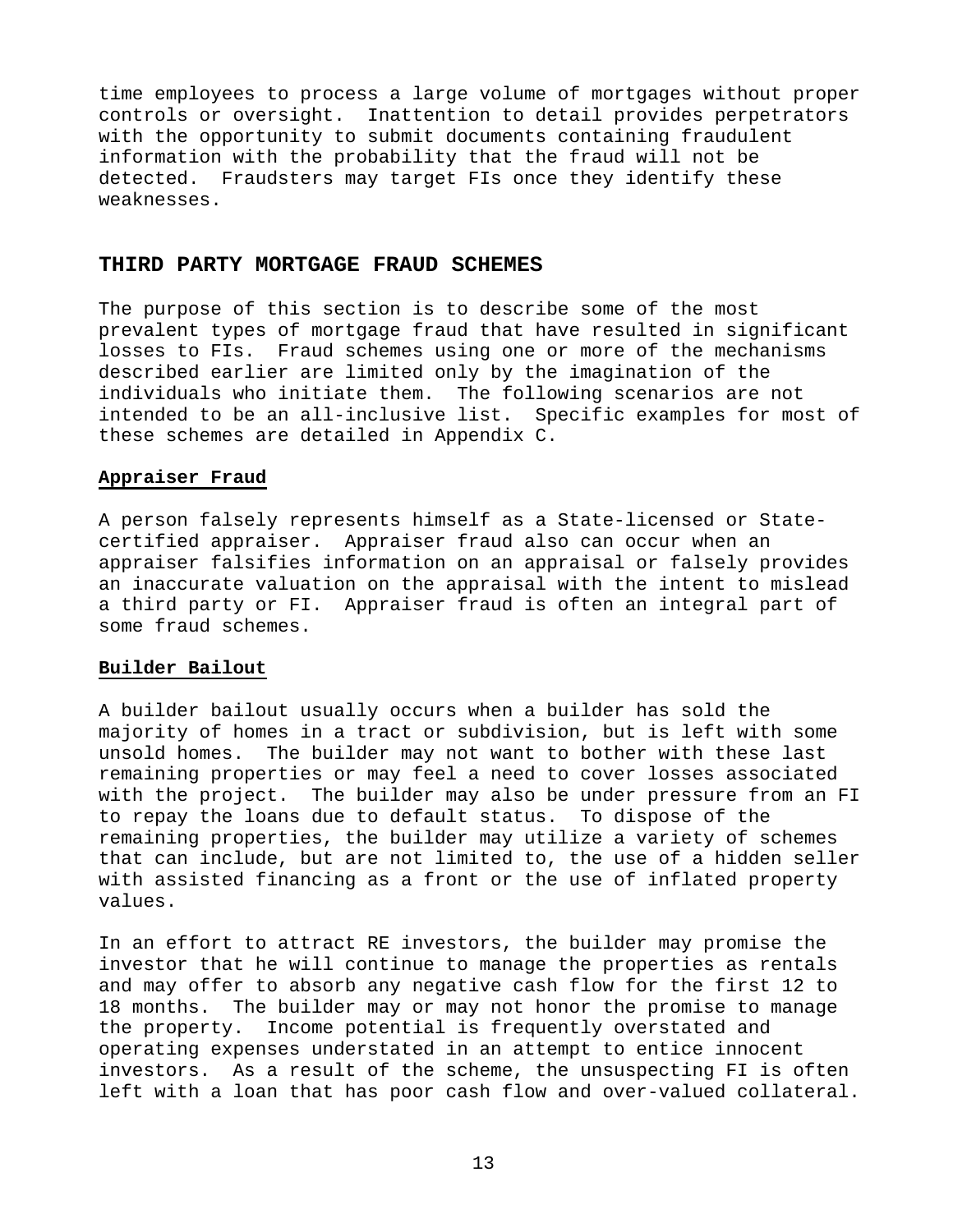#### **Chunking**

Chunking is a variation of a land flip (see page 16). The scheme begins with an unsophisticated borrower attending a seminar that purportedly shows how to get rich by investing in multiple rental properties. At or following the seminar, a third party contacts the unsuspecting borrower to encourage him to invest in a specific property or properties with no money down. The third party acts as an agent for the borrower and simultaneously submits loan applications on the borrower's behalf to multiple FIs for the various properties. The borrower may or may not know that the third party has submitted the application to multiple lenders. The assistance of an appraiser, broker, and/or a representative of a title company are usually required to ensure that the borrower does not have to bring money to the closings. The third party acts as an agent for the borrower during the closings and often, unbeknown to the borrower, pockets the loan proceeds. The unsophisticated borrower is left with numerous loans from various FIs and usually has insufficient cash flow to repay the debt. The FIs are forced to foreclose on the properties and can suffer sizeable losses because of the scheme.

#### **Double Selling**

Double selling is a scheme wherein a mortgage loan broker accepts a legitimate application, obtains legitimate documents from a buyer, and induces two FIs to each fully fund the loan. In this scenario, the originator leads each FI to believe that the broker internally funded the loan for a short period. Since there is only one set of documents, one of the funding FIs is led to believe that the proper documentation will arrive any day. Double selling is selfperpetuating because different loans must be substituted for the ones on which documents cannot be provided to keep the scheme going. Essentially, the broker uses a lapping scheme to avoid detection.

Another variation of double selling entails a mortgage loan broker accepting a legitimate application and proper documentation, who then copies the loan file, and presents both sets of documents to two investors for funding. Under this scheme, the broker has to make payments to the investor who received the copied documents or first payment default occurs.

#### **Equity Skimming**

Equity skimming, which is a federal crime, can occur in a variety of ways. The basic legal definition involves an individual engaging in a pattern of acquisition of residential rental RE through federal loan programs, failing to make payments, and diverting rental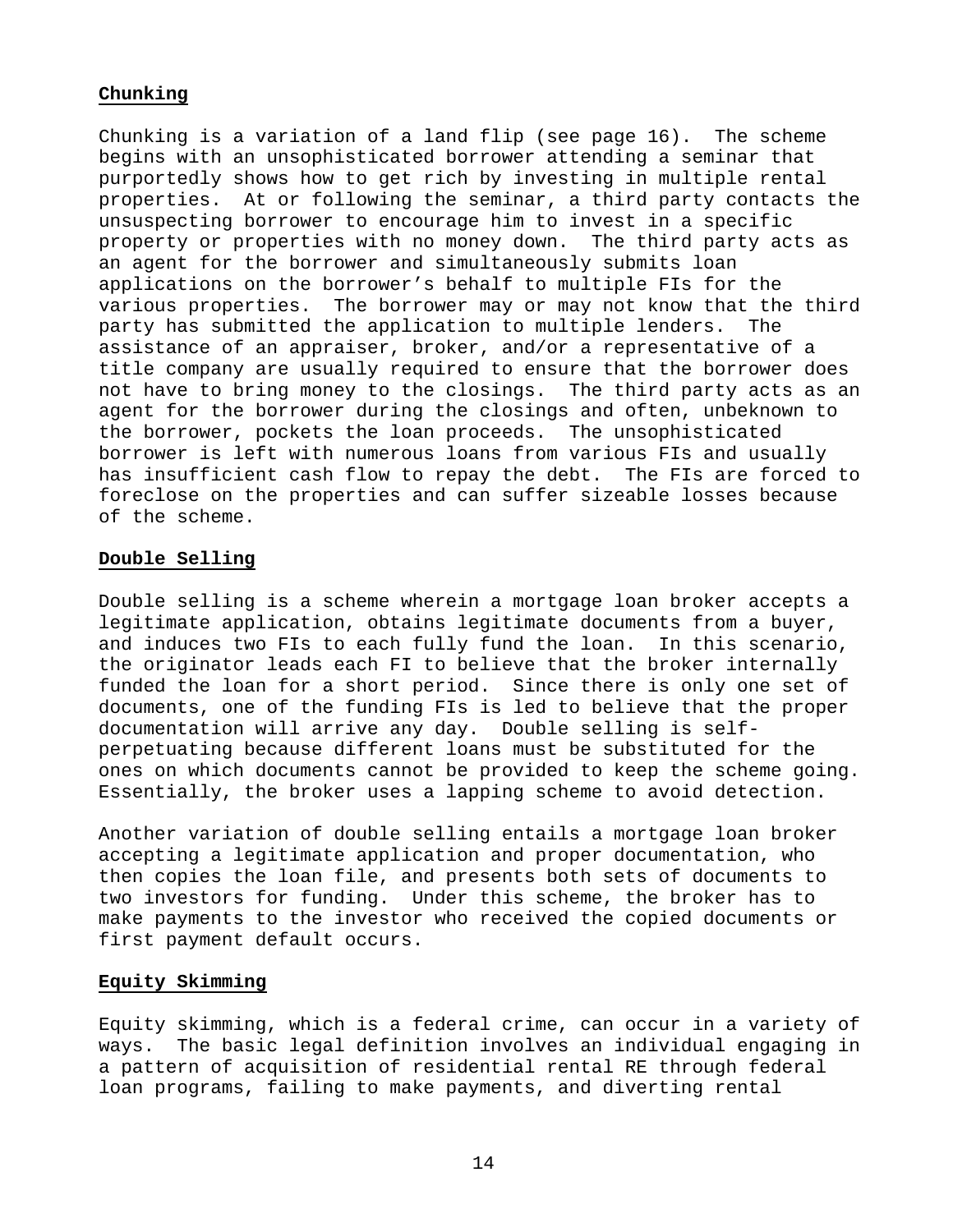proceeds for personal use. Since the individual fails to service the debt or properly maintain the property, a default occurs. Equity skimming may also take place in purchase or refinance transactions. The buyer need not be directly responsible for the debt to be guilty of this offense. Slumping economic conditions, property value deflation, and overbuilt markets present the best opportunities for equity skimming to occur since the number of financially distressed owners usually increases under these conditions. This scheme is frequently perpetrated by unscrupulous appraisers and closing agents.

One variation of equity skimming occurs when a purchaser obtains a loan using an inflated appraisal. By increasing the loan-to-value, the inflated appraisal allows the purchaser to obtain the property with little or no down payment. The borrower rents out the property and collects the rental payments, but fails to make mortgage payments or maintain the property. As time passes and the property deteriorates, the potential loss to the FI increases.

Another version of equity skimming happens when a potential purchaser locates a homeowner who is desperate to sell usually due to loan default or past due taxes. The skimmer/purchaser convinces the seller to take a second mortgage with payments to begin later, perhaps in 6-12 months. During this period, the skimmer makes no payments on the first or the second mortgage. By the time the seller realizes that he will not receive payments, the first mortgagee has begun foreclosure proceedings.

The skimmer's investment in the property is limited. Any profit is reduced by the amount of funds the skimmer is required to invest. Therefore, the skimmer will employ any method possible to entice the seller to pay closing costs, forgive a down payment, or take a second lien to cover those costs.

#### **False Down Payment**

Another third party mortgage fraud involves false down payments. In this scenario, a borrower colludes with a third party, such as a broker, closing agent, etc., to reflect an artificial down payment. When this scheme is carried out with collusion by an appraiser, the true loan-to-value greatly exceeds 100% and has the potential to cause substantial loss to the FI.

#### **Fictitious Mortgage Loan**

A fictitious mortgage loan scheme is perpetrated primarily by mortgage brokers, closing agents, and/or appraisers. In one version of this scheme, the identity of an unsuspecting person is assumed in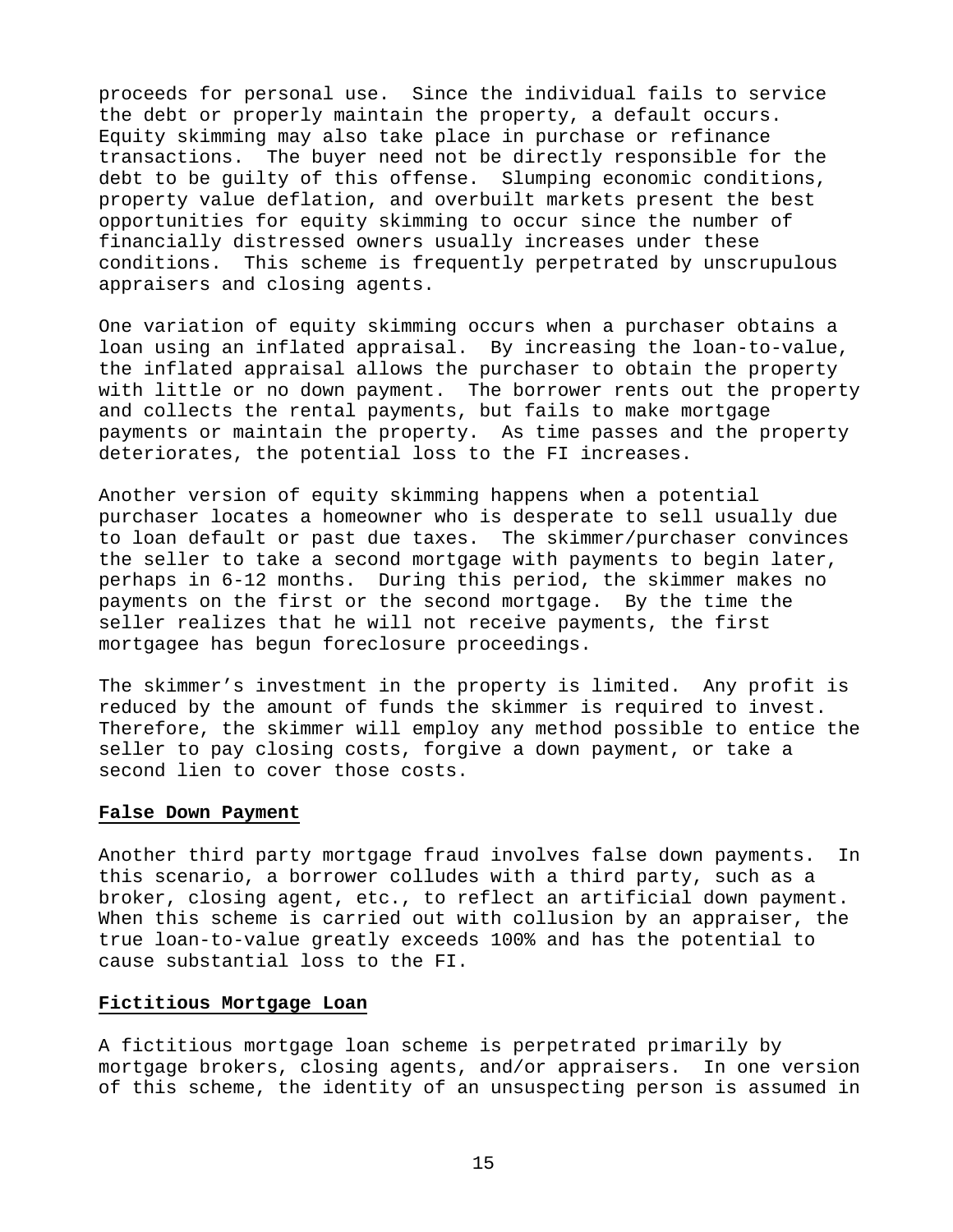order to acquire property from a legitimate seller. The broker persuades a friend or relative to allow the broker to use the friend's or relative's personal credit information to obtain a loan. The FI is left with a property on which it must foreclose and the third parties pocket substantial fees from both the FI and buyer.

#### **Land Flip**

A land flip is a scheme in which individuals, businesses, and/or straw buyers buy and sell properties among themselves. The sales price is inflated for each transaction to give the appearance of rapidly increasing property values. Mortgage loan advances increase with each purchase until the amounts of the mortgages greatly exceed the actual value of the property. This scheme is designed to extract as much cash as possible from the property, frequently for unrelated uses. The loan proceeds are often used for purposes not stated on the application. Land flip schemes may include fictitious leases designed to show that the properties are occupied by tenants thereby generating rental income to service the mortgage.

The most essential party in this scheme is the appraiser. This unscrupulous appraiser creates artificial comparables for each transaction to support the value needed for the loan. He may receive a high fee that comes from proceeds disbursed at closing or may be promised repeat business. The appraiser must appraise the properties in excess of the actual value, otherwise, there is no profit for the flip.

In another type of flip, a legitimate, unsuspecting buyer, may purchase the property after prior flips at an inflated price in excess of the true value of the property. The unsuspecting buyer is usually not knowledgeable of the true market value in the area in which he is purchasing, which makes him vulnerable to the scheme. This type of transaction can occur in geographic areas that are experiencing substantial property value appreciation, areas that are ideal retirement communities, or low-to-moderate income areas.

#### **Phantom Sale**

The perpetrator may identify an apparently abandoned property and record a fictitious quitclaim deed to transfer the property into his name. Once the perpetrator has recorded the necessary document, he applies for and executes a loan. He pockets the loan proceeds and disappears. The transaction could also involve property obtained from another scheme. The FI is left with a mortgage loan that has no cash flow support and is collateralized by fraudulently obtained property.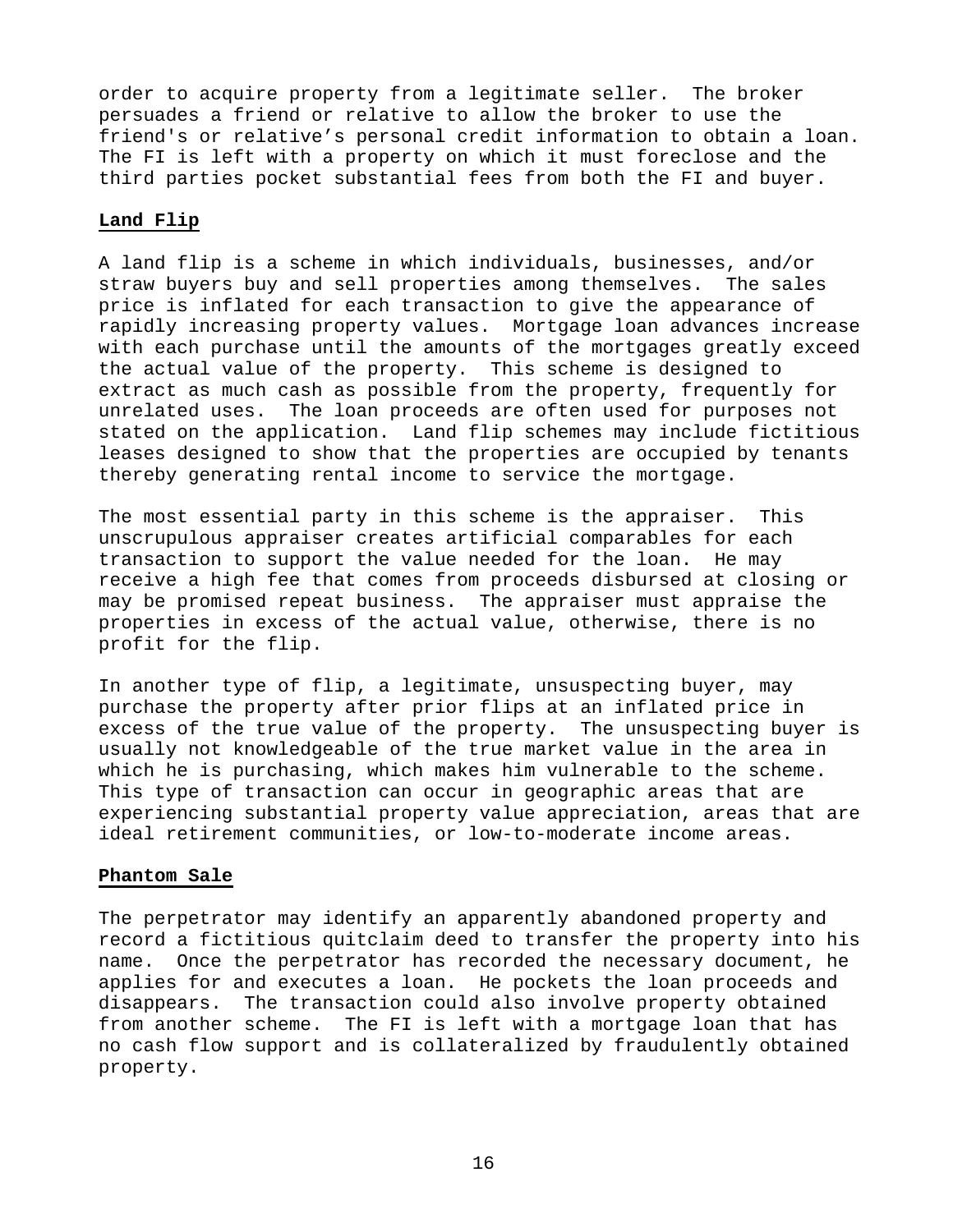#### **Straw Borrower**

The straw borrower scheme involves the intentional disguising of the true beneficiary of the loan proceeds. The "straw", sometimes known as a nominee, may be used to:

- conceal a questionable transaction,
- replace a legitimate borrower who may not qualify for the mortgage or intend to occupy the property, or
- circumvent applicable lending limit regulations by applying for and receiving credit on behalf of a third party who may not qualify or want to be contractually obligated for the debt.

The straw borrower scheme is accomplished by enticing an individual, sometimes a friend or relative, to apply for credit in his own name and immediately remit the proceeds to the true beneficiary. The straw borrower may feel there is nothing wrong with this and fully believes that he is helping the third party. He expects the recipient of the loan proceeds to make the loan payments, either directly or indirectly. The recipient may be unable to or may never intend to make the payment. Over time, default would occur with the FI initiating foreclosure proceedings. This scheme can involve FI personnel, as well as other third party participants. The straw borrower may or may not be paid a fee for his involvement or know the full extent of the scheme.

In summary, millions of dollars have been lost because of the mortgage fraud schemes described above. These schemes produce many indicators that are apparent to an educated observer. The next section identifies these red flags and provides best practices that FIs can use to mitigate risk of loss.

### **RED FLAGS, INTERNAL CONTROLS, and BEST PRACTICES**

Prudent risk management practices for third-party originated loans are critical. Strong detective and preventive controls are an integral part of a sound oversight framework, including adequate knowledge of the FI's customers. Knowledgeable, trained employees, coupled with disciplined underwriting and proactive prevention controls, are an FI's best deterrent to fraud. Implementation of strong controls does not prevent human errors or oversight failures, but documentary evidence of QC measures taken by the FI can be a useful defense against a repurchase request from an investor.

As a part of the exam process, examiners should assess actions taken by the FI to document its controls over internal fraud, relative to safe and sound FI practices and individual agency regulatory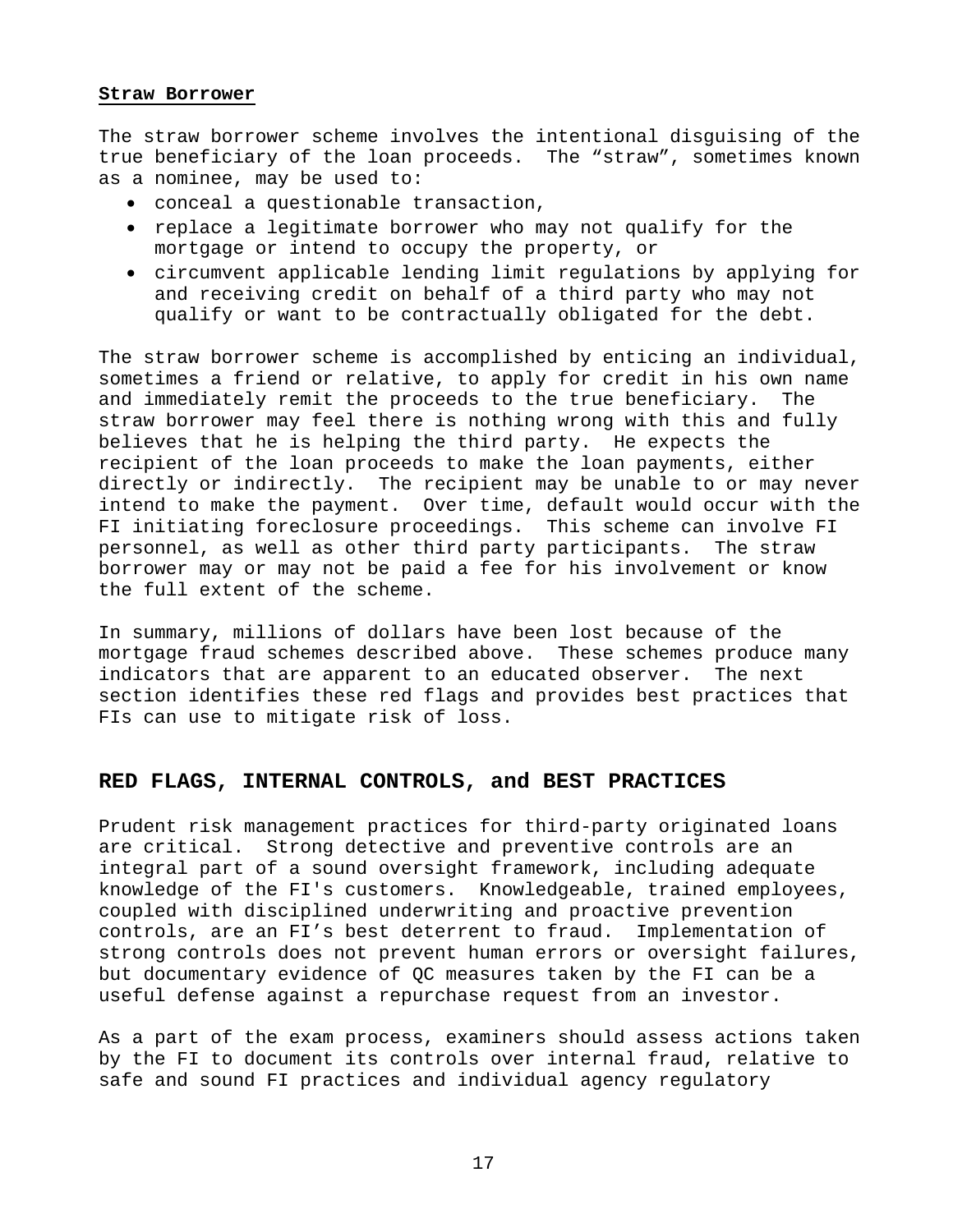requirements. Examiners should also include Patriot Act and SAR requirements in their evaluations.

The following list of red flags $^3$ , which is not intended to be allinclusive, may be used to identify and deter misrepresentations or fraud. Other automated systems for fraud detection, if used in conjunction with this list, are dependent on the quality of the input and analysis of the output. The presence of any of these red flags **DOES NOT** necessarily indicate that a misrepresentation or fraud has occurred, only that further research may be necessary.

### **Application**

The mortgage application is the initial document completed by the borrower that provides the FI with comprehensive information concerning the borrower's identity, financial position and employment history.

### **Red Flags**

1

- The application is unsigned or undated.
- Power of attorney is used. Investigate why the borrower cannot execute documents and if formal supporting documentation exists.
- Signatures on credit documents are illegible and no supporting identification exists.
- Price and date of purchase is not indicated.
- Borrower is selling his current residence, but does not provide documents to support a sale.
- Down payment is not in cash, i.e., source of deposit is a promissory note or repayment of a personal loan.
- Borrower has high income with little or no personal property.
- Borrower's age is not consistent with the number of years of employment.
- Borrower has an unreasonable accumulation of assets compared to income or has a large amount of unsubstantiated assets.
- Borrower claims to have no debt.
- Borrower owns an excessive amount of RE.
- New housing expense exceeds 150% of current housing expense.
- A post office box is the only indicated address for the borrower's employer.
- The same telephone number is used for the borrower's home and business.
- Application date and verification form dates are not consistent.

<sup>&</sup>lt;sup>3</sup> Many of these red flags are excerpted from material provided by Loan Cert of Glen Allen, VA.

<sup>&</sup>lt;sup>5</sup> Many of these internal controls and best practice apply to correspondent lenders as well.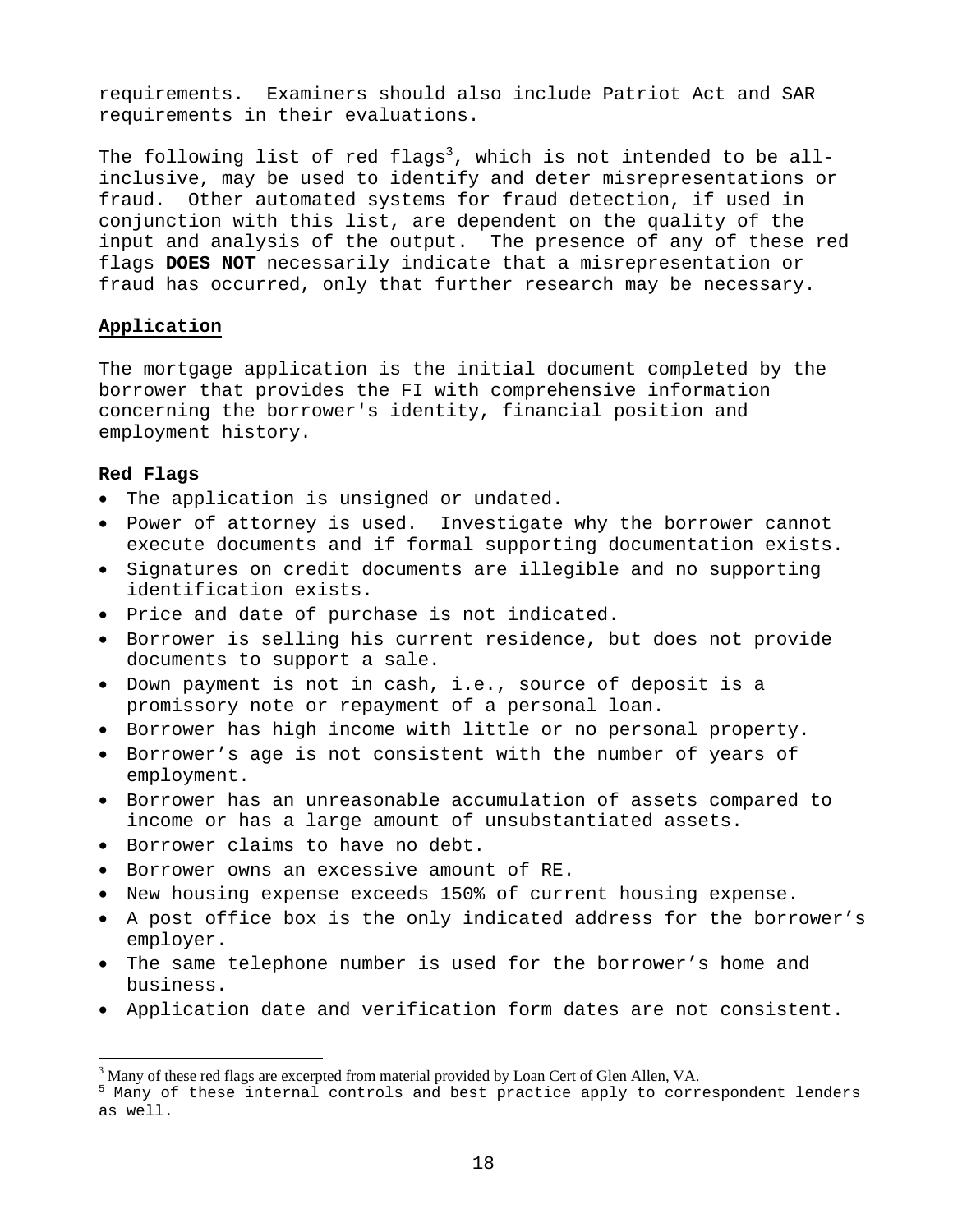- Patterns or similarities are apparent from applications received from a specific seller or broker.
- Certain brokers are unusually active in a soft RE market.
- Concentration of loans to individuals related to a specific project is noted.
- Borrower does not guarantee the loan or will not sign in an individual capacity.
- Borrower's income is not consistent with job type.
- Employer is an unrealistic commuting distance from property.
- Years of education is not consistent with borrower's profession.
- Borrower is buying investment properties with no primary residence.
- Transaction resulted in a large cash-out refi as a percent of the loan amount.

### **Internal Controls/Best Practices**

- √ Establish an employee training program that provides instruction on understanding common mortgage fraud schemes and recognizing red flags.
- √ Conduct pre-funding reviews on new production.
- √ Closely monitor new brokers, correspondents, and products. Scorecard criteria can be used to track performance. Typical tracking data includes: default rates, pre-purchase cycle times, loan quality indicators such as underwriting exceptions, and key data changes prior to approval.
- √ Verify the source of down payment funds by directly contacting the FI where funds are shown deposited.
- √ Closely analyze the borrower's financial information for unusual items or trends.
- √ Independently verify employment by researching the location and phone number of the business.
- √ Employ pre-funding and post-closing reviews to detect any inconsistencies within the transaction.
- √ Conduct risk based QC audits prior to funding.
- √ Ensure that prior liens are immediately paid from new loan proceeds.
- $\sqrt{ }$  Assess the volume of critical post-closing missing documents, determine the potential for repurchase recourse, and evaluate reserve adequacy.
- √ Monitor RE markets from the locale in which the FI's mortgage loans originated.
- √ Establish a periodic independent audit of mortgage loan operations.
- √ Provide fraud updates/alerts to employees.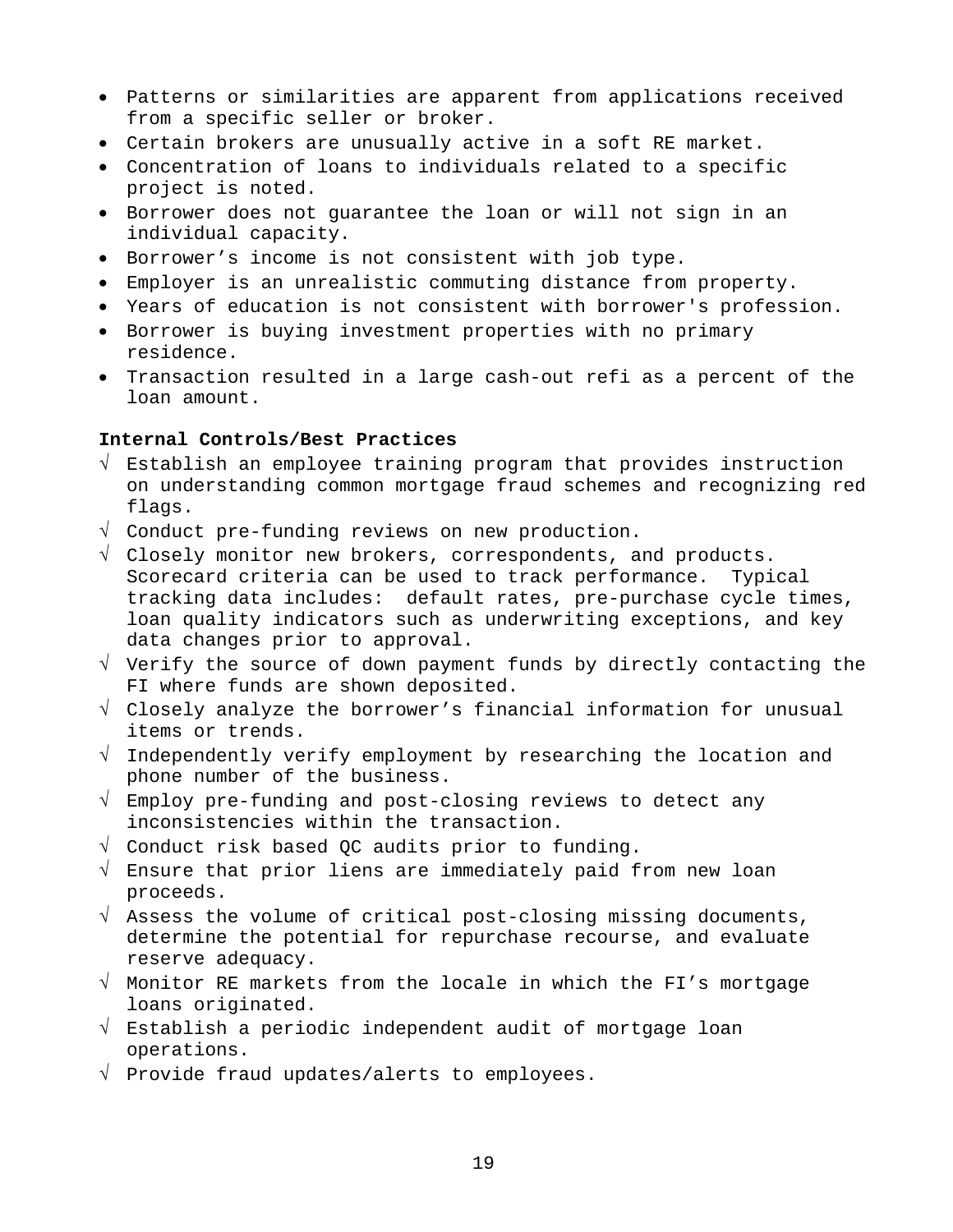- √ Review patterns on declined loans, i.e., individual social security number, appraiser, RE agent, loan officer, broker, etc.
- √ Establish a fraud hotline for anonymous fraud tips.
- √ Increase the use of original supporting documentation on third party transactions, i.e., wholesale and correspondent originations.

### **Appraisals**

An appraisal is a written report, independently and impartially prepared by a qualified individual, stating an opinion of market value of a property as of a specific date.

#### **Red Flags**

- The appraiser is a frequent or large volume borrower at the FI.
- The appraiser owns property in the project being appraised. This is a violation of the appraisal regulation and raises concerns about appraiser independence and bias.
- The most recent assessed tax value does not correlate with the appraisal's market value.
- An appraiser is used who is not on the institution's designated list of approved appraisers.
- The appraiser is from outside the area and may not be familiar with local property values. Understanding of local market nuances is critical to an accurate property valuation.
- An appraisal is ordered by a party to the transaction other than the FI, such as the buyer, seller, or broker.
- An appraisal is ordered before the sales contract is written.
- Certain information is left blank such as the borrower, client, or occupant.
- The appraised value is contingent upon curing some property defects, i.e., drainage problems or a zoning change.
- Comparables are not verified as recorded or are submitted by a potentially biased party, such as the seller or broker.
- Old comparables (9-12 months old) are used in a "hot" market.
- Comparables are an excessive distance from the subject property or are not in the subject property's general area.
- Comparables all contain similar value adjustments or are all adjusted in the same direction.
- All comparables are on properties appraised by the same appraiser.
- Unusual or too few comparables are used.
- Similar comparables are used across multiple transactions.
- Comparables and valuations are stretched to attain desired loanto-value parameters.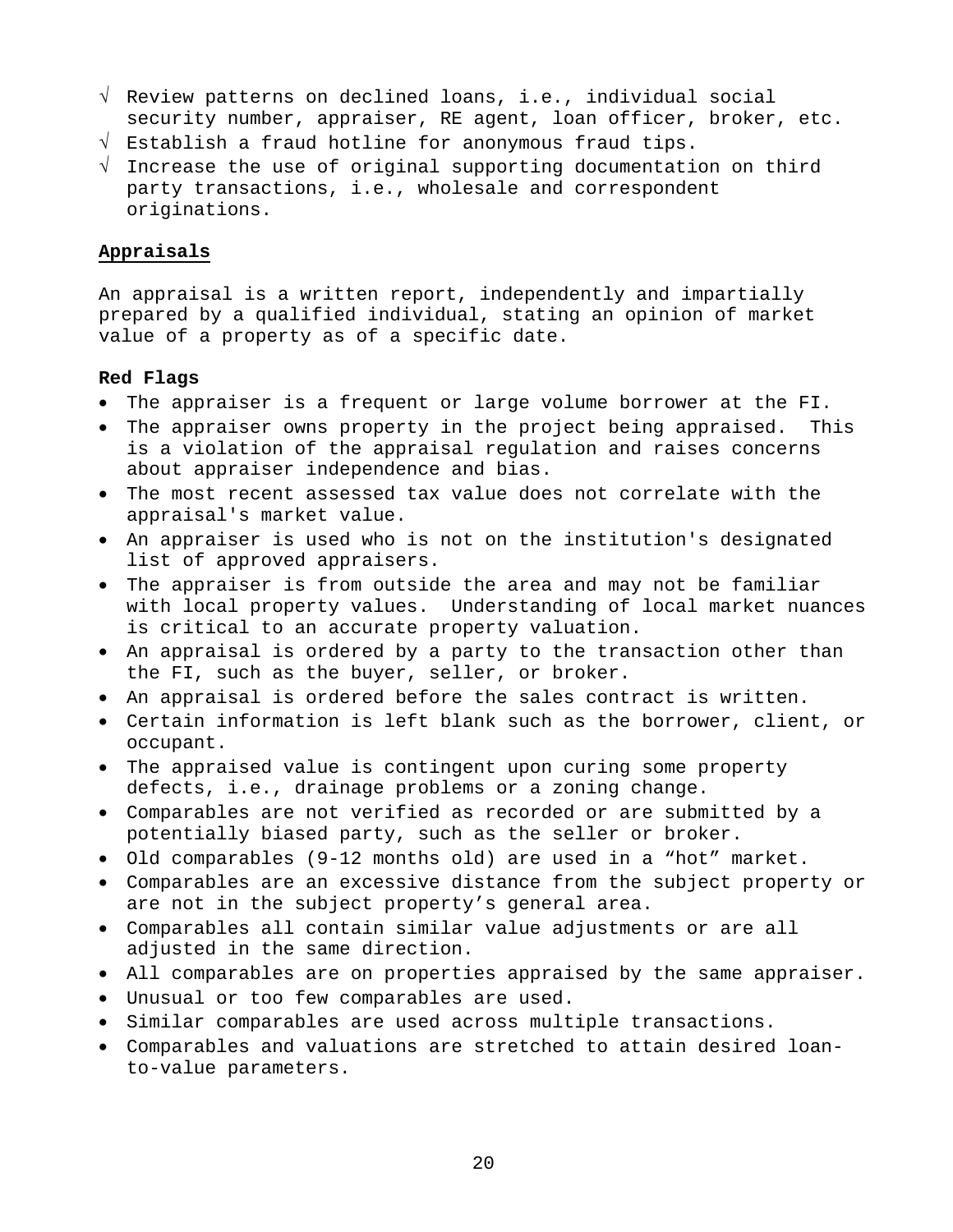- Excessive adjustments are made in an urban or suburban area when the marketing time is less than six months.
- Appreciation is noted in a stable or declining areas.
- Large unjustified valuation adjustments are shown.
- The land constitutes a large percentage of the value.
- The market approach greatly exceeds the replacement cost approach.
- Overall adjustments are in excess of 25%.
- Photos do not match the description of the property.
- Photos of comparables look familiar.
- Photos reveal items not disclosed in the appraisal, such as a commercial property next door, railroad tracks, etc.
- Items with the potential for negative valuation adjustments, i.e., power lines, railroad tracks, landfill, etc., are avoided in appraisal photos.
- Loan amounts are disclosed to the appraiser.
- File documentation is inadequate to determine whether appraisals were properly scrutinized or supported by additional appraisal reviews.
- The appraisal fee is based on a percentage of the appraised value.
- Independent reviews of external fee appraisals are never conducted.
- One or more sales of the same property has occurred within a specified period (6-12 months) and exceeds certain value increases (10% or more value increase).
- A fax of the appraisal is used in lieu of the original containing signature and certification of appraiser.

#### **Internal Controls/Best Practices**

- √ Establish an employee training program that provides a good overview of common mortgage fraud schemes, the appraisal regulation, the RE lending standards regulation, appraisal techniques, and red flag recognition.
- √ Implement a strong appraisal and evaluation compliance review process that is incorporated into the pre-funding quality assurance program.
- √ Ensure reviewers identify violations of regulations and noncompliance with RE lending standards and other interagency guidance.
- $\sqrt{\ }$  Establish an approved appraiser list for use by retail, broker, and correspondent origination channels. This list should be generated and controlled by a unit independent of production.
- √ Obtain a current copy of each appraiser's license or certificate.
- √ Implement "watch" list and monitoring systems for appraisers who exhibit suspect practices, issues, and values. Include a postclosing review to detect any transaction inconsistencies.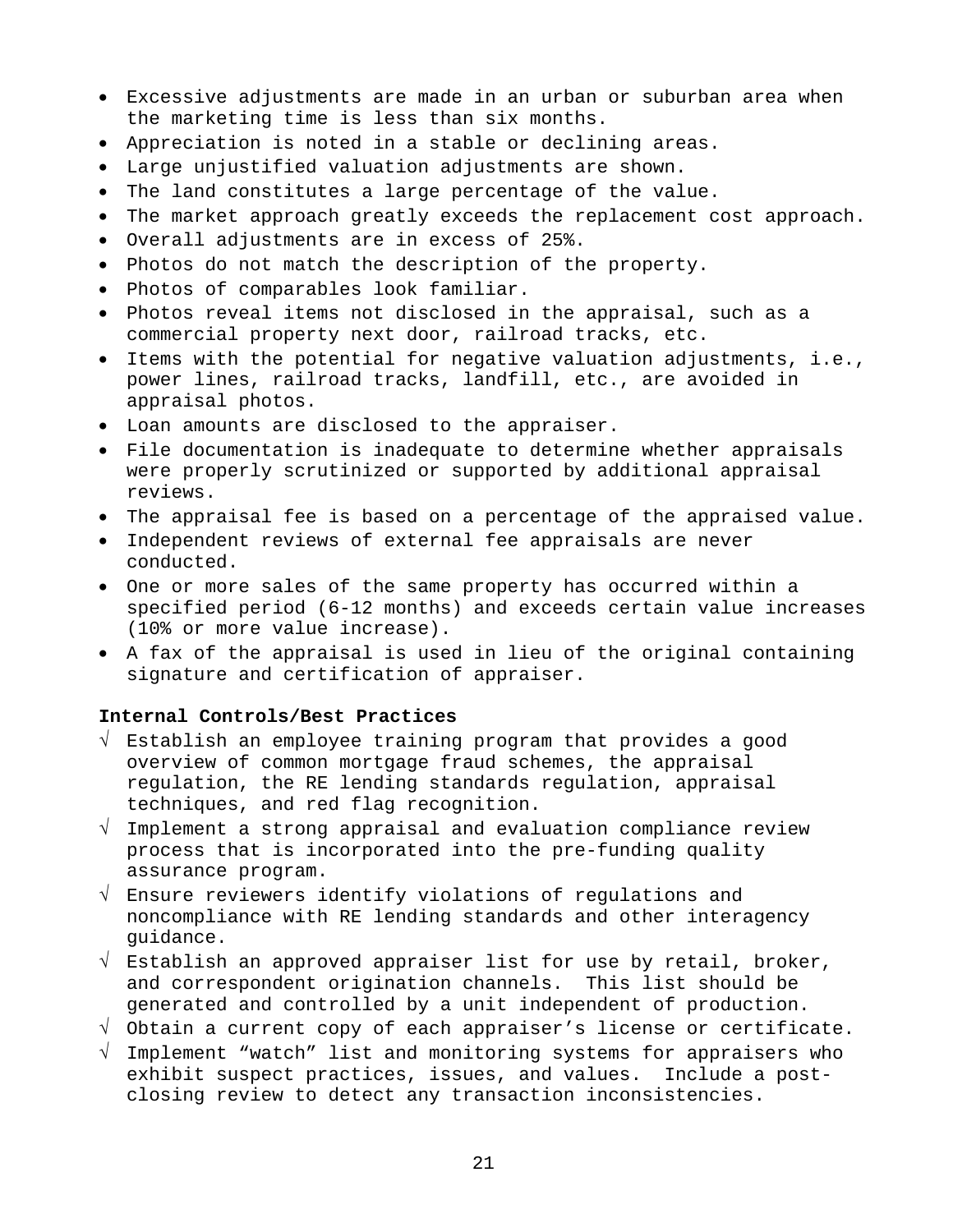- √ Establish a "suspended" or "terminated" list of appraisers who have provided unreliable valuations or improper practices.
- √ Implement controls to ensure that "terminated" appraisers are prohibited from engaging in future transactions with the FI, and its brokers and correspondents.
- √ Implement third party appraisal controls to ensure compliance with regulatory guidance, specifically as it applies to appraisals and evaluations ordered by loan brokers, correspondents, or other FIs.
- √ Develop appraisal requirements based on transaction risks.
- √ Statistically test the appropriateness of appraisals obtained by brokers and correspondents by obtaining independent AVMs and appraisals.
- √ Establish an independent appraisal review/collateral valuation unit to research valuation discrepancies and provide technical oversight.
- √ Review the appraisal's three-year sales history to determine if land flips are occurring.
- √ Perform detailed research on each appraiser's business history and financial condition.
- √ Physically verify the location and condition of selected subject properties and comparables.
- √ Monitor RE market values in areas that generate a high volume of mortgage loans and where concentrations exist.
- √ Employ pre- and post-closing QC reviews to detect inconsistencies within the transaction and hold production units financially accountable for proper documentation and quality.
- √ Conduct periodic independent audits of mortgage loan operations.

### **Credit Report**

A credit report is an evaluation of an individual's debt repayment history.

#### **Red Flags**

- The absence of a credit history can indicate the use of an alias and/or multiple social security numbers.
- A borrower recently paying all accounts in full can indicate an undisclosed consolidation loan.
- Indebtedness disclosed on the application differs from the credit report.
- The length of time items are on file is inconsistent with the buyer's age.
- The borrower claims substantial income but only has credit experience with finance companies.
- All trade lines were opened at the same time with no explanation.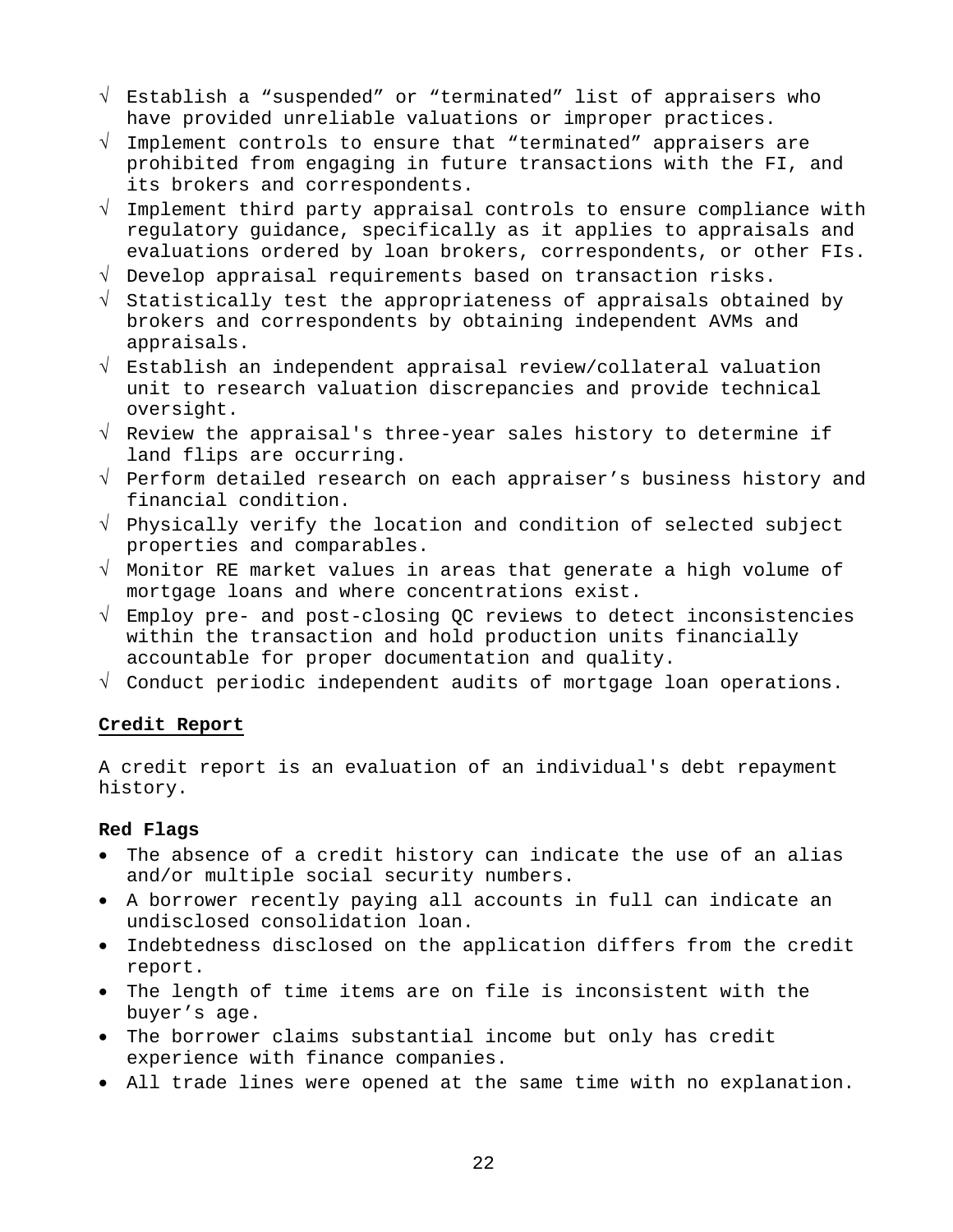- A pattern of delinquencies exists that is inconsistent with the letter of explanation.
- Recent inquiries from other mortgage lenders are noted.
- AKA (also known as) or DBA (doing business as) are indicated.
- The borrower cannot be reached at his place of business.
- FI cannot confirm the borrower's employment.
- DTI ratios are right at maximum approval limits.
- Employment information/history on the loan application is not consistent with the verification of employment form.
- Credit Bureau alerts exist for Social Security number discrepancies, address mismatches, or fraud victim alerts.

#### **Internal Controls/Best Practices**

- √ Establish an employee training program that provides instruction on understanding common mortgage fraud schemes, analyzing credit reports, and recognizing red flags.
- √ Include an analysis of the credit report in the pre-funding quality assurance program.
- √ Make direct inquiries to the borrower and creditors to get an explanation of unusual or inconsistent information.
- √ Obtain an updated credit report if the one received is older than six months.
- √ Independently verify employment by researching the location and phone number of business.
- √ Implement a post-closing review to detect any inconsistencies within the transaction.
- √ Establish a periodic independent audit of mortgage loan operations.
- √ Define DTI calculation criteria and conduct training to ensure consistency and data integrity.
- √ Clarify non-borrower spouse issues, such as community property issues and the impact of bankruptcy and debts on the borrower's repayment capacity.
- √ Ensure lease obligations are reflected in borrower debts and repayment capacity.
- √ Conduct re-verification of credit to ensure accuracy of broker/correspondent provided credit reports.
- √ Obtain more than one report from multiple repositories available to corroborate the initial credit report if data appears questionable.

#### **Escrow/Closing**

A closing or settlement is the act of transferring ownership of a property from seller to buyer in accordance with the sales contract.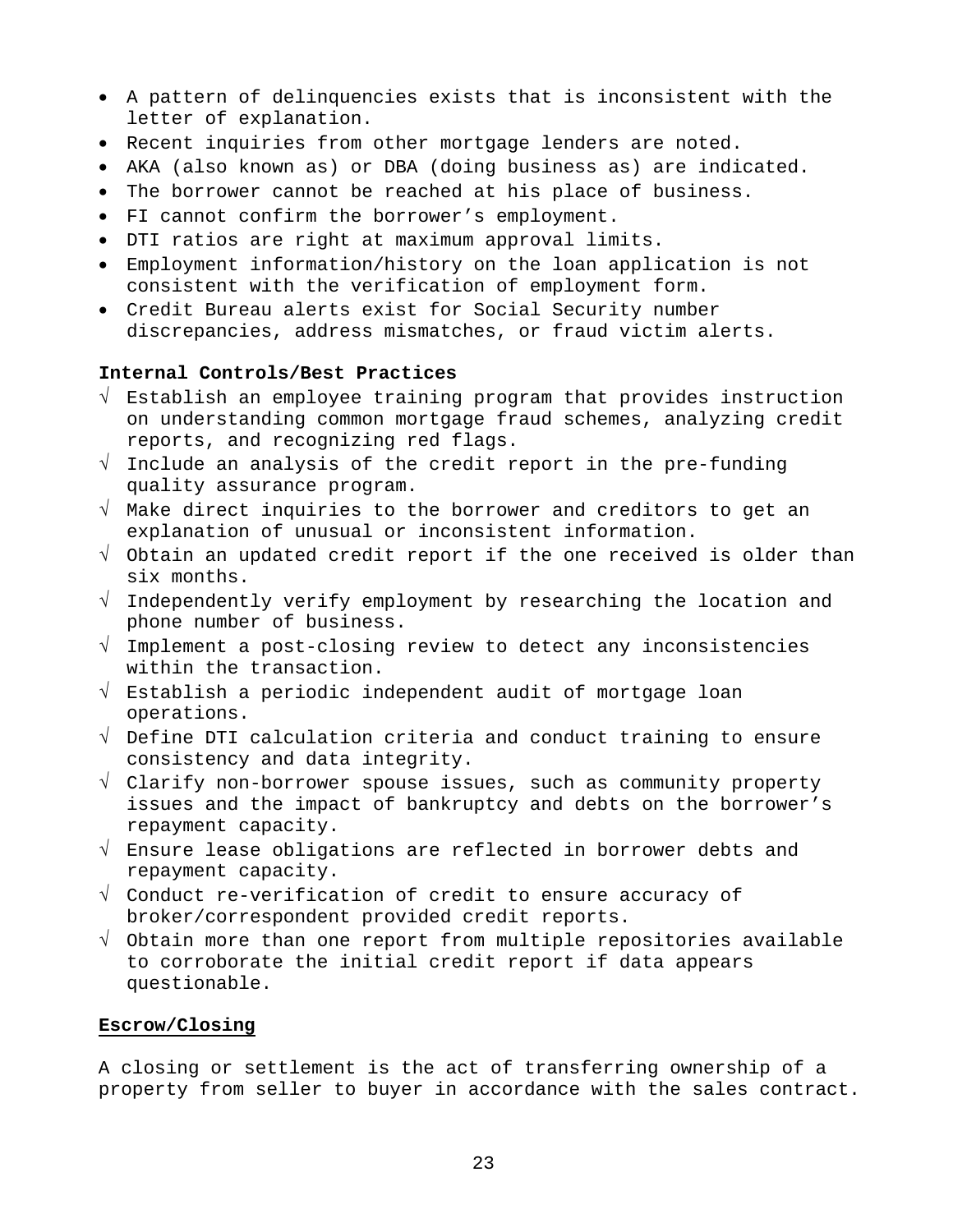Escrow is an agreement between two or more parties that requires certain instruments or property be placed with a third party for safekeeping, pending the fulfillment or performance of a specific act or condition.

#### **Red Flags**

- Related parties are involved in the transaction.
- The business entity acting as the seller may be controlled by or is related to the borrower.
- Right of assignment is included which may hide the borrower's actual identity.
- Power of attorney is used and there is no documented explanation about why the borrower cannot execute documents.
- The buyer is required to use a specific broker or lender.
- The sale is subject to the seller acquiring title.
- The sales price is changed to "fit" the appraisal.
- No amendments are made to escrow.
- A house is purchased that is not subject to inspection.
- Unusual amendments are made to the original transaction.
- Cash is paid to the seller outside of an escrow arrangement.
- Cash proceeds are paid to the borrower in a purchase transaction.
- Zero funds are due from the buyer.
- Funds are paid to undisclosed third parties indicating that there may be potential obligations by these parties.
- Odd amounts are paid as escrow deposits or down payment.
- Multiple mortgages are paid off.
- The terms of the closed mortgage differ from terms approved by the underwriter.
- Unusual credits or disbursements are shown on settlement statements.
- Discrepancies exist between the HUD-1 and escrow instructions.
- A difference exists between sales price on the HUD-1 and sales contract.

### **Internal Controls/Best Practices**

- √ Establish an employee training program that provides an understanding of common mortgage fraud schemes, proper closing procedures, and recognizing red flags.
- $\sqrt{ }$  Provide the closing agent with instructions specific to each mortgage transaction.
- √ Instruct the closing agent to accept certified funds only from the FI that is the verified depository.
- √ Require the closing agent to notify the FI if the agent has knowledge of a previous, concurrent, or subsequent transaction involving the borrower or the subject property.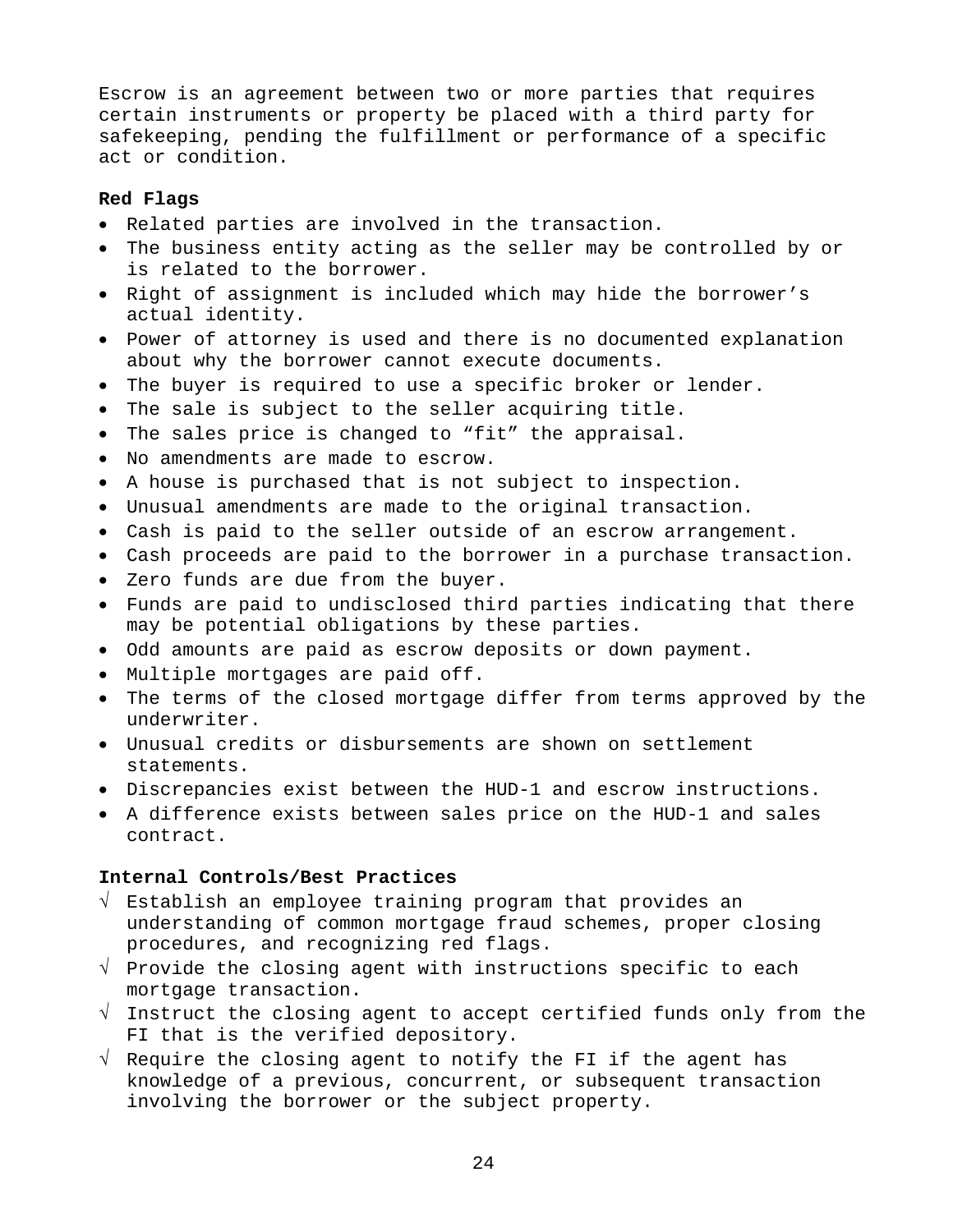- √ Obtain a specific transaction closing protection letter from the closing agent.
- √ Implement controls to ensure loan proceeds fully discharge all debts and prior liens as required.
- √ Employ pre- and post-closing reviews to detect any inconsistencies within the transaction.
- √ Conduct periodic independent audits of mortgage loan operations.
- √ Use IRS form 4506 on all loans to facilitate full investigation of future fraud allegations.

### **Mortgage Brokers**

A mortgage broker is an individual who, for a fee, originates and places loans with an FI or an investor but does not service the loan.

### **Red Flags**

- No attempt is made to determine the financial condition of the broker or obtain references and background information.
- A close relationship exists between the broker, appraiser, and lender, raising independence questions.
- The broker acts as an advocate for the borrower instead of serving as the FI's representative/agent.
- High "yield spread premiums" are paid by the FI.
- Original documents are not provided to the funding FI within a reasonable time.
- An unusually high volume of loans with maximum loan to value limits have been originated by one broker.
- An uncommonly large number of foreclosures, delinquencies, early payment defaults, prepayments, missing documents, fraud, high-risk characteristics, QC findings, or compliance problems exist on loans purchased from any broker.
- A large volume of loans from one broker arrives using the same appraiser.
- High repurchase volume exists for a specific broker.
- Numerous applications from a particular broker are provided possessing unique similarities.
- A high volume of loans exist in the name of trustees, holding companies, or offshore companies.
- An unusually large increase is noted in overall volume of loans during a short time period.

### **Internal Controls/Best Practices<sup>5</sup>**

√ Conduct an initial acceptance review and obtain documentation to support broker approval. Examples of actions to be taken include: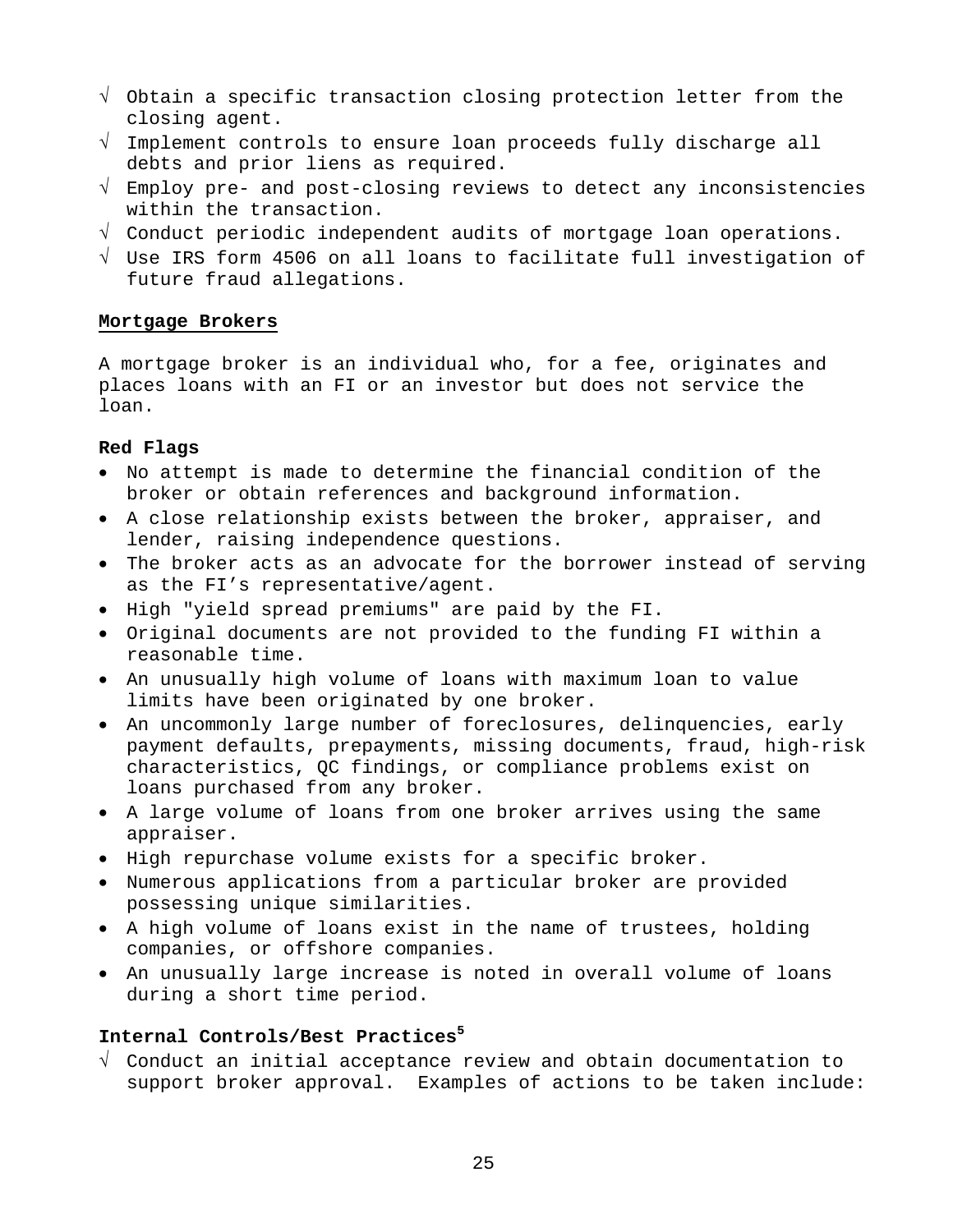- o Review the broker's financial information as stringently as for other RE borrowers.
- o Ensure the FI's broker agreements require brokers to act as the FI's representative/agent.
- o Independently verify the broker's background information by checking business history outside of given references.
- o Obtain a new credit report for the broker and check for recent debt at other FIs.
- o Obtain resumes of principal officers, primary loan processors, and key employees.
- o Conduct state license verification.
- o Conduct criminal background checks and adverse data base searches, i.e., MARI (fraud repository).
- √ Conduct an annual re-certification of brokers.
- √ Conduct pre-funding reviews on all new production utilizing a prefunding checklist.
- √ Conduct QC underwriting reviews.
- √ Base broker compensation incentives on something other than loan volume, i.e., credit quality, documentation completeness, prepayments, fraud, and compliance.
- $\sqrt{\ }$  Establish measurable criteria that trigger recourse to the broker, such as misrepresentation, fraud, early payment defaults, failure to promptly deliver documents, and prepayments (loan churning).
- √ Hold brokers and third party contract underwriters responsible for gross negligence, willful misconduct, and errors/omissions that materially restrict salability or reduce loan value.
- $\sqrt{ }$  Establish a broker scorecard to monitor volume, prepayments, credit quality, fallout, FICO scores, LTVs, DTIs, delinquencies, early payment defaults, foreclosures, fraud, documentation deficiencies, repurchases, uninsured government loans, timely loan package delivery, concentrations, and QC findings.
- √ Perform detailed vintage analysis, and track delinquencies and prepayments by number and dollar volume.
- √ Closely monitor the total number of loans and products from a single broker.
- √ Establish an employee training program that provides instruction on understanding common mortgage fraud schemes and the roles of a mortgage broker, as well as recognizing red flags.
- √ Establish a periodic audit of the brokered mortgage loan operations with specific focus on the approval process.
- √ Perform social security number validation procedures to validate borrower identity.

### **Title Insurance/Opinion**

Title insurance refers to an insurance policy that protects the holder, lender and/or owner, from loss sustained by defects in the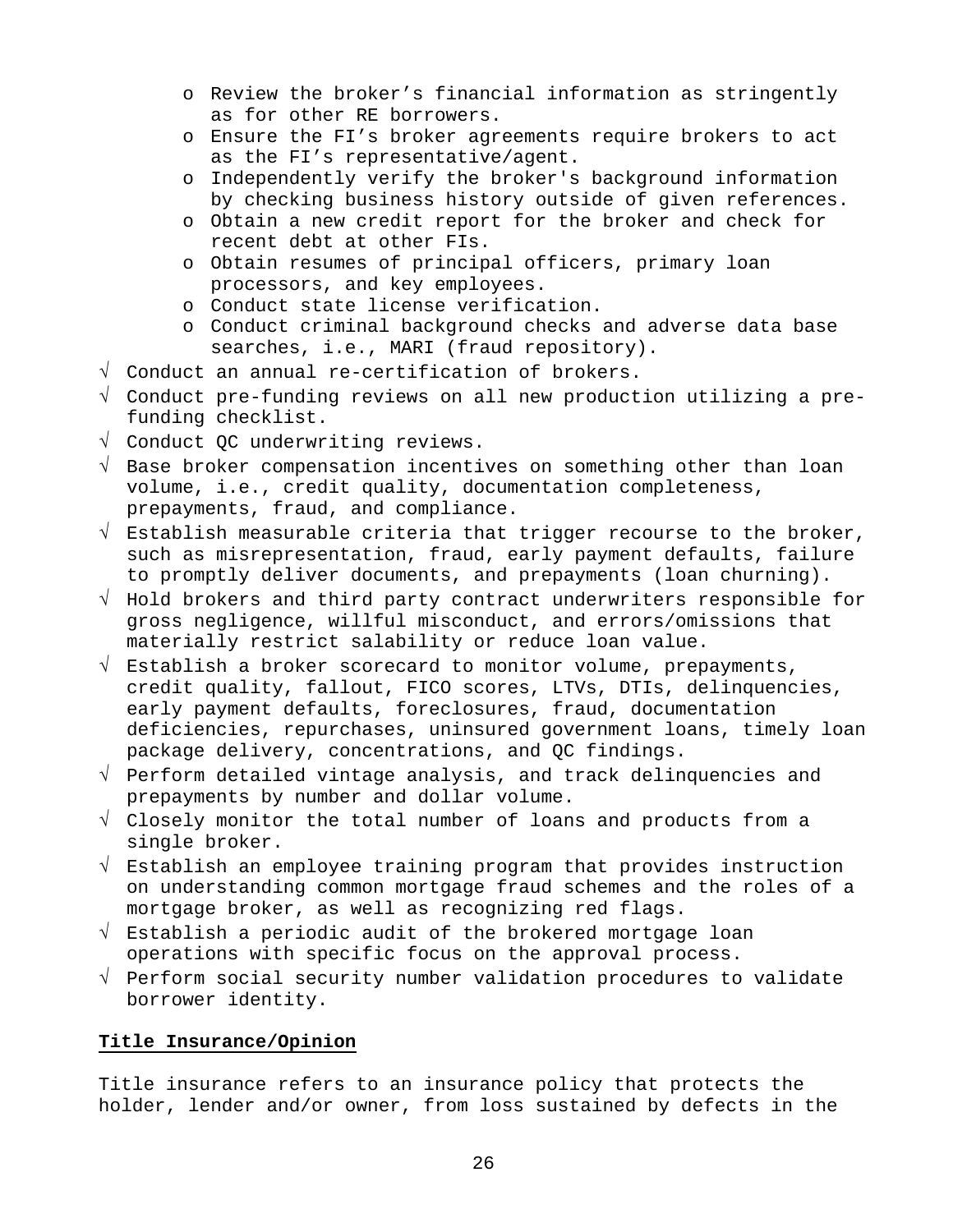title. When a property is purchased, a lender and/or owner would require a title search and a title report (opinion), a document stating the status of the title such as the existence of liens, easements, covenants, or other claims and defects.

#### **Red Flags**

- The seller either is not on the title or is not the same as shown on the appraisal or sales contract.
- The seller owned the property for a short time with cash out on sale.
- The buyer has a pre-existing financial interest in the property.
- The chain of title includes the buyer, realtor, or broker.
- The title insurance or opinion was prepared for and/or mailed to a party other than the lender.
- Income tax or similar liens are noted against the borrower on refinances.
- Delinquent property taxes exist.
- A notice of default is recorded.
- A modification agreement is apparent on an existing loan(s).
- A judgment exists against the borrower and is not shown on the credit report.
- Lien holders are not shown on HUD-1.
- The title policy is not issued on the property with the lien or on the whole property.
- Faxes of documents are used rather than originals or certified copies.

#### **Internal Controls/Best Practices**

- √ Establish an employee training program that provides instruction on understanding common mortgage fraud schemes, evaluating title insurance/opinions, and recognizing red flags.
- √ Include a review of the title commitment in the pre-funding quality assurance program.
- √ Review the final title policy and check for discrepancies with the original title commitment.
- $\sqrt{2}$  Compare the final title policy with other closing documents, like the HUD-1, to ensure consistency regarding the first lien holder, lien amount, property size and location, and other pertinent information.
- √ Employ a post-closing review to detect any inconsistencies within the transaction.
- √ Establish a periodic independent audit of mortgage loan operations.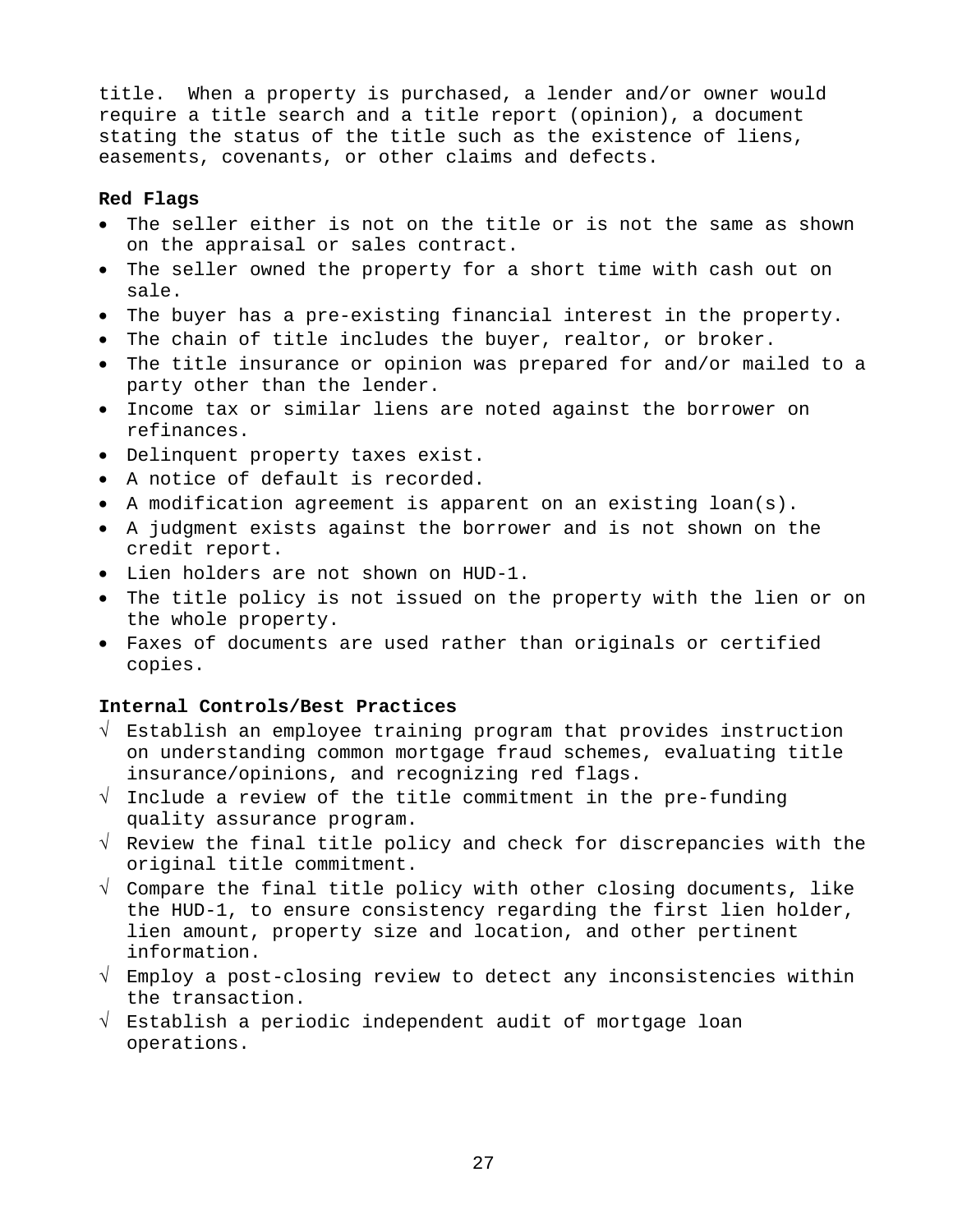### **Verification of Employment (VOE)**

Verification of employment is an independent corroboration of an individual's employment and income to substantiate what an applicant has reported on his mortgage application.

### **Red Flags**

- Similarities in names, like the seller and applicant, are noted.
- The verification source is inappropriate, i.e., secretary or relative.
- The VOE is not on original letterhead or a standard FNMA/FHLMC form.
- The VOE is completed the same day it is ordered, indicating it may have been hand-carried or completed before the initial application date.
- An illegible signature exists with no further identification provided.
- The employer uses only a mail drop or post office box address.
- The employer is out of town which may signal a nonexistent firm.
- The business entity is not in good standing with the State or registered with applicable regulatory agencies.
- An overlap exists with current and prior employment.
- The borrower changed professions in moving to current employer.
- Excessive praise is noted in the remarks section of response.
- Round dollar amounts are used in year-to-date or past earnings.
- Income is not commensurate with stated employment, years of experience, or type of employment.
- Income is primarily commission based which can indicate selfemployment.
- The borrower is a business professional which can be another indication of self-employment.
- The borrower's interest in the property is not logical given its distance from the place of employment.
- The borrower has a recent large increase in income or started a new job for which he does not appear qualified.
- Forms received contain last minute changes.
- Faxes of documents are used in lieu or originals.

### **Internal Controls/Best Practices**

√ Establish an employee training program that provides instruction on common mortgage fraud schemes, performing proper VOE, and recognizing red flags.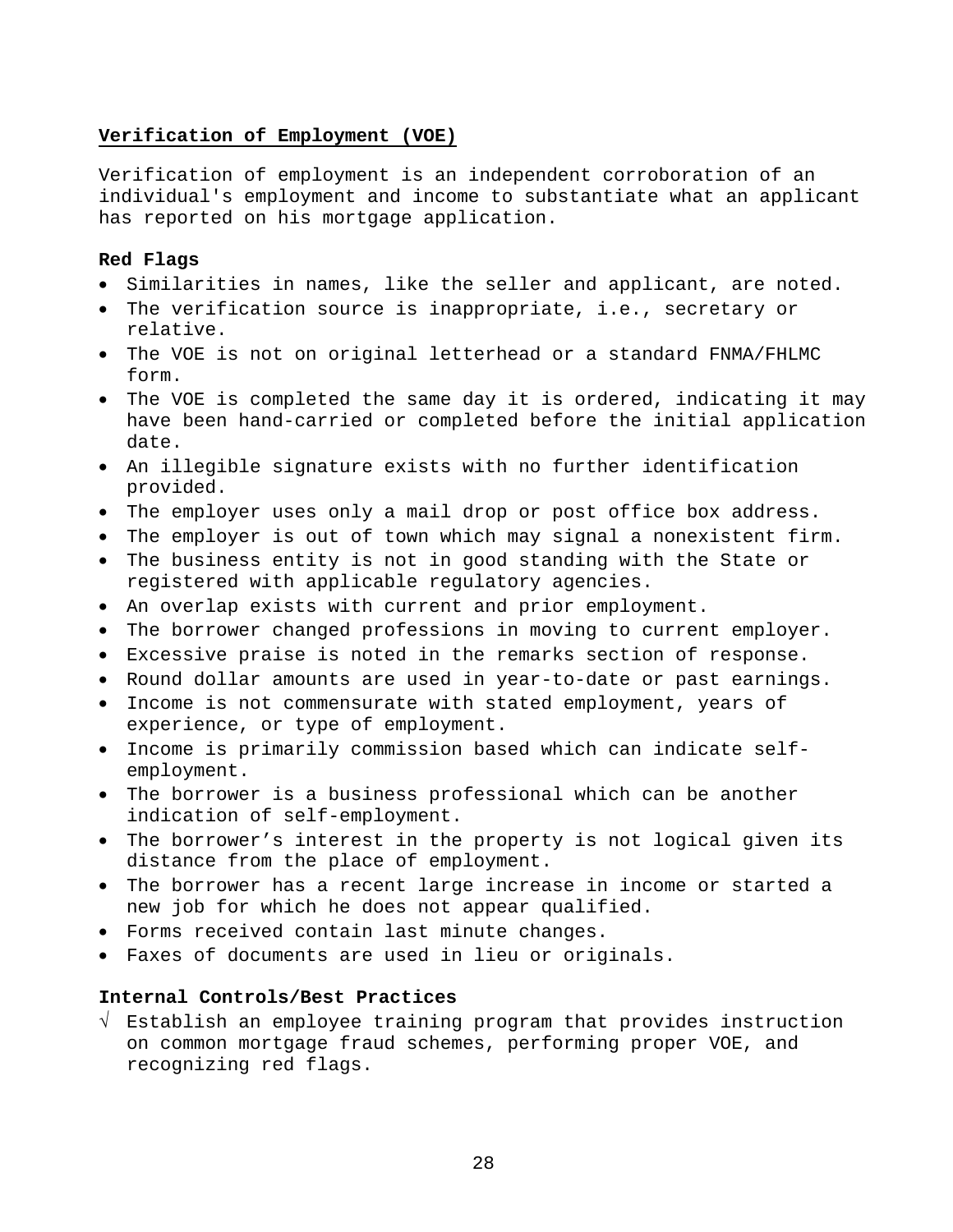- √ Detail specific employment verification procedures in the prefunding quality assurance program.
- √ Independently verify employment by researching the location and phone number of the business.
- √ Ensure the address information on W-2 forms and tax returns match data provided on the application.
- √ Determine if the employer is within a logical distance from subject property.
- √ Employ a post-closing review to detect any inconsistencies within the transaction.
- √ Establish a periodic independent audit of mortgage loan operations.

### **Verification of Deposit (VOD)**

Deposit verification is an independent assessment of the status of an individual's depository accounts to corroborate what an applicant has reported on his mortgage application.

#### **Red Flags**

- The VOD is completed on the same day it was ordered.
- Deletions or cross outs exist on the VOD.
- No date stamp was affixed to the VOD by the depository to indicate the date it was received.
- The buyer has no deposit accounts, but a VOD is in the file.
- The deposit account is not in the borrower's name or is a joint account with a third party.
- The borrower's account balance at the FI is insufficient to close the transaction.
- The deposit account is new or has a round dollar balance.
- The closing check is drawn on a different FI.
- An existing loan is secured by the checking or savings account.
- An illegible signature exists with no further identification provided.
- Significant balance changes are noted in depository accounts during the two months prior to the date of verification.
- The checking account balance is excessive versus the savings account balance.
- The checking account's average two-month balance exactly equals the present balance.
- Funds for the down payment are only on deposit for a short period.
- Young borrowers have a substantial amount of cash in the FI.
- A low-income borrower has a large amount of cash in the FI.
- An IRA is shown as a source of down payment funds.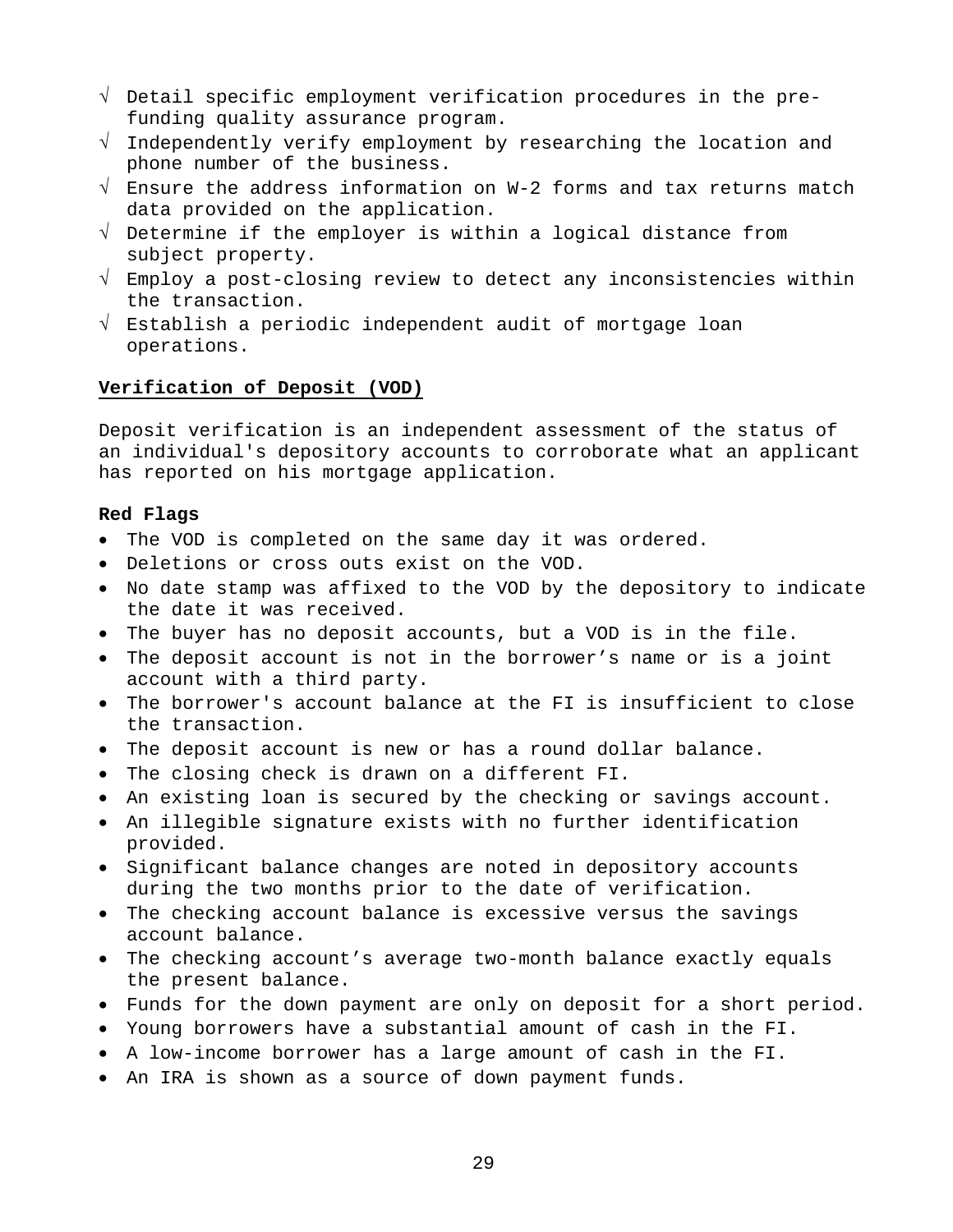- The down payment source is held in a non-depository "depository," such as an escrow trust account, title company, etc.
- An escrow receipt is used as verification which may have been from a personal check not yet cleared, or a check returned due to insufficient funds.
- The VOD is not folded indicating it may have been hand carried.
- The VOD is not on original FI letterhead or a recognized form.

#### **Internal Controls/Best Practices**

- √ Establish an employee training program that provides instructions on common mortgage fraud schemes, performing proper VOD, and recognizing red flags.
- √ Detail specific deposit verification procedures in the pre-funding quality assurance program.
- √ Independently verify the legitimacy of the depository by researching its location and phone number.
- √ Validate borrower provided information on the application by making direct inquiries to the depository regarding the account's name, age, average balance, number of monthly transactions, recent large dollar transactions, etc.
- √ Employ a post-closing review to detect any inconsistencies within the transaction.
- √ Establish a periodic independent audit of mortgage loan operations.

#### **OTHER**

#### **Red Flags**

- Critical loan processing activities, such as verification of income, employment, or deposit, is delegated to brokers.
- Delegated underwriting allowed for correspondents that are new or lack an established track record with the FI.
- A growing number of loans is being repurchased due to misrepresentations by the FI under purchase and sale agreements with secondary market investors. The originating FI may suffer significant financial losses in the event of a large and unforeseen fraud.
- Third party mortgage loan fraud is not covered in standard fidelity bond insurance.
- Tax returns show RE taxes paid but no property is identified as owned.
- Alimony is paid but not disclosed.
- Evidence of white out or other document alterations is observed.
- Type or handwriting varies from other loan file documents or handwriting is the same on documents that should have been prepared by different people or entities.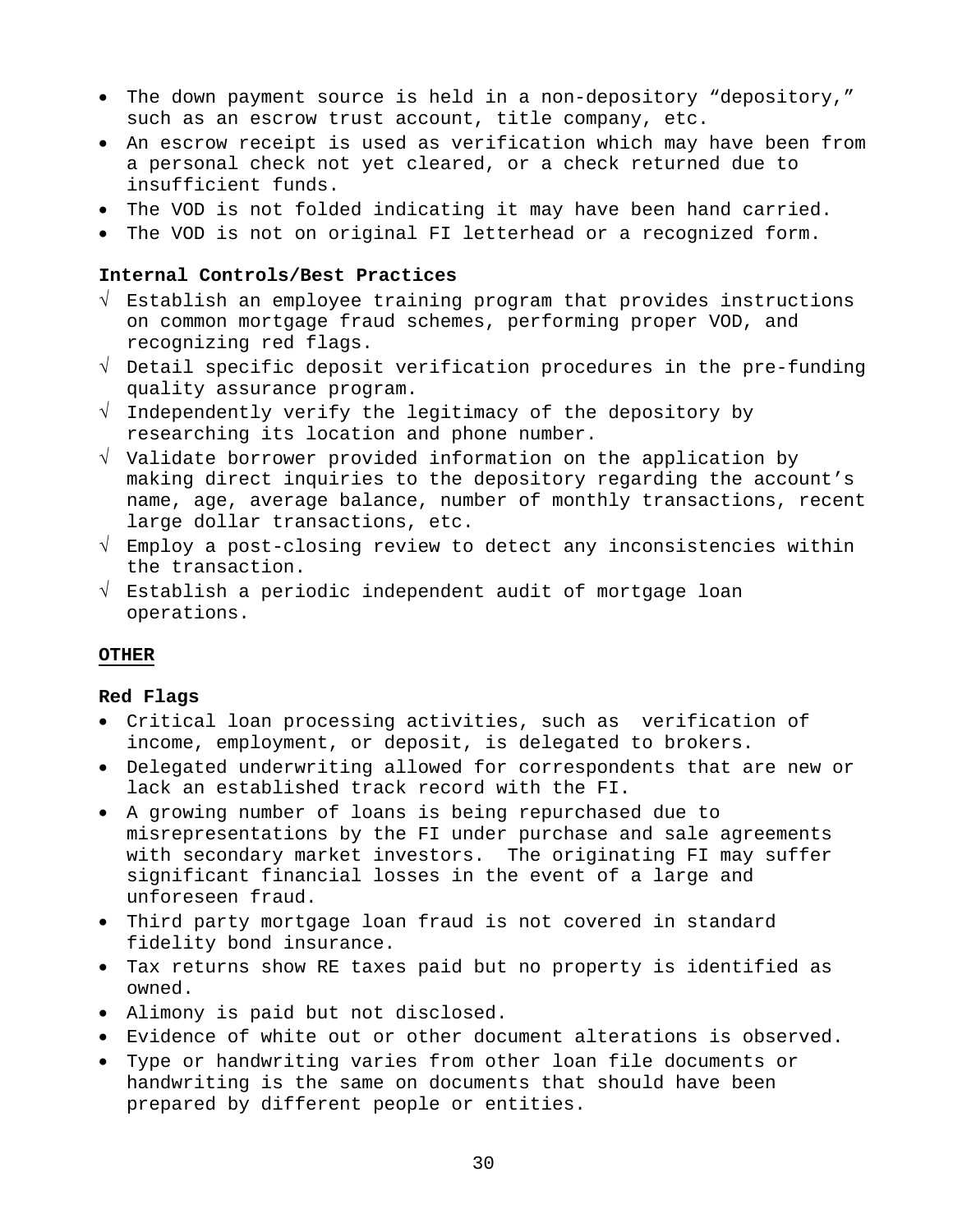#### **Internal Controls/Best Practices**

- √ Review purchase and sales agreements with brokers, correspondents, and secondary market investors to determine if general representations and warranties contain appropriate fraud and misrepresentation provisions.
- √ Determine the FI's responsibility for repurchasing and putting back loans that were funded based on misrepresentations.
- √ Check whether an endorsement or rider exists to the fidelity bond that provides coverage of third party mortgage fraud.
- √ Regularly document the FI's review of insurance coverage.
- √ Establish procedures to ensure the bonding company is notified of a possible claim within the policy's specified period.
- √ Adopt detailed policies and procedures to ensure effective controls are in place to set, validate, and clear conditions prior to final approval processes.
- √ Base underwriter compensation on loans reviewed and not loans approved.
- √ Establish effective pre-funding and post QC programs that include sampling, portfolio analysis, appraisal, and income/down payment verification practices.
- √ As a part of the pre-funding QC process, use AVMs to corroborate appraised values.
- √ Employ internally developed or vendor-provided fraud detection software.
- √ Institute corporate wide fraud awareness training.
- √ Perform due diligence of brokers and correspondents. Understand the risks in their policies, procedures, and practices before transacting business.
- √ Determine how and when the FI reserves for fraud and ensure compliance with FAS 5.
- √ Review the FI's litigation roster for existing and potential class actions, and threatened litigation that may highlight a problem with a particular broker, correspondent, or internal practices.
- √ Review whistleblower and hot line reports, which may indicate fraudulent activities.

### **DISCOVERY AND FOLLOW-UP RELATING TO SUSPICIOUS TRANSACTIONS**

Growing risk and increasing losses make it prudent for FIs and their regulators to take a more proactive stance in discovering fraud. For the regulatory agencies, the possible existence of such fraud may be discovered at any time during the examination process. When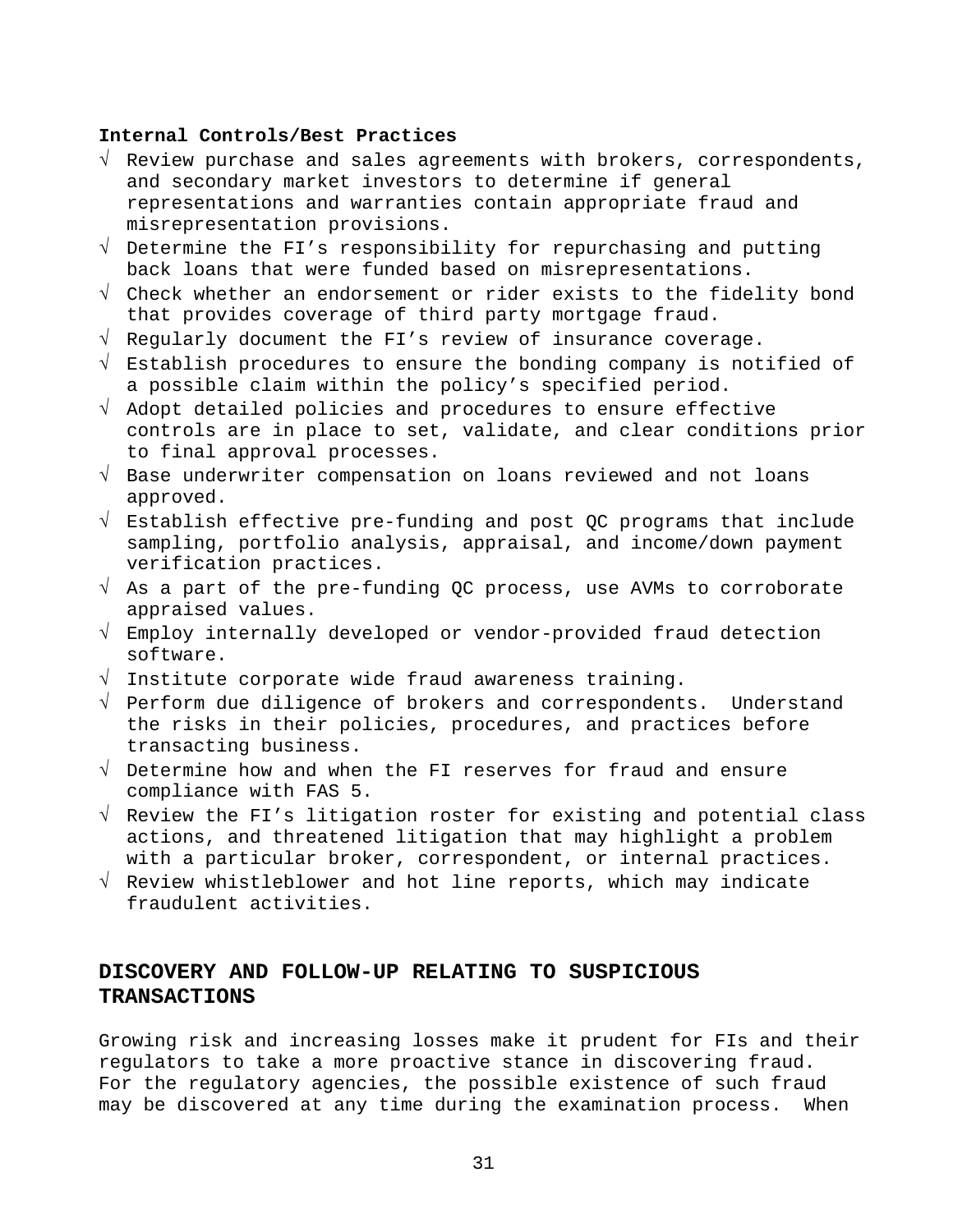fraud is discovered or suspected, examiners should conduct appropriate on-site procedures, including expanded loan file review and investigation using a risk based approach.

#### **Expansion of the Review**

**Examiners should consult with the appropriate level of agency management prior to any expansion of scope for this purpose. This is particularly important when another regulated institution or regulatory agency is involved, i.e., another institution is a purchaser of the loans. Any additional actions taken should be in accordance with respective agency guidelines. This is also important when a law enforcement agency is involved.** 

Expansion of the review can encompass a wide variety of actions, including additional on-site procedures by examiners, the involvement of fraud or other subject matter experts, and the initiation of the respective agency's formal investigative process. The particular circumstance of the event will dictate the steps necessary to develop evidentiary support for actions a regulatory agency may decide to take. The procedures an examiner undertakes should be developed in discussion with his immediate management.

Additional on-site review frequently takes the form of expanded loan file review.Early payment default reports, QC review results, and data on other high-risk attributes can aid in the selection of the expanded sample. If all or most of the loans in question originated from one source such as a broker or correspondent, further review of that source's activity may be warranted. Robust scorecards can provide a wealth of information on an FI's brokers and correspondents. These tools can help pinpoint the most likely source of possible fraud.

Once the expanded loan sample has been selected, examiners can review documentation, trace proceeds, and utilize other procedures to determine if fraud has occurred. To the extent possible, examiners should obtain original documents rather than copies. Onsite inspection of real property can be a critical source of additional information. These inspections might reveal discrepancies in the information contained in the appraisal, such as nonexistent property, property appearance, (size, number of stories, dimensions, etc.), property use, surrounding area, and general condition. Early detection of a fraud scheme involving multiple loans can mitigate substantial losses.

If the FI has had significant repurchase requests involving one originator, it should promptly commence an internal investigation. If not, the examiner may need to select a sample for review. Since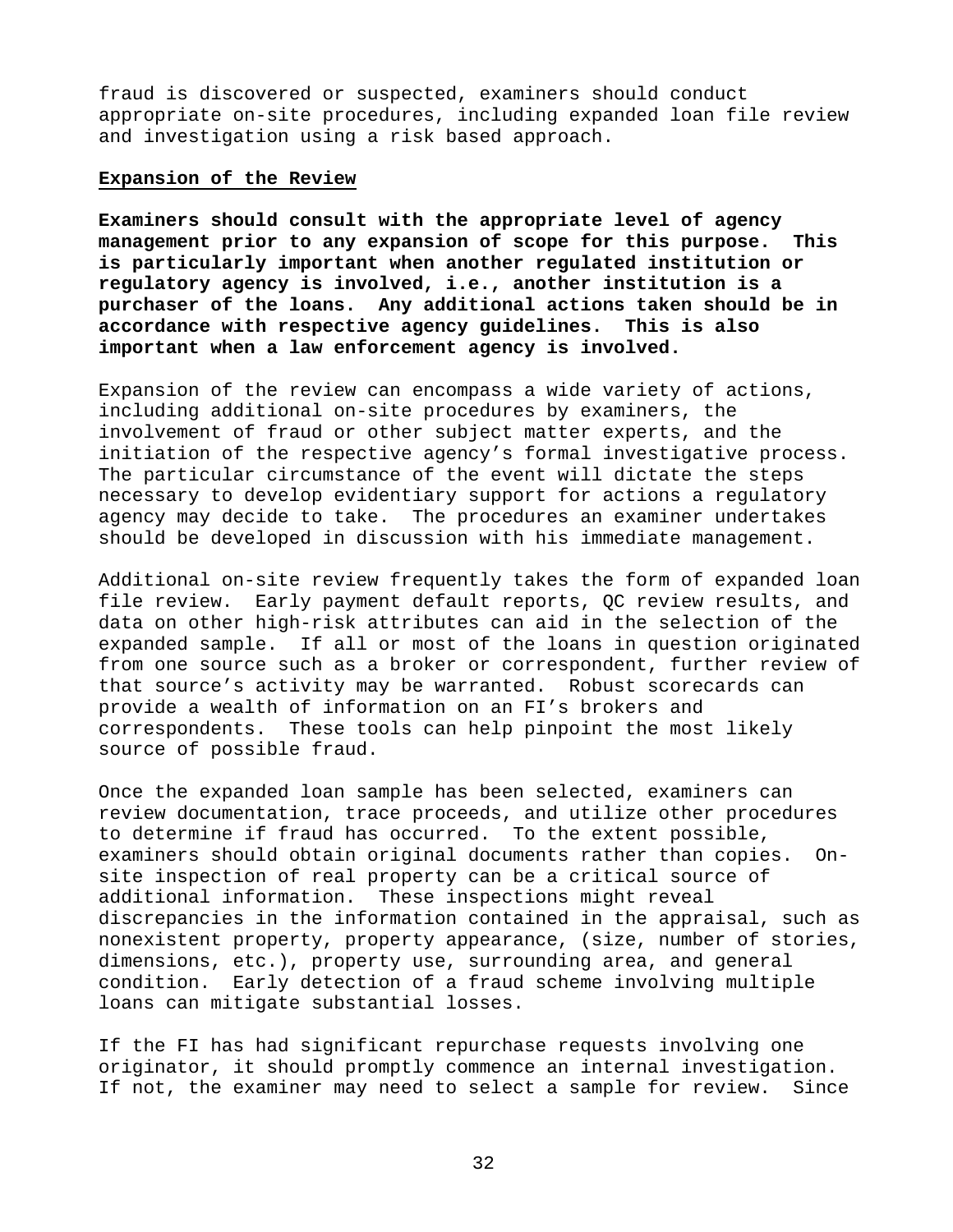the loans may not be on the FI's books, the examiner should request details of sold pools that contain the desired originators' loans to select for further investigation.

#### **Documentation**

With the first suspicion of fraud, examiners should collect and copy all relevant documents pertaining to the transaction. This comprises all critical loan documents that support the allegation of fraud, identification of the parties involved, their roles, and documents used in the disbursement of funds. The timely assembly of supporting documentation is crucial.

The following tips may aid examiners in gathering documents in a condition that will support an administrative, civil, or criminal action:

- Retain a copy of the entire document or file, not just the pages that include the relevant information. This will protect against the effects of altered documents or file contents later.
- Copy both sides of records such as checks, notes, and general ledger tickets. The information on the reverse sides of these records may be relevant to the case. Moreover, copying both sides of these records will protect against subsequent counterfeits by others. When on-line processing systems are used to post debits and credits, screen prints showing trace and batch numbers for both sides of these records should be obtained.
- Do **not** write or make marks on the documentation. Such writing or marks can jeopardize the integrity, authenticity, and admissibility of those documents as evidence.
- Immediately document the receipt date when a record is obtained along with the name and title of the person from whom the record was received.
- Use flowcharts and other graphics in documenting the case. This practice can help others, including agency attorneys, other examiners, law enforcement, and administrative law judges, visualize the transactions and gain a better understanding of the case.
- Make sure copies of documents and records are legible.
- Label, date, and index all documentation. The organization of documents should mirror the flow of events they support.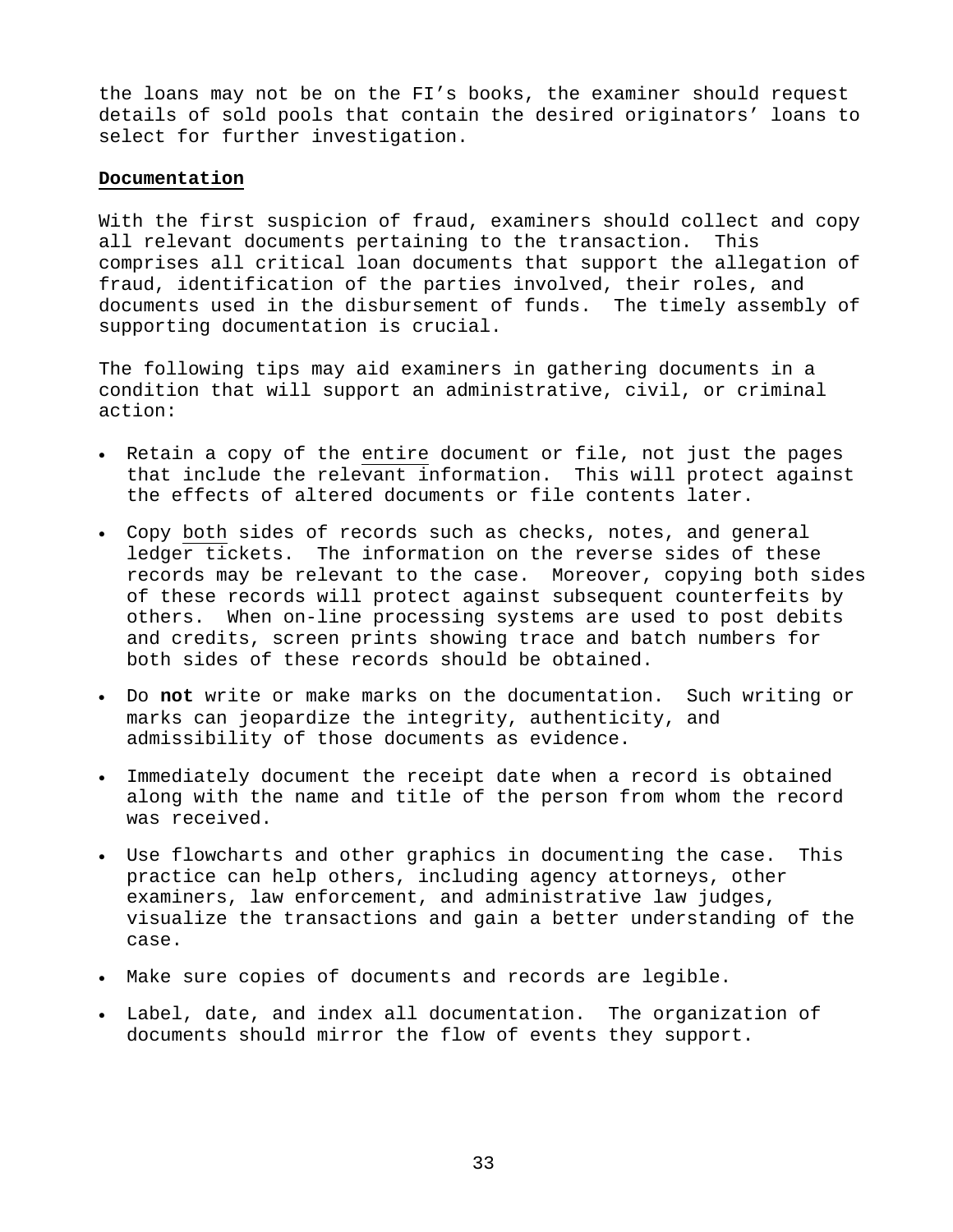- **If in doubt**, make and retain a copy of the record. It will be more difficult and time consuming to go back later and may protect against subsequent destruction of relevant records.
- Request that the institution place special controls over records, when the potential exists for record alteration or destruction. **However, make sure to consult with your supervisor and legal counsel before taking steps to seal or control institution records.**

If the institution's loan files do not reveal the identities of all participants in the mortgage process, the examiners should establish these identities, if possible. In order to satisfy such a request, the institution might need to seek information or documents from the third party suspected of the fraud. Examiners should be cautious about revealing their suspicions of third parties, since this can provide premature notice. An alternative source of information to establish the identity of the parties involved may be through a review of public records.

#### **Interviewing**

Following assembly and initial analysis of the documents, the examiner-in-charge (EIC) should determine the relevant institution employee(s) to question. Particular care should be given to the possibility that an employee has colluded with a third party in the fraud. In this situation, the employee should not be interviewed immediately. Instead, the EIC should consult with his supervisor or fraud expert to determine an appropriate strategy for the situation.

In this situation, interviews should be conducted using a preplanned strategy. In preparation for the interview, the appropriate law enforcement authority should be contacted by a suitable level of agency management to determine if a criminal investigation is in progress.

The interview should not be conducted alone. A second examiner should accompany the interviewer to assist with taking notes and act as a witness. Participation by the accompanying examiner can be crucial to support the accuracy and completeness of the responses, as well as to add follow-up questions and explore additional areas. The purpose of the interview should be to gather information.

Interviews of people and entities outside the institution may also be appropriate, but these interviews are usually conducted as part of a formal investigation process. This could include, for example, borrowers, mortgage brokers, and their employees. Inquiry into the institution's relationship to these other entities can indicate they may fit within the definition of an institution-affiliated party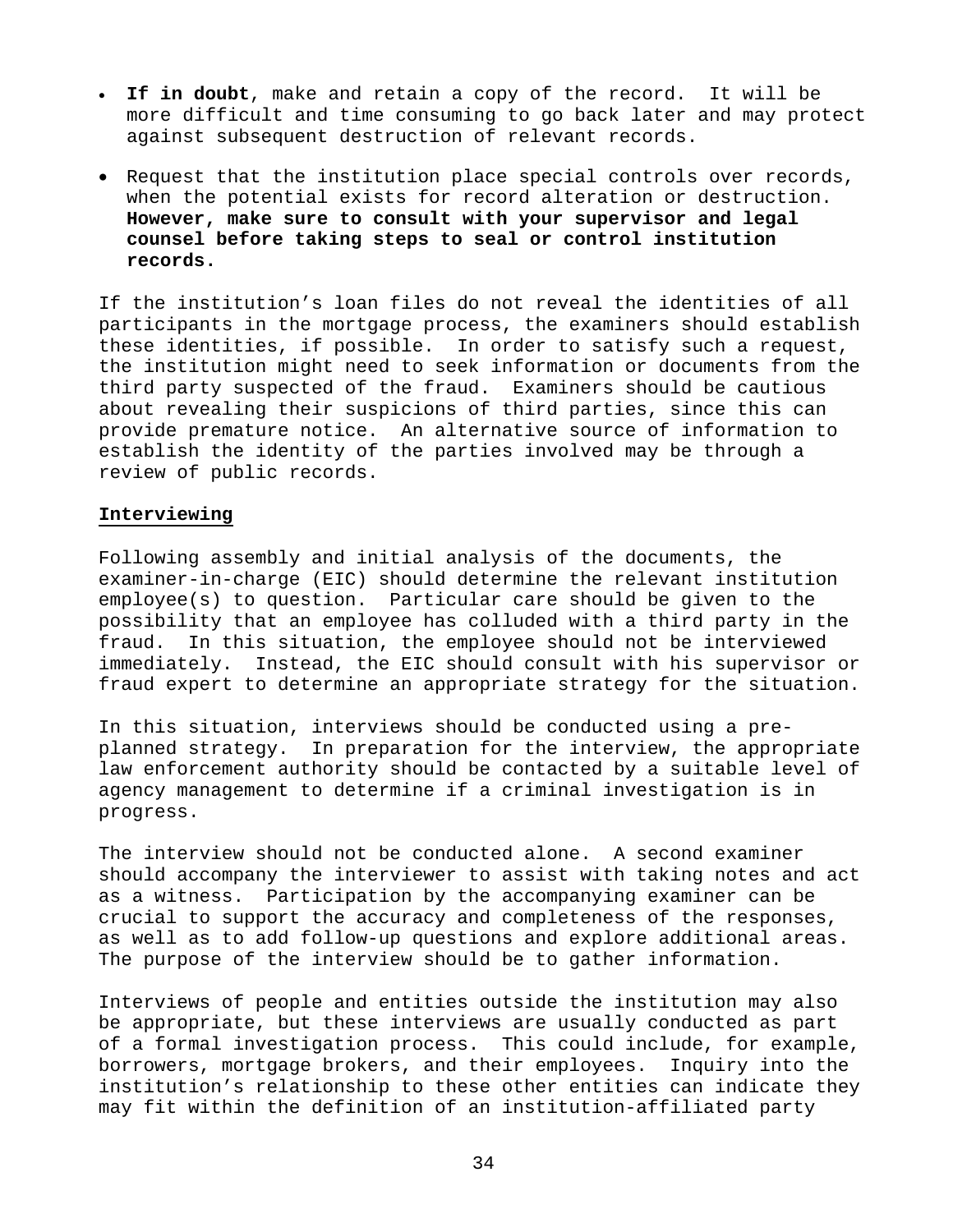(IAP). In any event, EICs should follow their agency's procedures prior to contacting such outsiders. These procedures may include the involvement of agency attorneys to initiate the regulatory body's formal investigation process. In addition, examiners need to consider whether recommendation of administrative enforcement action against the institution or IAPs is appropriate.

#### **Suspicious Activity Reports (SARs)**

The FI has responsibilities in fraud detection and reporting that will not only guide law enforcement but also the regulatory examination. As soon as the FI has a reasonable belief that fraud has occurred, it is required to file a Suspicious Activity Report (SAR) in accordance with the SAR regulation and form. Each agency has regulations requiring its respective FIs to report suspicious activities, and all agencies now use the uniform interagency SAR form. This form lists a variety of suspected offenses, including violations of federal criminal law, Bank Secrecy Act, and money laundering offenses. In addition, all FI regulators have regulations that require insured institutions and service corporations to file SARs. The SAR form and instructions for completion and filing may be found at www.fincen.gov.

Experience has shown that some institutions file SARs without prodding or suggestion, while others require varying degrees of direction from the examiners. If the FI has internally discovered fraud and filed a SAR prior to the examination, the agency's inquiry into the fraud can begin promptly upon its initiation of the examination.

When a SAR has been filed, the examiner's first step should be to obtain the supporting documentation that provided the basis of the SAR. The documentation should be reviewed for completeness and adequacy of support for the activity described in the SAR. Next, the examiner should discuss the SAR with the preparer listed on the form. Any missing or subsequently submitted documentation should be requested at this point. Additional investigative activities should be determined in consultation with the examiner's manager.

#### **Referrals to State Appraiser Boards**

When an FI files a SAR because of suspected fraud involving a state licensed appraiser, it should also make a referral to the State Appraiser Board of the suspected fraud if appraisals are at issue. The state would then conduct an investigation of the suspected fraud and determine if the situation warrants action against the appraiser. The actions against the appraiser could range from fines to revocation of his license or certificate.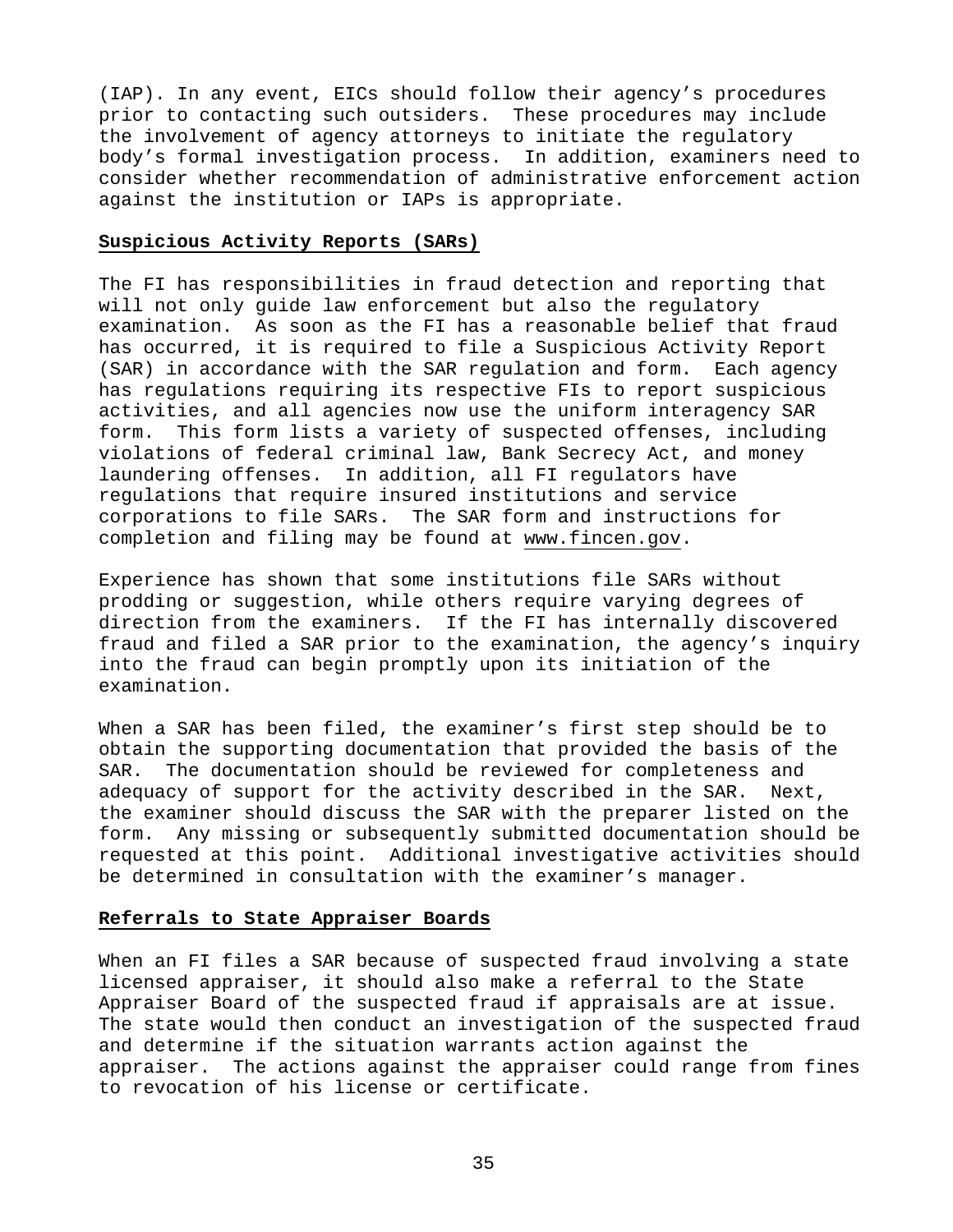### **CONCLUSION**

Third party RE mortgage fraud presents a growing risk with increasing losses for FIs. It is essential that FIs have adequate controls and procedures, as well as ongoing monitoring in place to ensure the appropriateness of all third party relationships. Institutions and examiners should be as proactive as possible in regard to detection, investigation, and deterrence of this problem.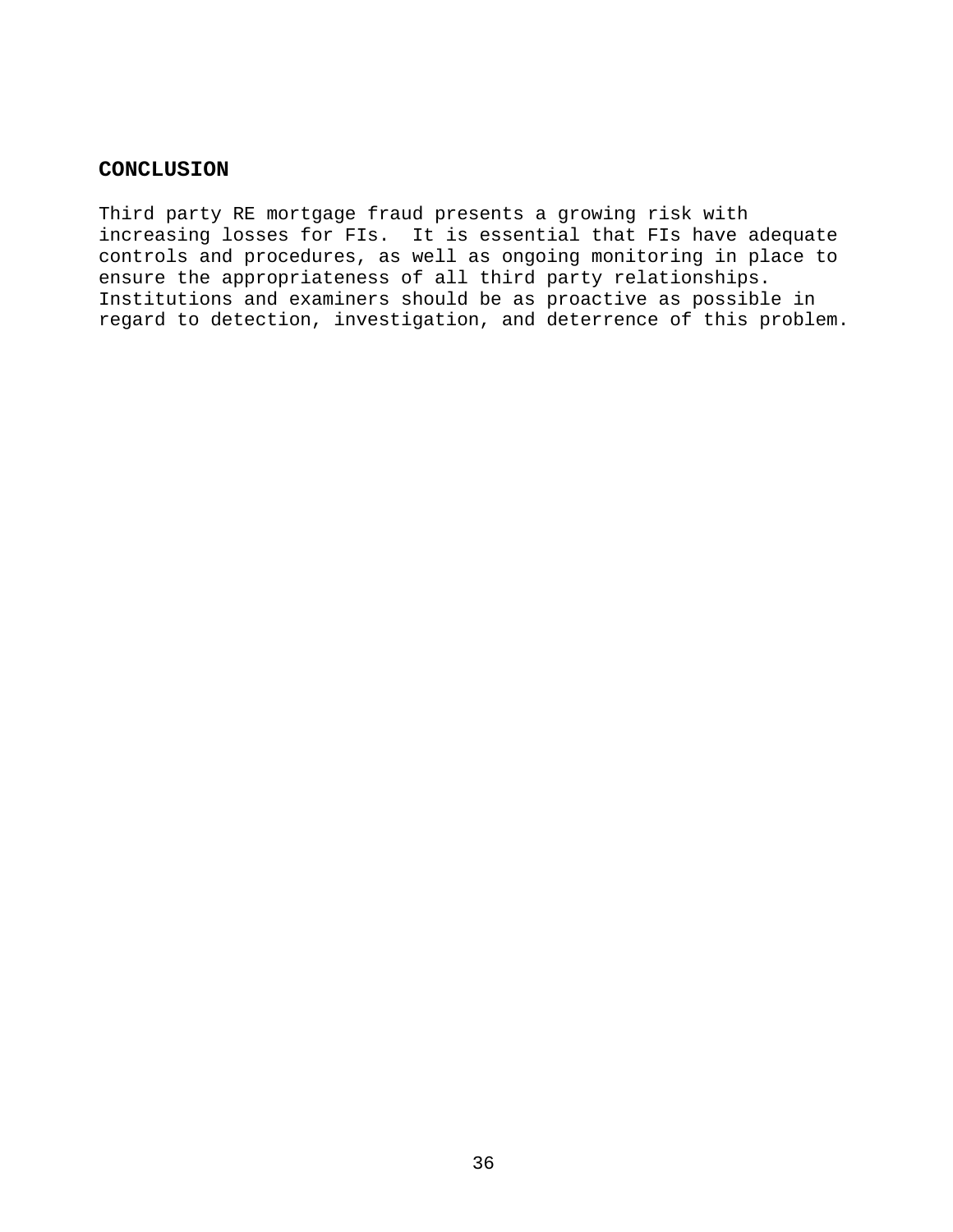**Abstract:** A summarized listing of all deeds and other papers constituting the chain of title to any real property. This is usually prepared by an attorney-at-law.

**Appraiser:** One who is expected to perform valuation services competently and in a manner that is independent, impartial, and objective. This person provides written valuation of real property.

**Borrower:** One who receives funds in the form of a loan with the obligation of repaying the loan in full with interest. The borrower can be purchasing the property, refinancing an existing mortgage, or borrowing against the equity of the property for other purposes.

**Broker Scorecard/Report Card**: A document that captures key performance and early warning indicators for loans submitted by brokers, such as volume, fallout, delinquency, early payment default, prepayments, credit quality, FICO scores, loan-to-value ratios, debt-to-income ratios, documentation deficiencies, uninsured government loans, repurchases, foreclosures, fraud, timely loan package delivery, concentrations, and QC findings.

**Building Inspector:** An individual or entity that provides written or photographic evidence that attests to the condition of the property.

**Closing:** The culmination of any RE transaction in which the interested parties or their representatives meet to execute documents, exchange funds and property and, if necessary, register the transfer of title.

**Closing Costs:** Moneys expended by a party in completing a RE transaction, over and above the purchase price, including: legal fees, taxes, mortgage application charges, mortgage insurance premium, interest adjustments, registration fees, appraisal fees, title insurance premium, etc.

**Closing/Settlement/Escrow Agent:** An individual or company that oversees the consummation of a mortgage transaction at which the note and other legal documents are signed and the loan proceeds are disbursed. Title companies, attorneys, settlement agents, and escrow agents can perform this service. Local RE law may dictate the party conducting the closing.

**Correspondent:** A mortgage banker who originates mortgage loans that are sold to other mortgage bankers or FIs.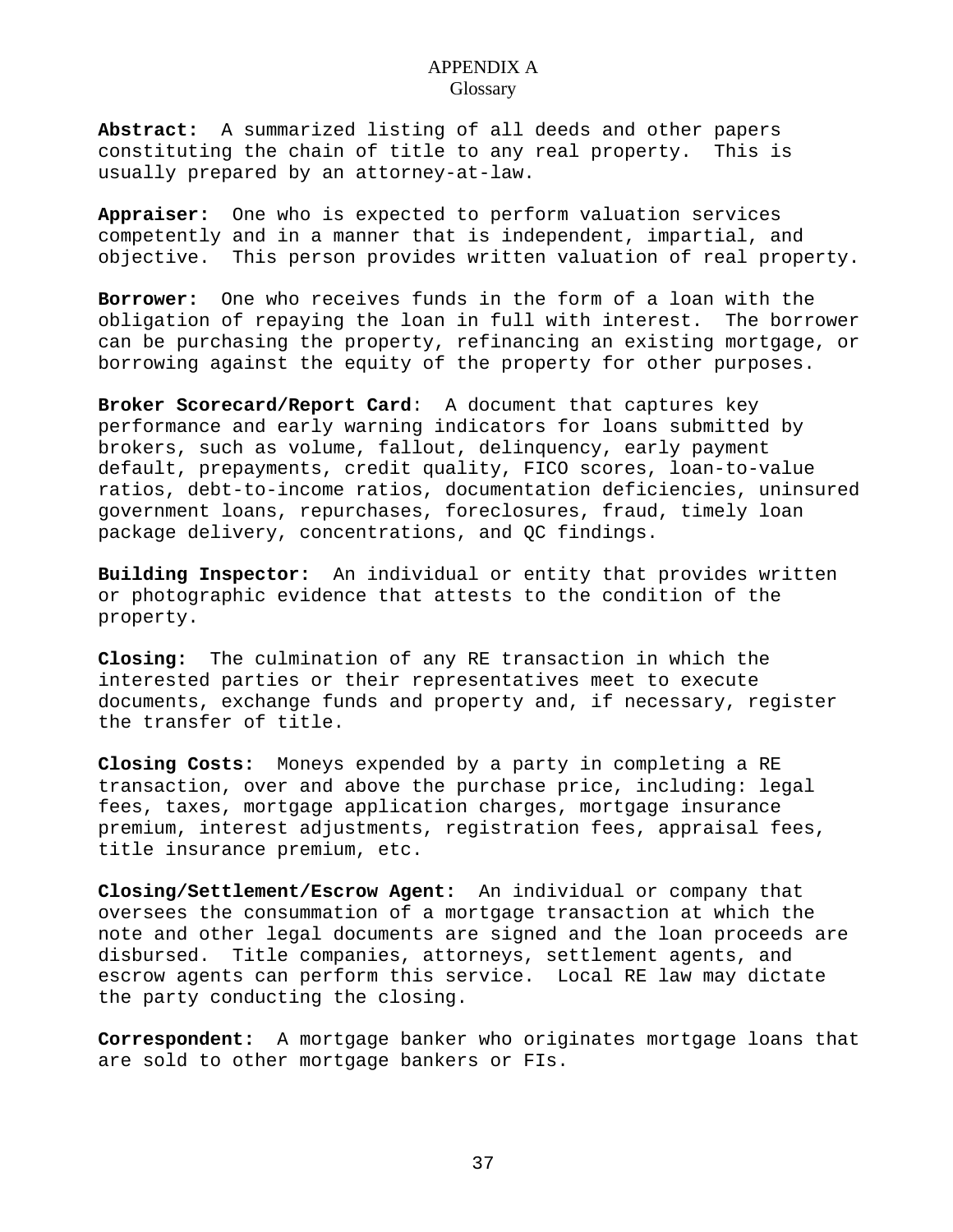**Deed:** The document by which title to real property is transferred or conveyed from one party to another. See Quitclaim and Warranty deed.

**Deed of Reconveyance:** A transfer of a legal title from the trustee back to the trustor (the borrower) after the deed of trust is paid in full.

**Deed of Trust:** A type of security instrument in which the borrower conveys title to real property to a third party (trustee) to be held in trust as security for the lender, with the provision that the trustee shall re-convey the title upon the payment of the debt. Conversely, the third party will sell the land and pay the debt in the event of default by the borrower. See Mortgage and Deed of Reconveyance.

**Developer:** A person or entity who prepares raw land for building sites, constructs buildings, creates residential subdivisions or commercial centers, rehabilitates existing buildings, and performs similar activities.

**Escrow Instructions**: Instructions prepared by a lender and/or underwriter to direct the progression of a mortgage closing transaction from start to finish.

**Fannie Mae**: The commonly used name for the Federal National Mortgage Association (FNMA), a government sponsored entity that, as a secondary mortgage institution, is the largest single holder of residential mortgages in the United States. Fannie Mae primarily buys conforming conventional residential mortgages from primary lenders.

**Form 1003**: The standardized loan application form used in residential mortgage transactions.

**Form 4506**: An IRS form that taxpayers execute to authorize the IRS to release past tax returns to a third party. Many lenders require mortgage applicants to execute this form in order to verify income.

**Fraud**: A knowing misrepresentation of the truth or concealment of a material fact to induce another to act to his detriment.

**Freddie Mac**: The commonly used name for the Federal Home Loan Mortgage Corporation (FHLMC), a government sponsored entity that provides a secondary market for conforming conventional residential mortgages by purchasing them from primary lenders.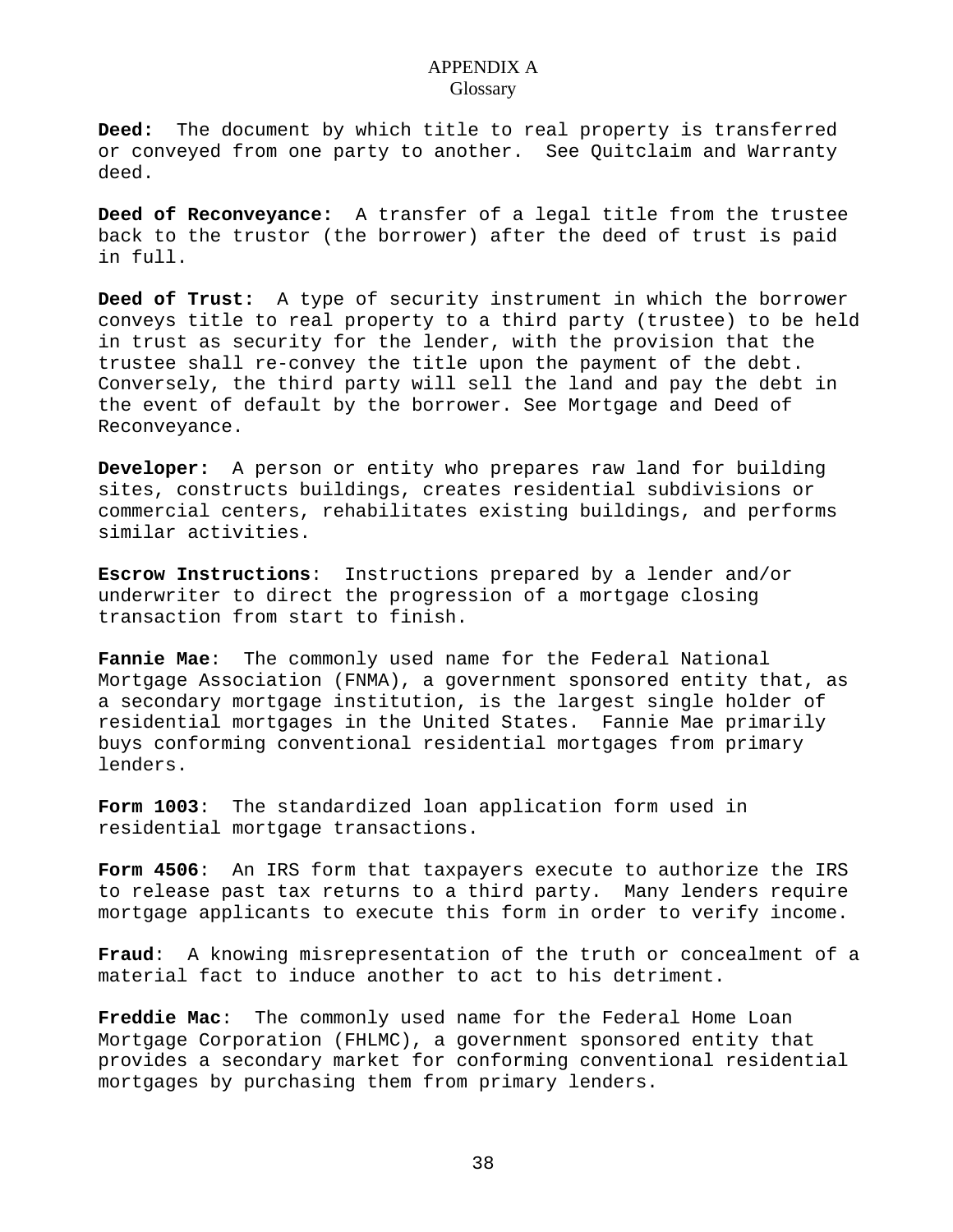**Ginnie Mae:** The commonly used name for the Government National Mortgage Association (GNMA), a government sponsored entity that provides sources of funds for residential mortgages, insured or guaranteed by the FHA or VA.

**Hawk Alert:** A notation at the bottom of a credit report indicating that some items of identification, i.e., Social Security number, address, etc., are associated with past fraudulent activities. For example, an address may be flagged because the previous occupant allegedly used the property for financial misbehavior.

**HUD-1 Form**: A standardized form prescribed by the Department of Housing and Urban Development that provides an itemization listing of funds paid at closing. Items that appear on the statement include RE commissions, loan fees, points, taxes, initial escrow amounts, and other parties receiving distributions. The HUD-1 statement is also known as the "closing statement" or "settlement sheet."

**Institution-affiliated Party:** The persons or entities that are subject to the jurisdiction of the federal FI regulatory agencies. These three categories of parties include: (1) any director, officer, employee, or controlling stockholder (other than a bank holding company) of, or agent for, an insured depository institution; (2) any shareholder (other than a bank holding company), consultant, joint venture partner, and any other person as determined by the appropriate federal regulatory agency, by regulation or case-by-case, who participates in the conduct of the affairs of an insured depository institution; and (3) any independent contractor, including any attorney, appraiser, or accountant, who provides professional services for the institution.

**Lapping:** A fraud that involves stealing one customer's payment and then crediting that customer's account with a subsequent customer's payment.

**Modification Agreement:** A document that evidences a change in the terms of a mortgage loan. Common reasons for modification agreements are changes in interest rate, repayment terms, guarantors, or property securing the mortgage.

**Mortgage:** A conveyance of real or personal property to a person called a mortgagee (FI), to secure the repayment of money by the mortgagor (borrower) that becomes void upon the performance of such act.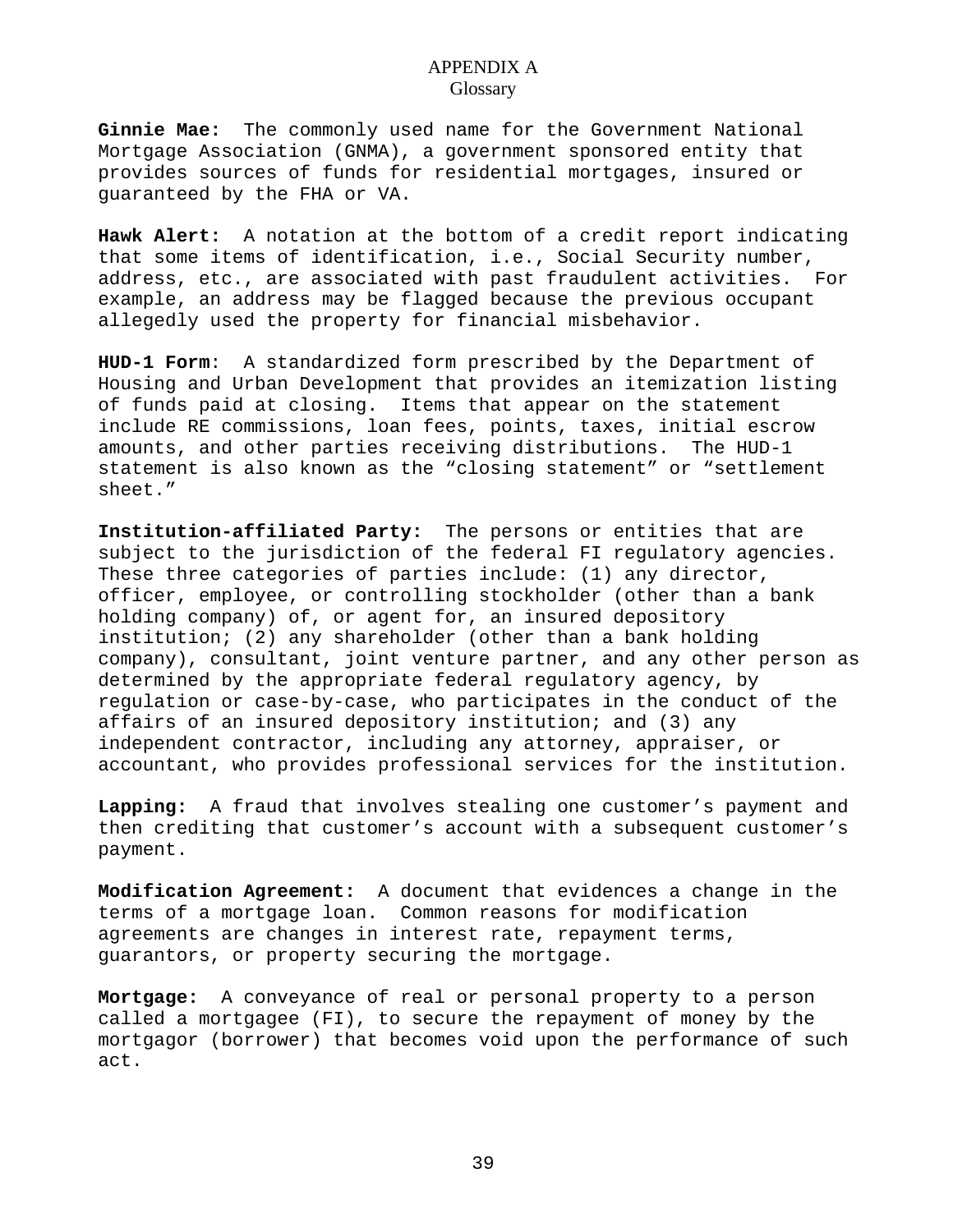**Mortgage Banker:** An individual or firm that originates, purchases, sells, and/or services loans secured by mortgages on real property.

**Mortgage Broker:** An individual or firm that receives a commission for matching borrowers with lenders. Mortgage brokers typically do not fund the loans they help originate.

**Mortgage Fraud**: A knowing misrepresentation of the truth or concealment of a material fact in a mortgage application to induce another to approve the granting of a mortgage. For the purpose of this paper, mortgage fraud refers solely to fraudulent schemes pertaining to residential mortgages.

**Nominee Loan:** A loan made to one individual in which the proceeds of the loan benefit another individual without the knowledge of the lender.

**Nonaffiliated Third Party:** Any entity that is not an affiliate of, related by common ownership, or affiliated by common corporate control with the FI funding a mortgage loan. This does not include a joint employee of such institution.

**Originator:** The individual or entity that gathers application data from the borrower.

**Overage:** Selectively increasing the price of a mortgage loan above the FI's established rate to certain customers, and/or charging them higher than customary points and fees. The overage amount is generally split between the originator and the FI. See Yield Spread Premium.

**Pretext Calling**: A scheme associated with identity theft in which a fraudster, pretending to represent a legitimate entity, calls an unsuspecting party seeking personal identification data, such as social security account numbers, passwords, or other forms of account information. The fraudster then uses this information to assume the identity of the unsuspecting victim. Among other things, the fraudster can obtain a mortgage in the name of the unsuspecting victim.

**Quitclaim Deed**: A deed that transfers without warranty whatever interest or title, if any, a grantor may have at the time the conveyance is made. A grantor need not have an interest in the property to execute a quitclaim deed.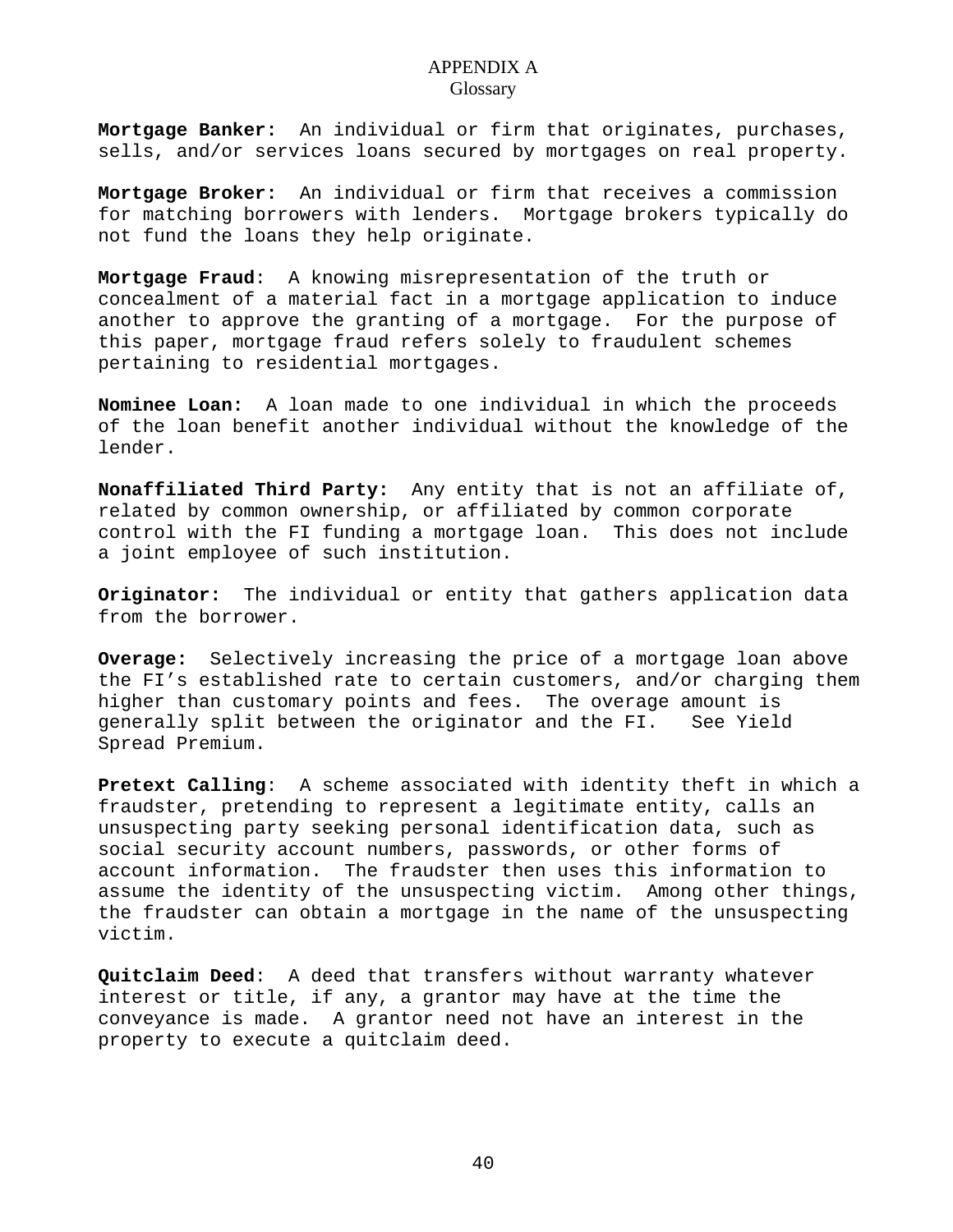**Real Estate Agent:** An individual or firm that receives a commission for representing the buyer or seller, typically in a RE purchase transaction.

**Representations and Warranties:** Provisions within purchase and sale agreements between buyers and sellers of loans that detail conditions of purchase/sale and remedies for misrepresentations and noncompliance with the contract.

**Secondary Market:** The buying and selling of existing mortgages, usually as part of a "pool" of mortgages.

**Third Party**: The parties necessary to execute a residential mortgage other than an FI and a legitimate borrower. Third parties include, but are not limited to, mortgage brokers, correspondents, RE appraisers, and settlement agents.

**Title Company/Abstract Company:** Entity that researches recorded ownership of and liens filed against real property and then issues a title insurance policy guaranteeing the lien position of the lender, or provides a title opinion. Some states still require an attorney opinion supported by an abstract.

**Title Insurance:** An insurance policy that indemnifies the lien position of a lender against losses associated with property interests not disclosed in the title opinion. The borrower can also obtain this coverage by purchasing a separate policy.

**Title Opinion:** An examination of public records, laws, and court decisions to ensure that no one except the seller has a valid claim to the property, and to disclose past and current facts regarding ownership of the subject property.

**Underwriting:** The credit decision-making process can be automated, manual, or a combination of both. In an automated process, application information is entered into a decision-making model that makes a credit determination based on pre-determined criteria. In a manual process, an individual underwriter, usually an employee of the FI, makes the credit decision after evaluating all of the information in the loan package, including the credit report, appraisal, and verifications of deposit, income, and employment. FIs often use a combination of both, with the automated decision representing one element of the overall credit decision. In each case, the decision may include stipulations or conditions that must be met before the loan can close.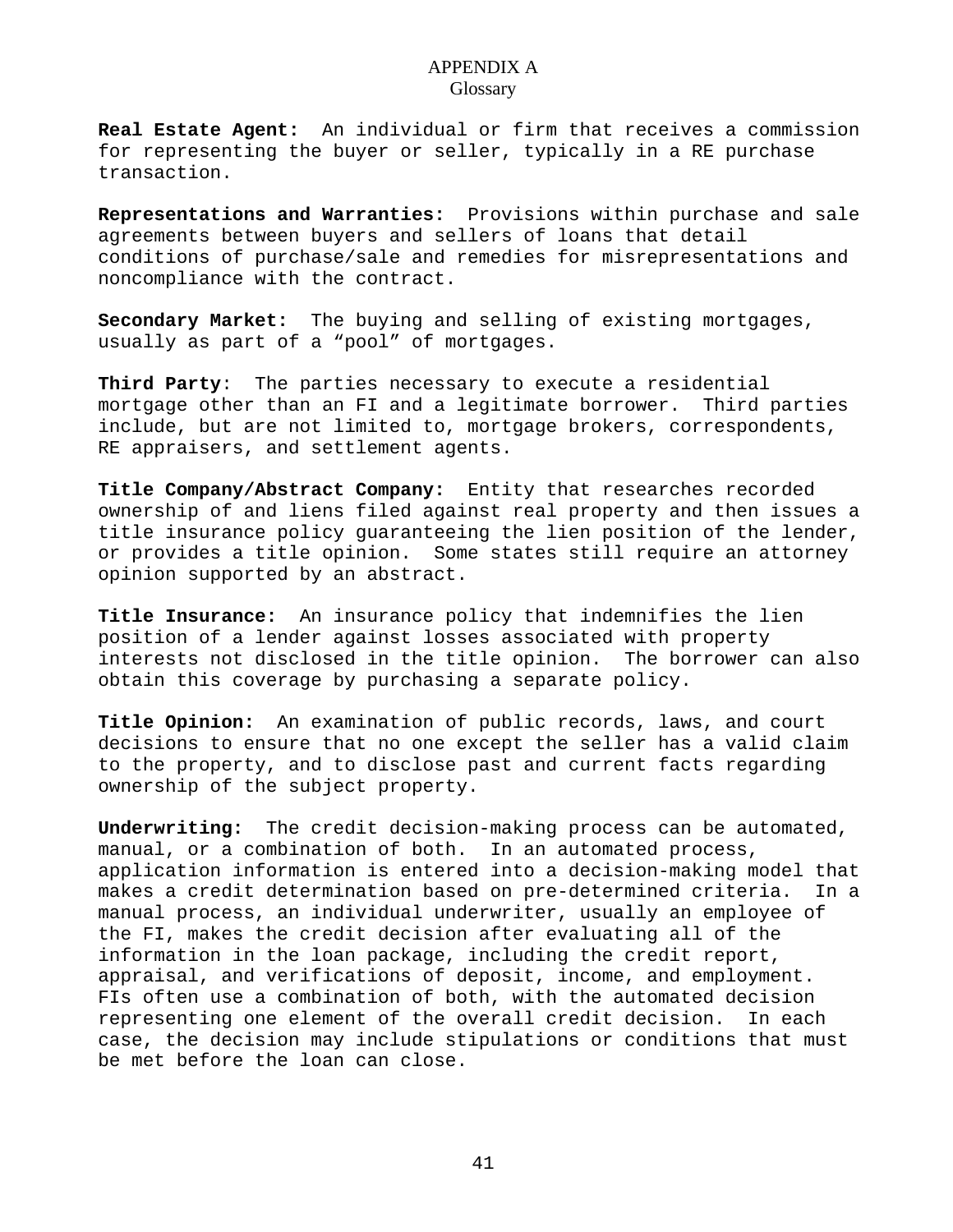**Verification of Deposit:** Written document sent to the borrower's depository institution to confirm the existence of a down payment or cash reserves.

**Verification of Employment:** Written document sent to the borrower's employer to confirm employment/income. Employment is often reconfirmed by calling the employer prior to funding.

**Warehouse Lender:** A short-term lender for mortgage bankers. Using mortgages as collateral, the warehouse lender provides interim financing until the mortgages are sold to a permanent investor.

**Warehouse (Loan):** In mortgage lending, loans that are funded and awaiting sale or delivery to an investor.

**Warehouse Financing:** The short-term borrowing of funds by a mortgage banker based on the collateral of warehoused loans. This form of interim financing is used until the warehoused loans are sold to a permanent investor.

**Warranty Deed**: A deed warranting that the grantor has a good title free and clear of all encumbrances and will defend the grantee against all claims against the property.

**Yield Spread Premium**: A payment to a mortgage broker from the lender for originating and processing a loan with a fractionally higher interest rate than the lender normally is prepared to offer borrowers (an "above-par" loan). A yield spread premium should reduce the normal origination points and fees the lender has established for a par rate mortgage loan. Also referred to as "Servicing Release Premiums", "Additional Compensation Paid by Lender", "Par Plus Premiums", "Premium Pricing" and/or "Volume Based Compensation." See Overages.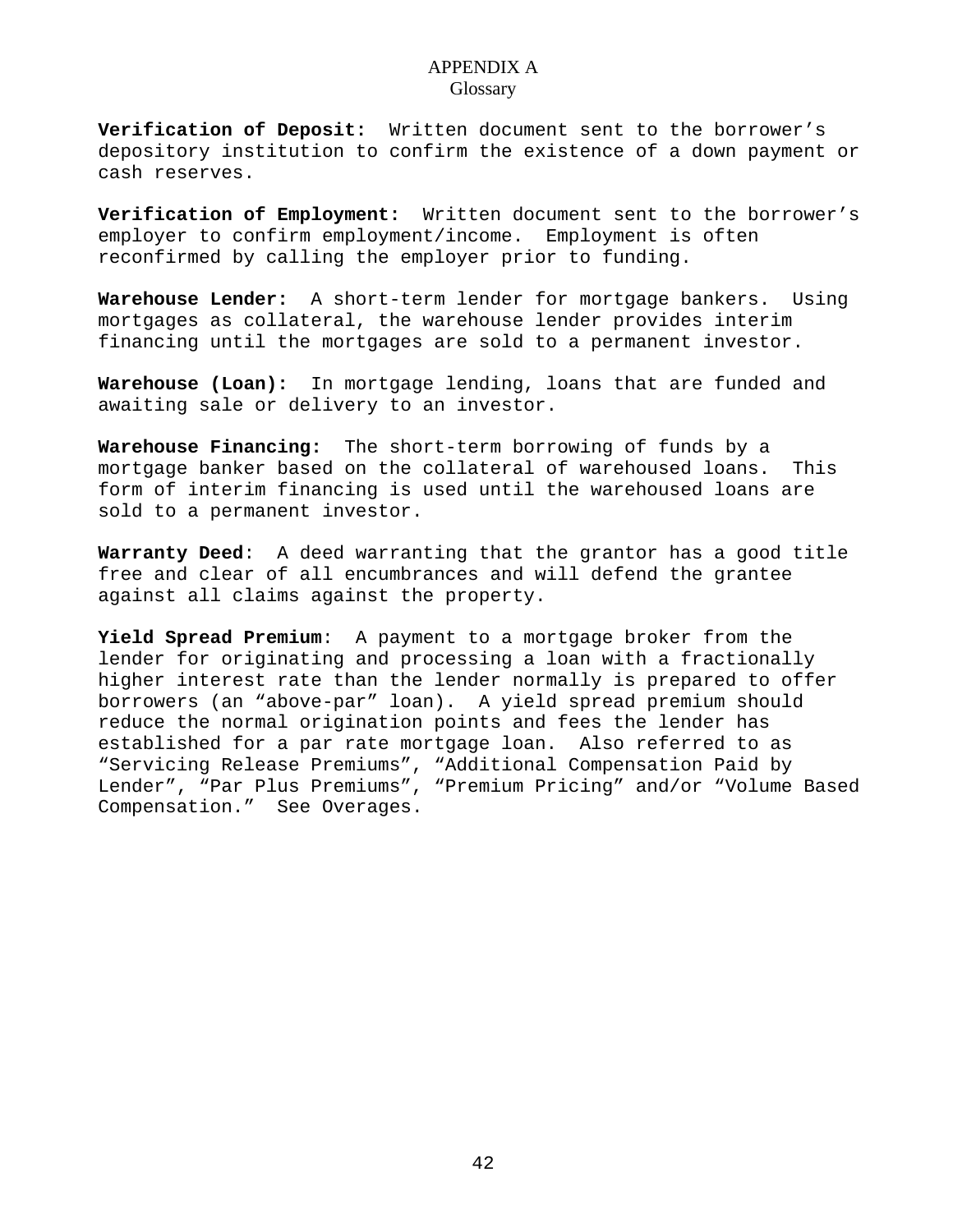

Mortgage Transaction Mortgage Transaction Flow Charts **APPENDIX** APPENDIX B  $\overline{\omega}$ Flow Charts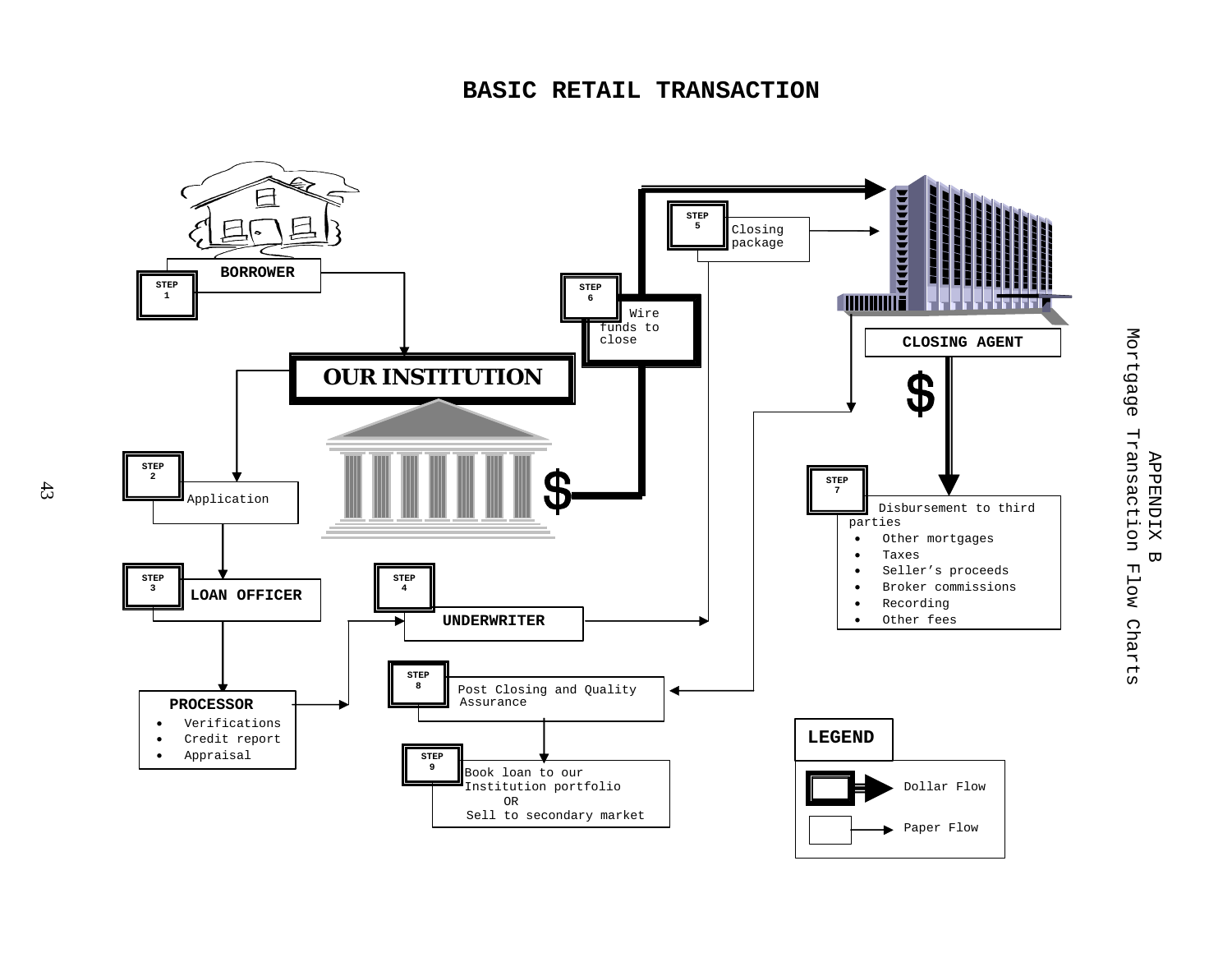### **INDEPENDENT BROKER TRANSACTION**



Mortgage Mortgage Transactions Flow Charts Transactions **APPENDIX** APPENDIX B  $\overline{\mathbf{u}}$ Flow Charts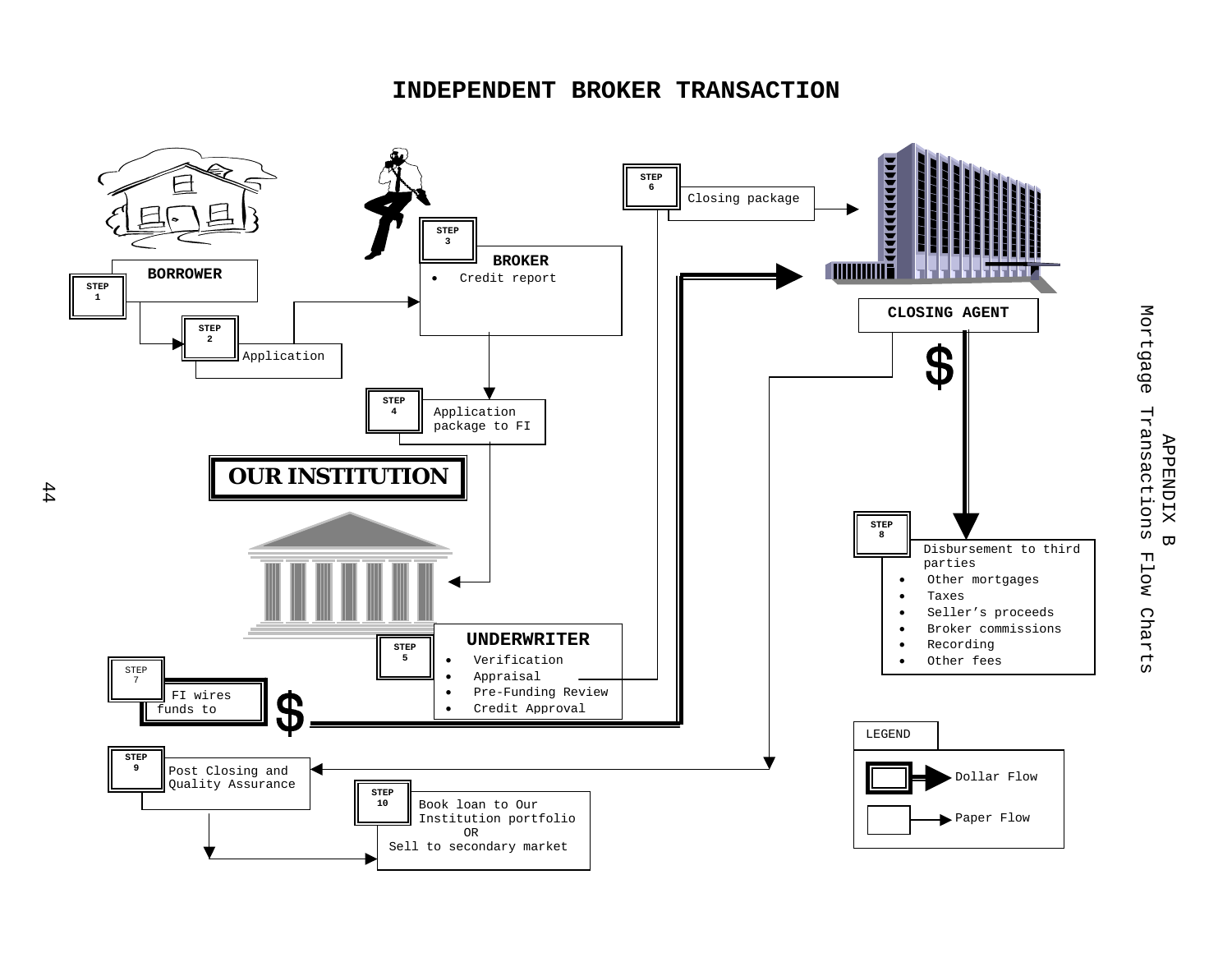**CORRESPONDENT WITH IN-HOUSE FUNDS** 



 $45$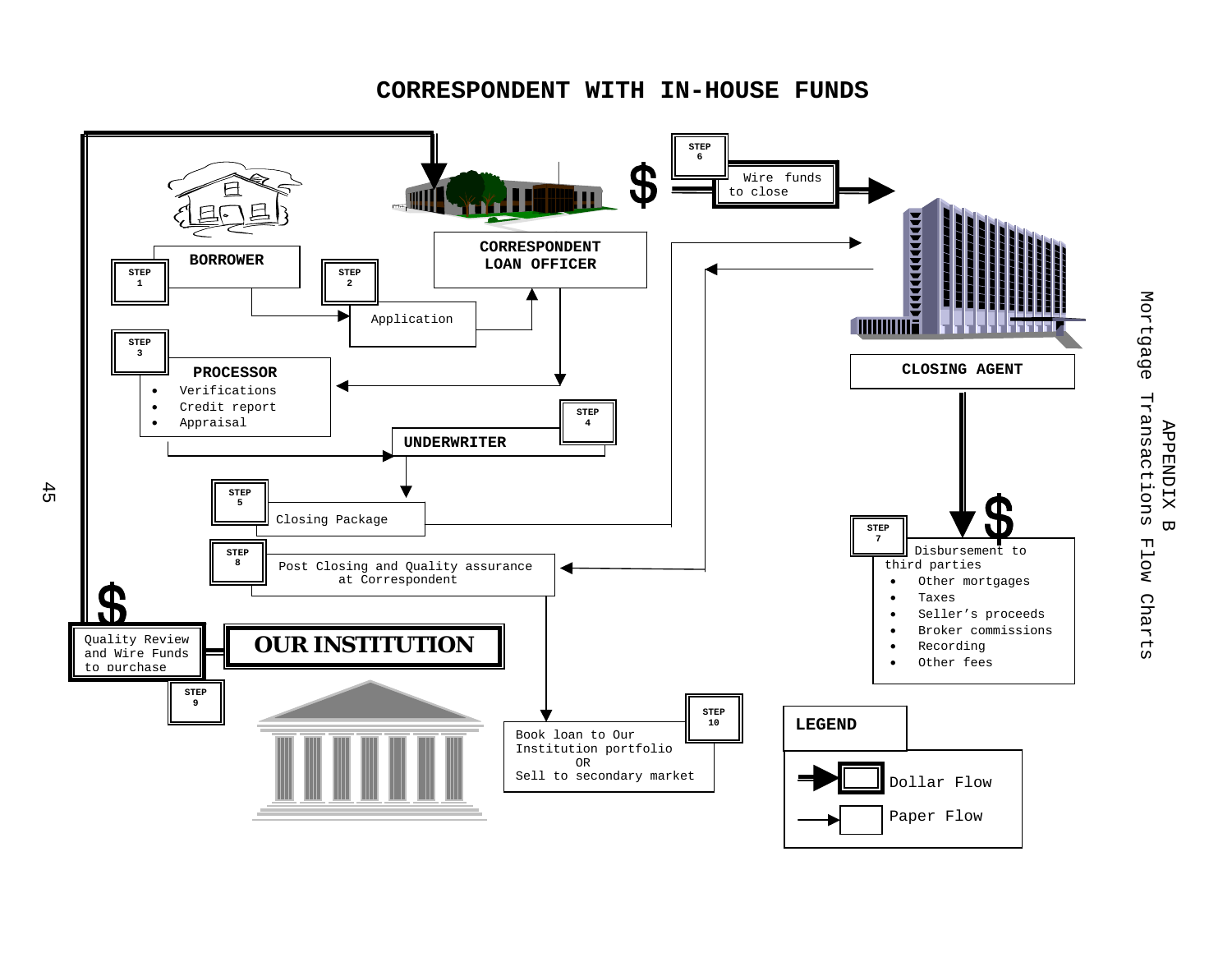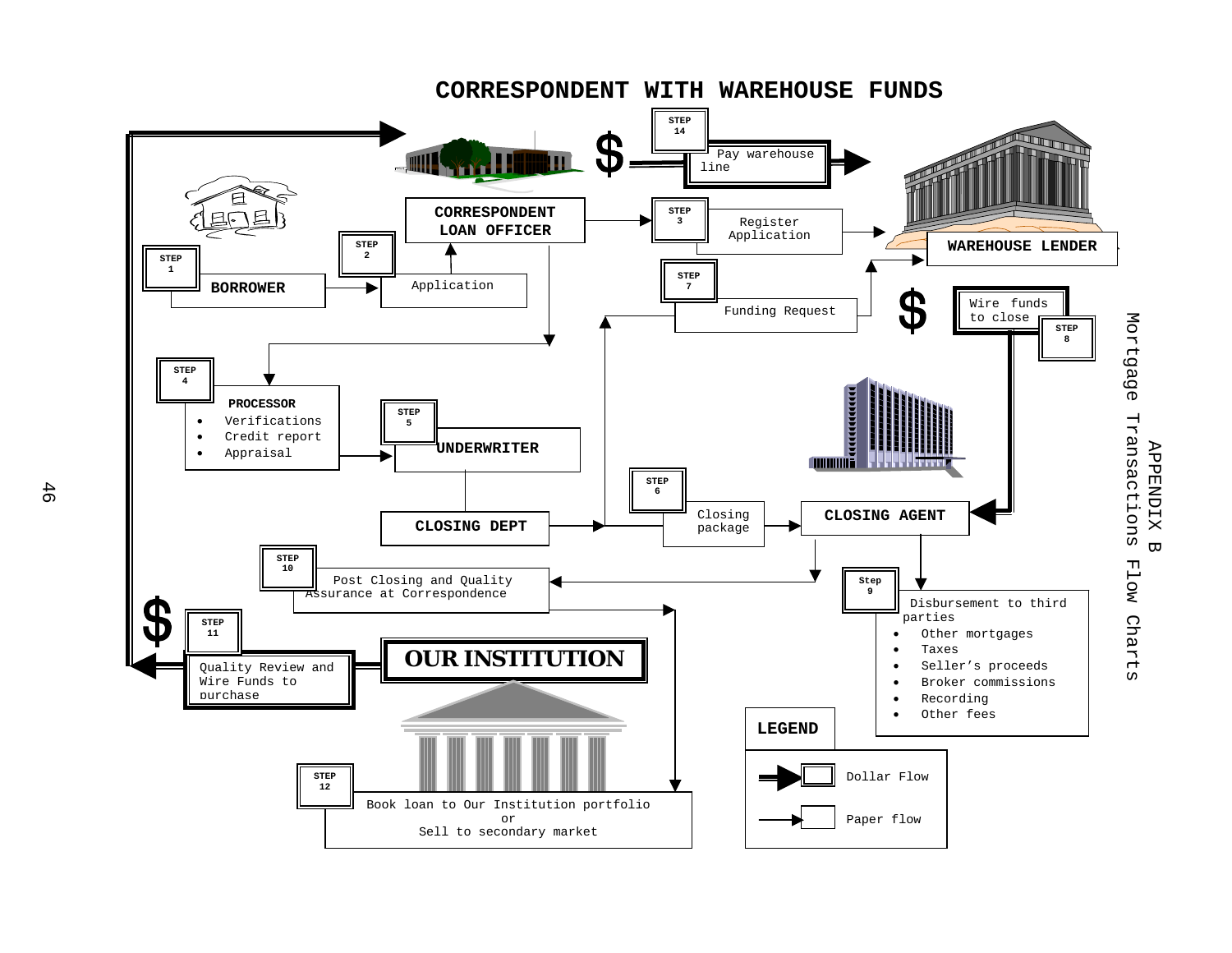#### **Builder Buyout**

The builder/developer, Ms. Fraudster, offers a home to Mr. Buyer and offers to finance the borrower's down payment. The property is worth \$100,000; however, Ms. Fraudster sells the property to Mr. Buyer for \$120,000 based on a fraudulent appraisal. This enables Mr. Buyer to borrow the entire value of the home (\$100,000). Ms. Fraudster forgives the down payment. The net effect is that Ms. Fraudster gets what she wants for the property and the buyer gets 100% financing. When the home goes to foreclosure, there is no equity to protect the lender and the resulting losses are disproportionately large for the lender.

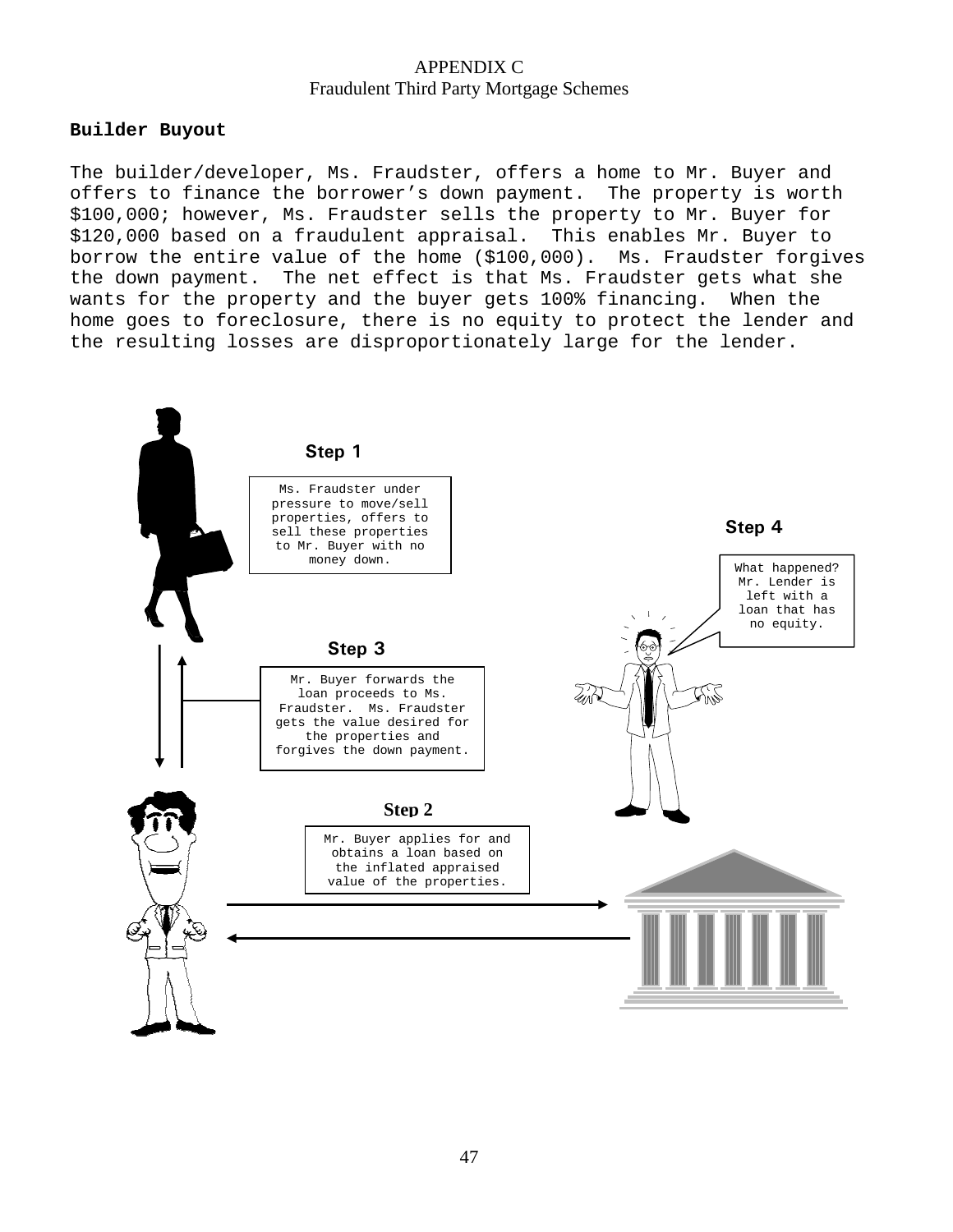#### **Chunking**

Mr. Borrower attends a "seminar" or program that shows how to get rich by investing in RE with no money down. A third party, Mr. Fraudster, possibly a presenter at the seminar/program, encourages Mr. Borrower to invest in three RE properties and acts as Mr. Borrower's counsel/agent. Under Mr. Fraudster's guidance, Mr. Borrower completes the required application documentation for the transactions. Unbeknown to Mr. Borrower, Mr. Fraudster takes the applications and submits the information to 15 different lenders for 15 different properties. This scheme requires the assistance of an appraiser, broker, and/or a representative of a title company to ensure that Mr. Borrower does not have to bring money to the multiple closings. Mr. Fraudster acts as an agent for Mr. Borrower at the 15 different closings. The net effect is that Mr. Borrower receives loan proceeds from three of the closings and Mr. Fraudster pockets loan proceeds from 12 of the 15 closings. The lenders are stuck with loans to a borrower who does not have the ability to repay the debt and are often forced to foreclose on the properties.

Mr. Borrower attends a seminar or program. "Buy RE with no money down." **Step 1**  Mr. Fraudster convinces Mr. Borrower to invest in three RE properties and simultaneously submits Mr. Borrower's application to 15 different lenders for 15 different properties. The borrower is only aware of three of the properties. **Step 2 Step 3**  The multiple lenders unknowingly approve the 15 loan applications and forward the loan proceeds to Mr. Fraudster, who is acting as Mr. Borrower's agent. **Step 4** Mr. Fraudster forwards the loan proceeds for the borrower to purchase three of the properties, pockets the loan proceeds from 12 of the loan closings and skips town. **Step 5**  Lenders are left wondering what happened. They are stuck with loans that have little or no cash flow capability.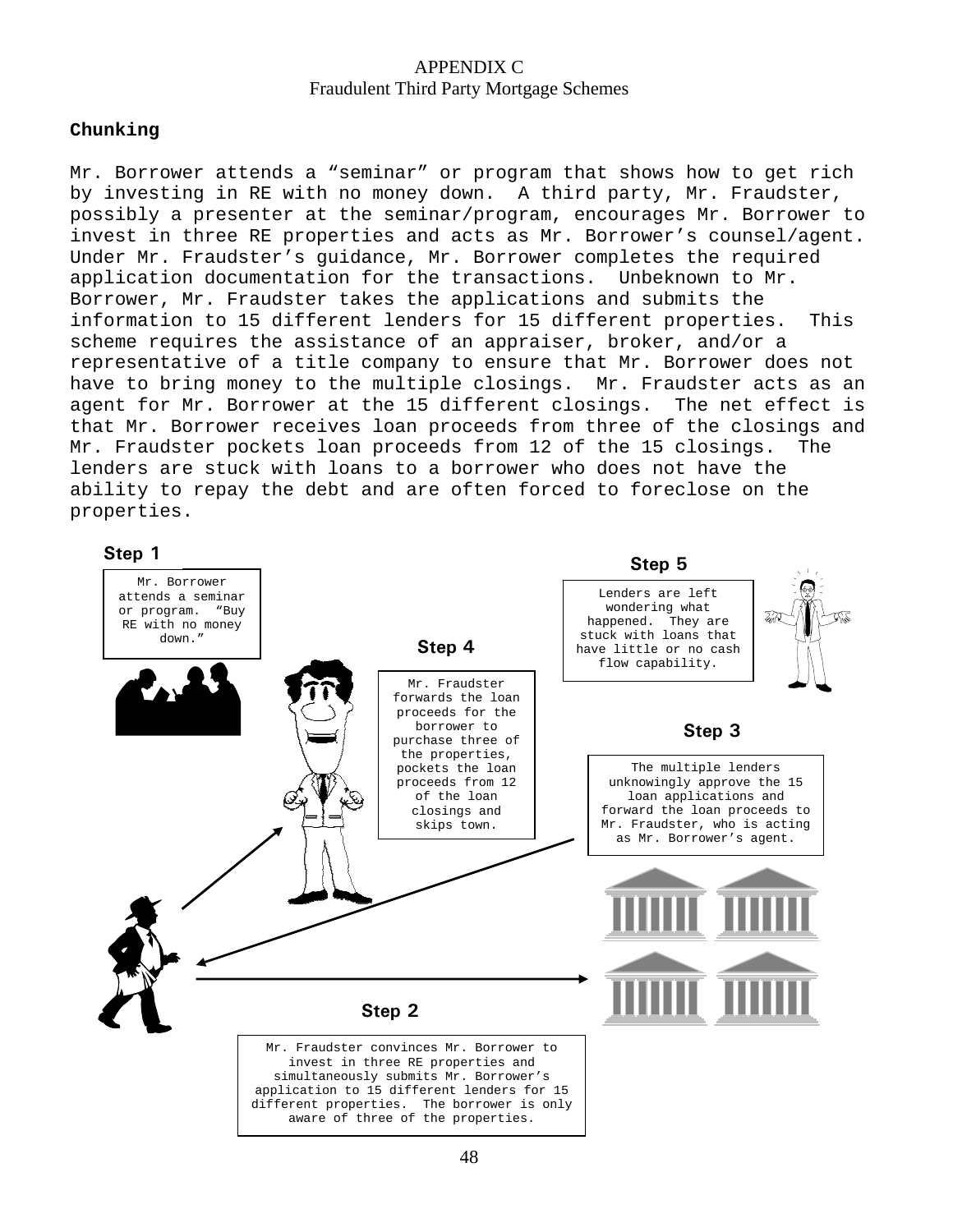### **Double Selling**

A Broker, Ms. Fraudster, obtains a loan application from legitimate homebuyers. When all the paperwork is complete, and the loan is ready for funding, Ms. Fraudster transfers the entire package to Investor A and Investor B. Both investors wire the funds needed for closing to Ms. Fraudster, who is also serving as the closing agent. Ms. Fraudster uses the proceeds from one of the investors to purchase the home for the legitimate homebuyers and pockets the proceeds from the other investor.

### **Step 4**

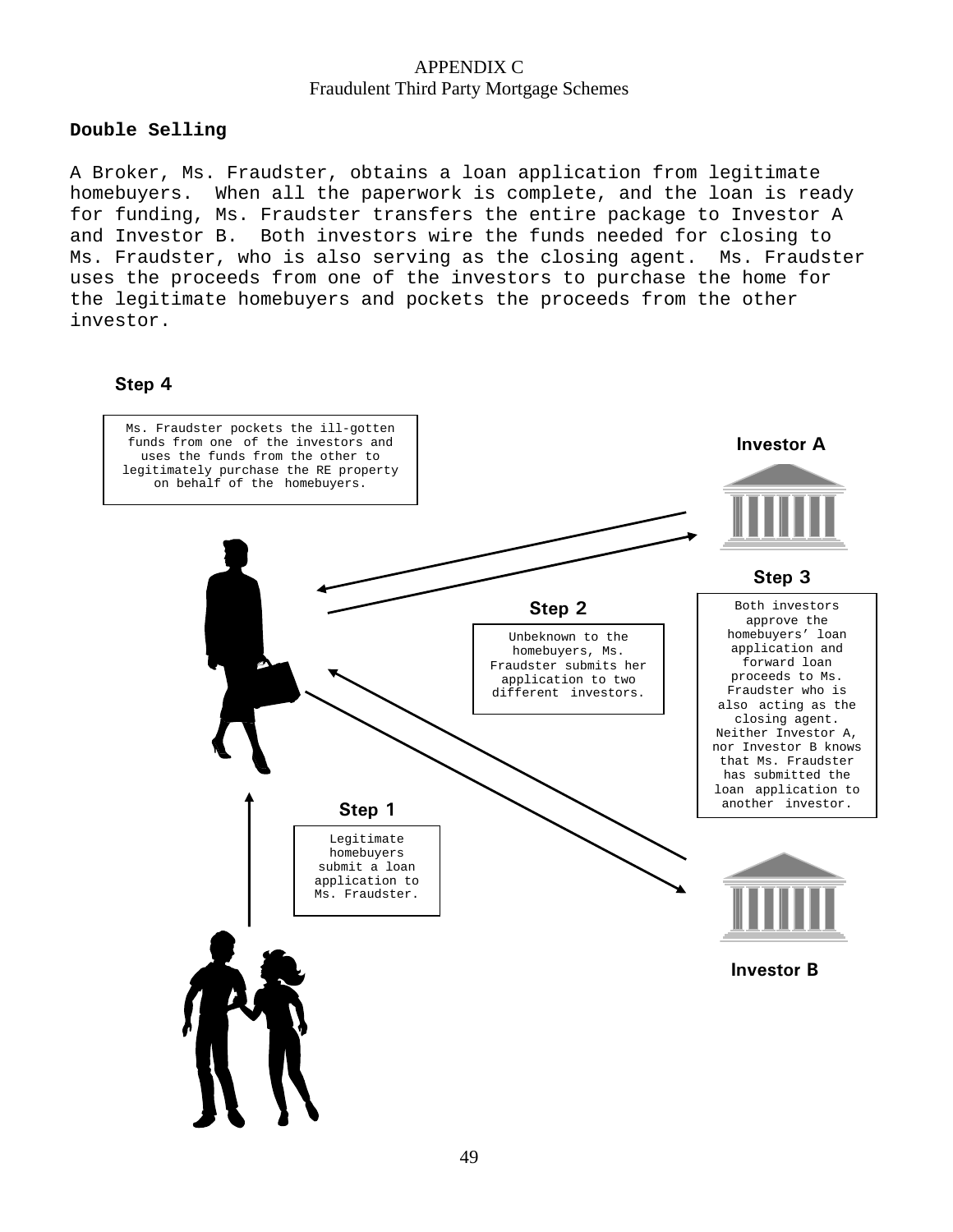#### **Equity Skimming**

A third party, Mr. Fraudster, contacts Mr. Seller about purchasing his home. After an agreement is reached, Mr. Fraudster contacts an appraiser friend to appraise the property at a value higher than current market rates. Mr. Fraudster then presents XYZ Bank with the signed contract and appraisal, and secures funding with an unrealistically low loan-to-value. Mr. Fraudster rents the property to an unsuspecting person, who, often times, pays a year's rent in advance at a discounted rate. Mr. Fraudster never makes a payment on the loan and skips town with the rent proceeds, leaving XYZ Financial Institution with a loan, which has a higher than expected, loan-tovalue, and subsequent loss.

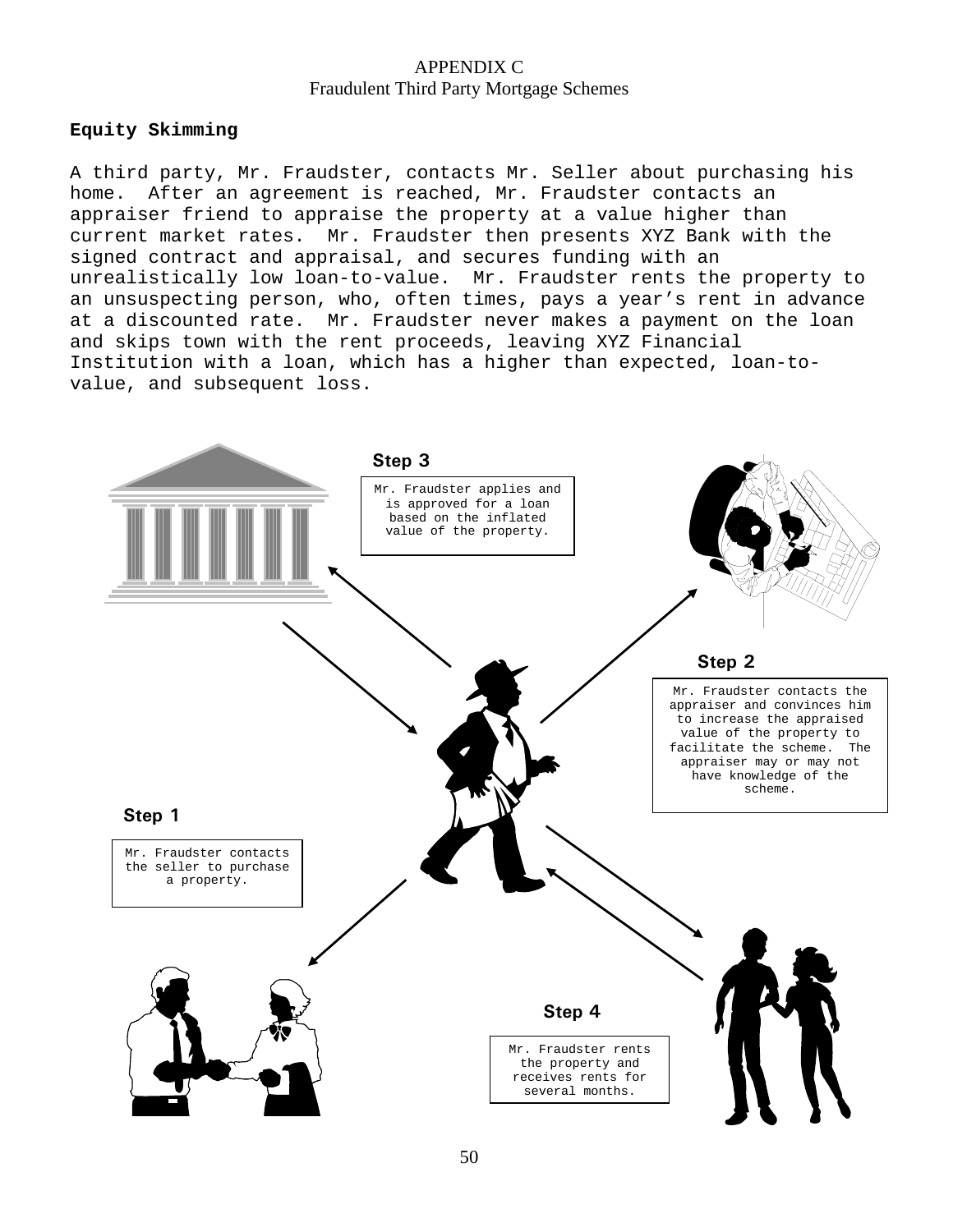#### **False Down payment**

A third party, Mr. Fraudster, needs or wants to sell his home, but has no desire to move. To perpetrate this scheme, Mr. Fraudster needs a straw borrower with a substantial down payment. In order for this loan to fund, there must be an appearance of a down payment equal to 20% of the purchase price. To give the appearance of the down payment, Mr. Fraudster contacts his associate at a local title company. The associate provides a check, drawn on the associate's escrow account, in the name of a straw buyer. The check is subsequently deposited back into the associate's escrow account. Mr. Fraudster then falsifies the closing documents in order to complete the transaction. The false down payment allows the straw borrower and Mr. Fraudster to complete the scheme. Mr. Fraudster continues to reside in the home.

#### **Fictitious Loans**

A fictitious loan scheme is perpetrated primarily by unscrupulous loan brokers, title companies, and/or appraisers. Under this scheme, an unsuspecting person's identity is assumed to acquire real property from a legitimate seller. A broker, Mr. Fraudster, persuades a friend or relative to allow him to use the friend's or relative's personal information to obtain a loan. After the scheme is complete, the FI is left with a property on which it must foreclose, and Mr. Fraudster pockets substantial fees from both the FI and the "buyer".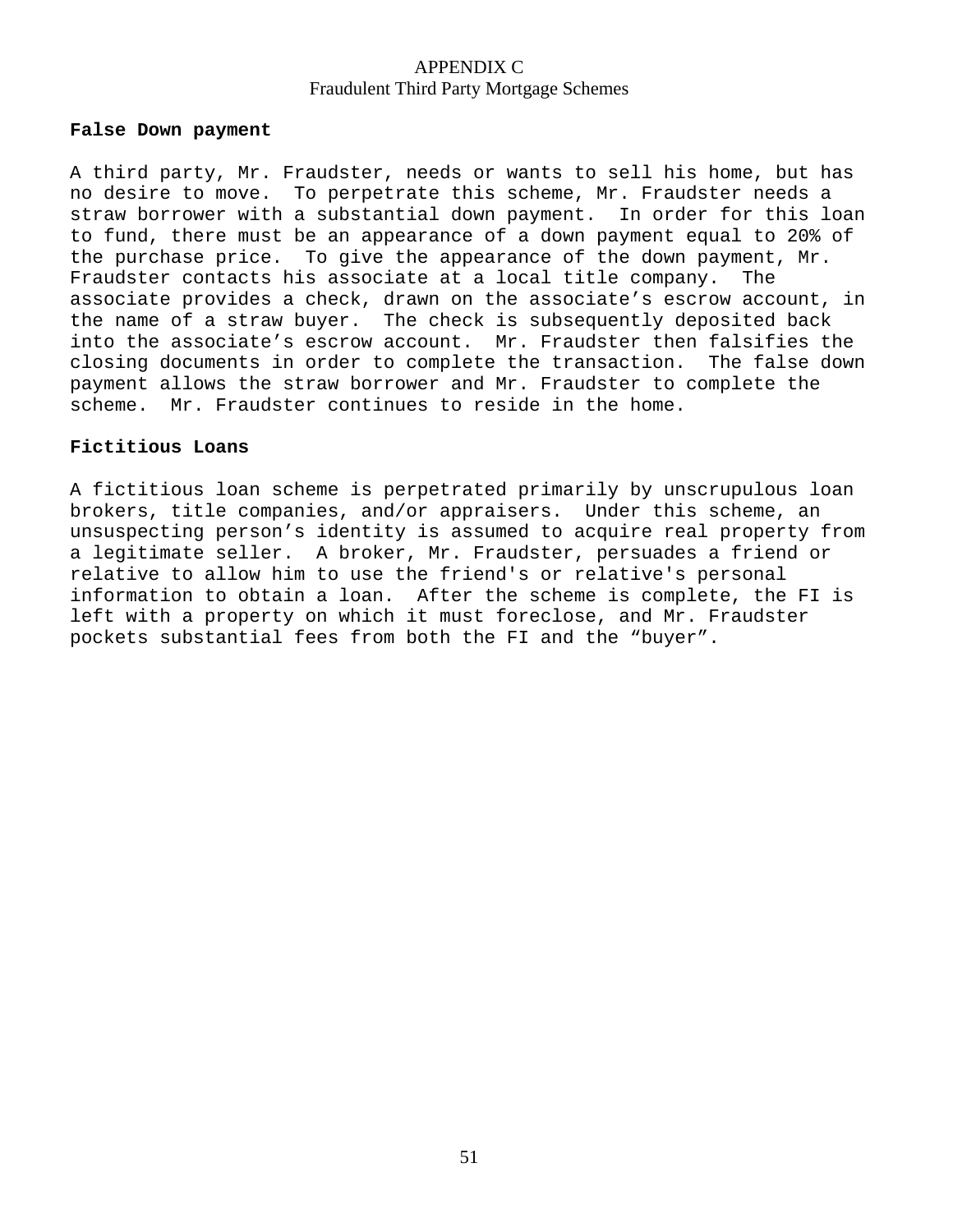### **Land Flip**

The property owner, Mr. Fraudster, has an undisclosed partnership interest in an apartment complex with several other individuals. The most recent valuation of the RE is \$900,000. The partners establish a separate corporation and decide to sell the RE to the corporation for \$2 million, thereby affecting the return of their initial investment. A bogus appraisal is obtained with which Mr. Fraudster processes the loan to the new corporation. Subsequently, other corporations are formed to purchase the RE at exceedingly higher values, each time providing the appraiser additional fees and the owner's additional cash from their initial investment. During a future regulatory examination, the appraisal is criticized and an independent appraisal ordered. The FI finds that the property is only worth \$900,000 and is inadequate to cover the current loan outstanding of \$5 million.

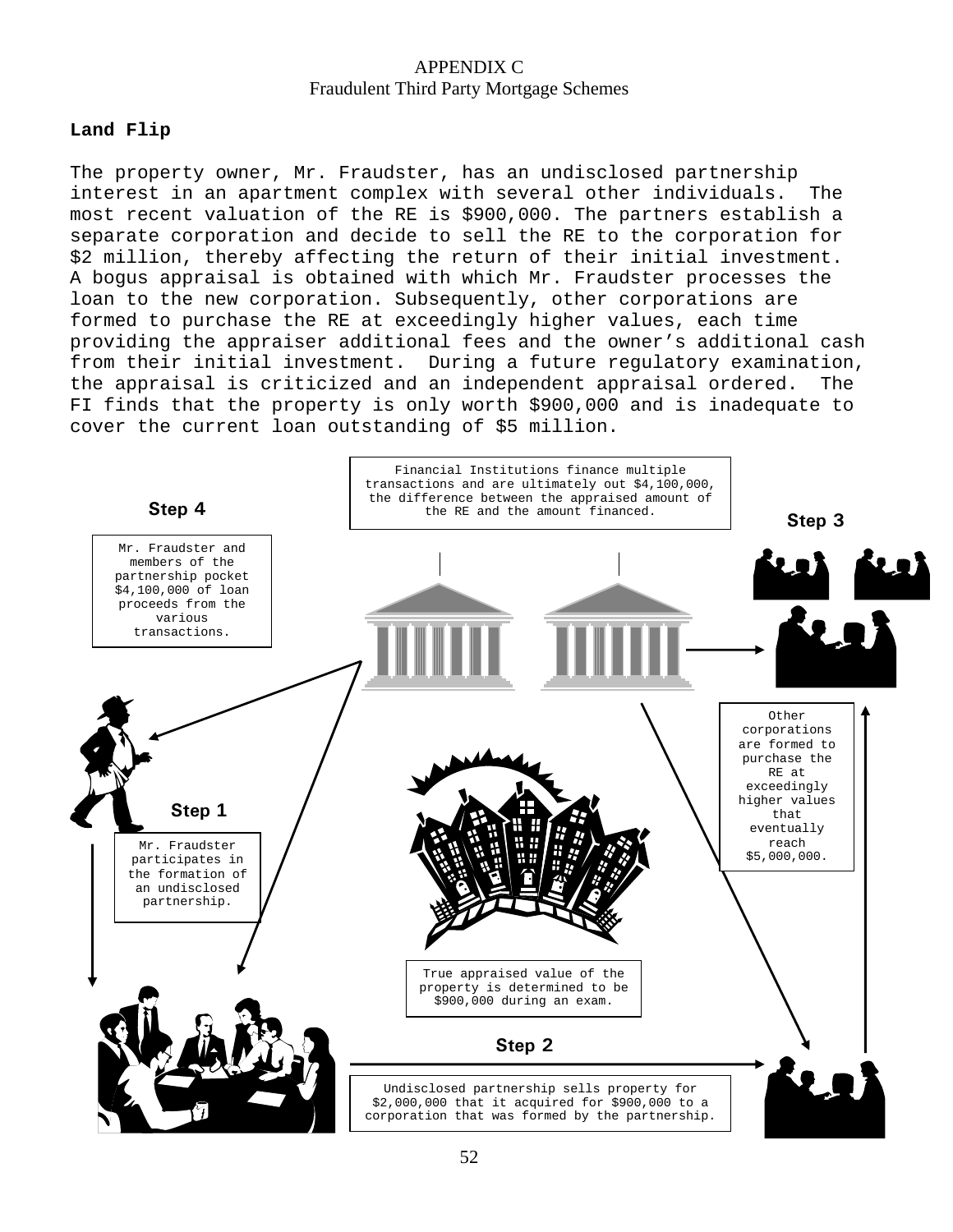### **Phantom Sale**

Prior to the loan closing, Mr. Fraudster may forge either a deed of reconveyance or a release of lien, which is then recorded under Mr. Fraudster's name. Mr. Fraudster applies for credit using the RE property that is now recorded under Mr. Fraudster's name. The lender does a title search on the property. Unfortunately for the lender, the title search shows that Mr. Fraudster has title free and clear. Since there is no existing lien on record, 100% of the loan proceeds go to the scam artist.

In many cases, the property may be acquired using a non-existent "straw buyer." Since Mr. Fraudster is often the middleman, he does not have to worry about having the funds traced back to him. Mr. Fraudster simply cashes the proceeds of the loan check and disappears.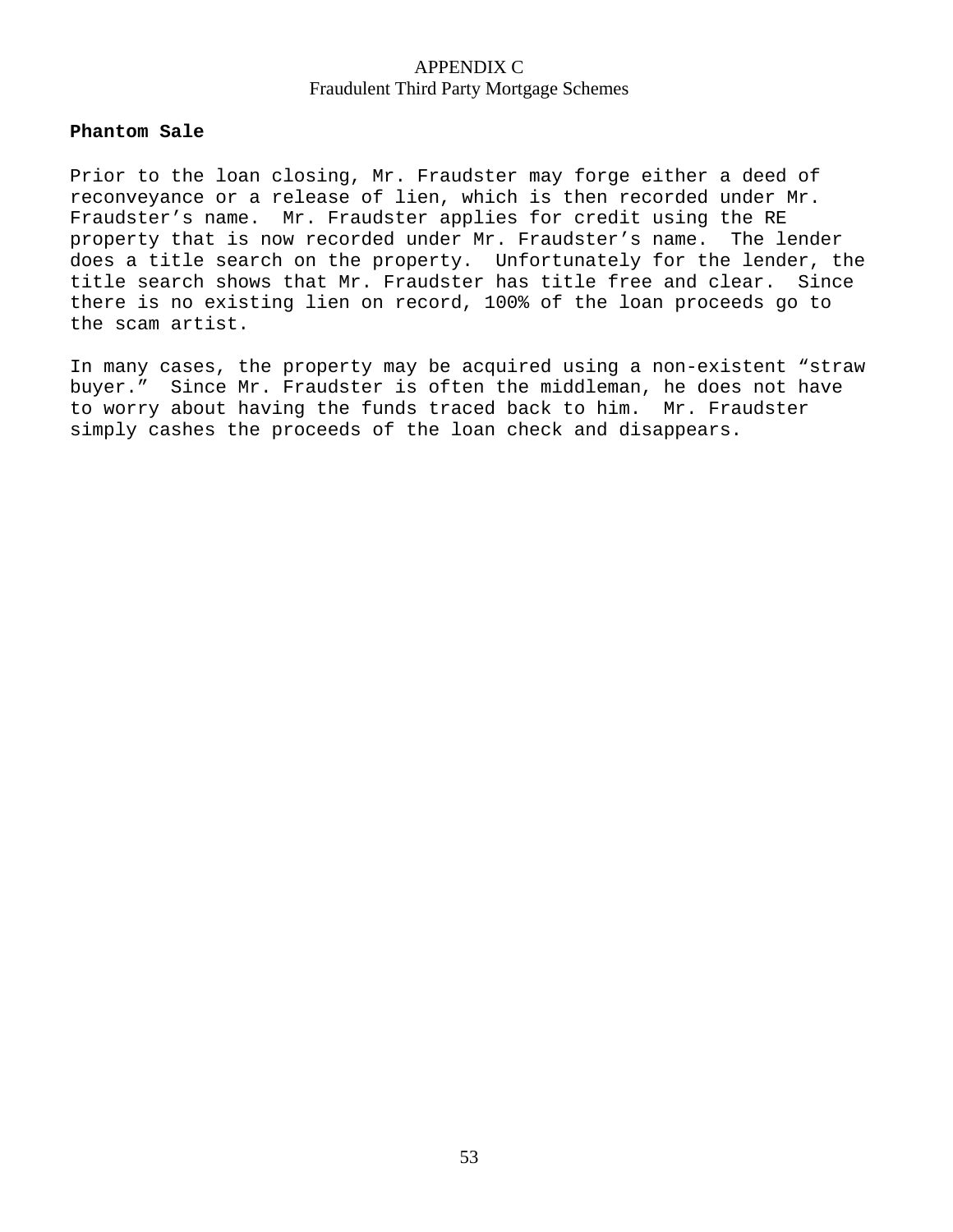#### **Straw Borrower**

Due to lending limit regulations or poor credit, Ms. Fraudster no longer qualifies for credit on her own. Ms. Fraudster pays \$500 to her relative, Mr. Borrower, to obtain credit from XYZ Bank under Mr. Borrower's own name. Ms. Fraudster arranges for an inflated appraisal to complete the transaction. When the loan is made, Mr. Borrower gives the loan proceeds check to Ms. Fraudster, who purchases the RE. Since Ms. Fraudster receives the true economic benefit of the loan, she successfully circumvented the lender's lending limit.

In most cases, Ms. Fraudster makes payments on the loan for awhile. However, over time the loan will likely go into default and the lender will eventually be forced to foreclosure. The FI is left with a higher loan-to-value loan than expected, and consequently, higher loss.

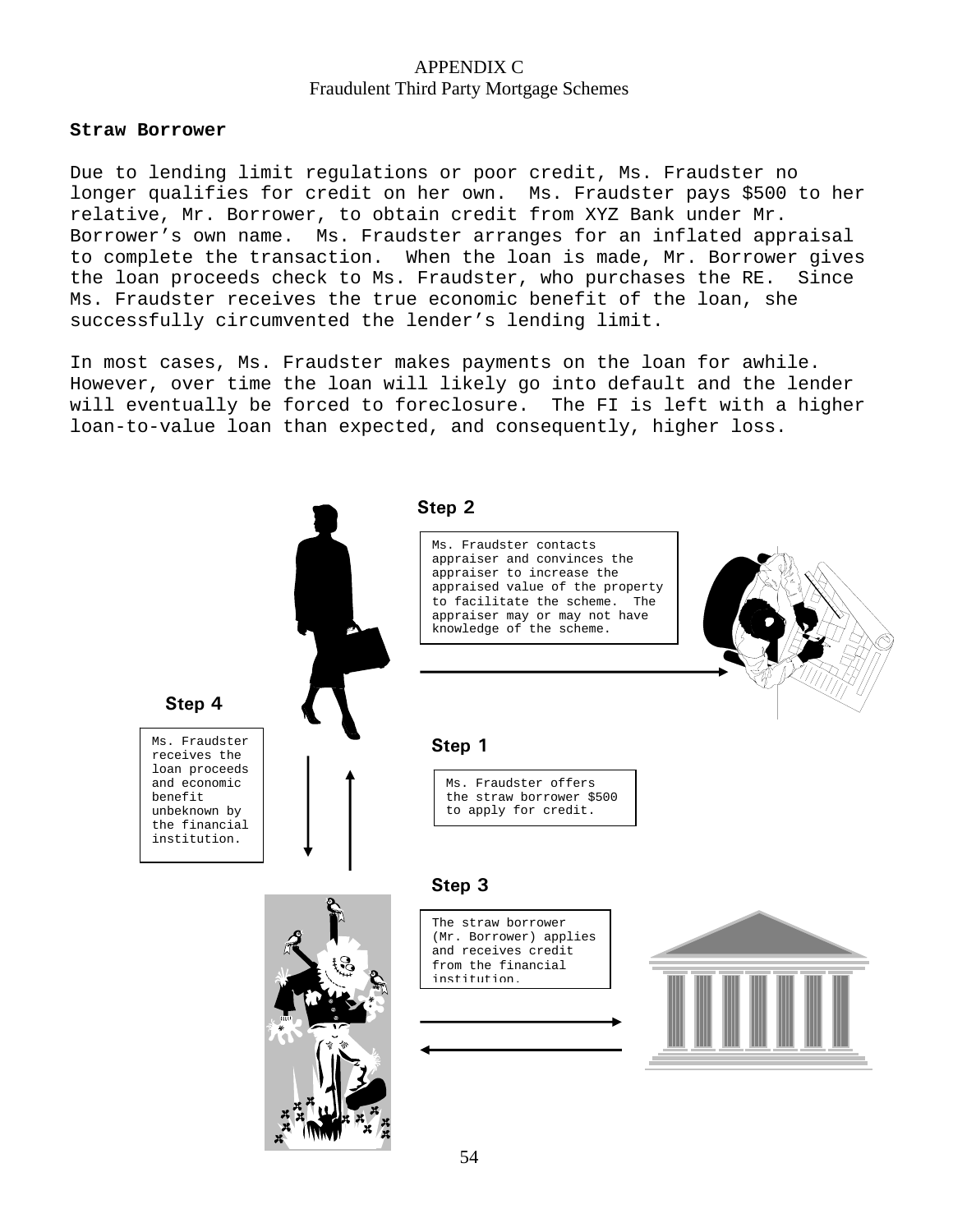### APPENDIX D Initial Diagnostic Checklist

### **INITIAL DIAGNOSTIC CHECKLIST (Optional) Material provided by LoanCert, Glen Allen, VA**

**Note:** All answers should be yes.

### **Initial and Final Standard Application (FNMA Form 1003):**

- Does information match relative to property, income, assets, down payment, and other RE owned?
- Are signatures consistent between the initial and final 1003?
- Is the application dated BEFORE rather than AFTER the date of the appraisal?
- Does the borrower intend to rent the current residence with a documented lease provided and is the lease complete and accurate?
- Are the details of the transaction consistent between the initial and final 1003?
- Is the income level consistent with the type of employment or age of borrower?
- Has the borrower had experience in the area and with the lender?
- Are there no pieces of out-of-state RE listed on the 1003?

### **Appraisal:**

- Do comparables bracket the subject time frames?
- Do comparables look fresh or at least not look familiar?
- Are comparables listed in the Multiple Sales Listings?
- Are comparables sold within 6 months?
- Are comparables within 1 mile?
- Are the adjustments less than 25% of comparable values?
- Does the owner of the property match the owner on the title commitment and sales contract?
- Was the appraisal ordered by and for the lender?
- Is the property currently not tenant-occupied when the loan is for purchase money for an owner-occupied transaction?
- Do photos of the subject property match the description? (for example, two-story vs. one-story)
- Is the appraiser from the same county or area as the subject property?

### **Credit Report:**

- Is the number of mortgage inquiries limited?
- Is the earliest loan consistent with the borrower's age?
- Are address and employment information consistent with application?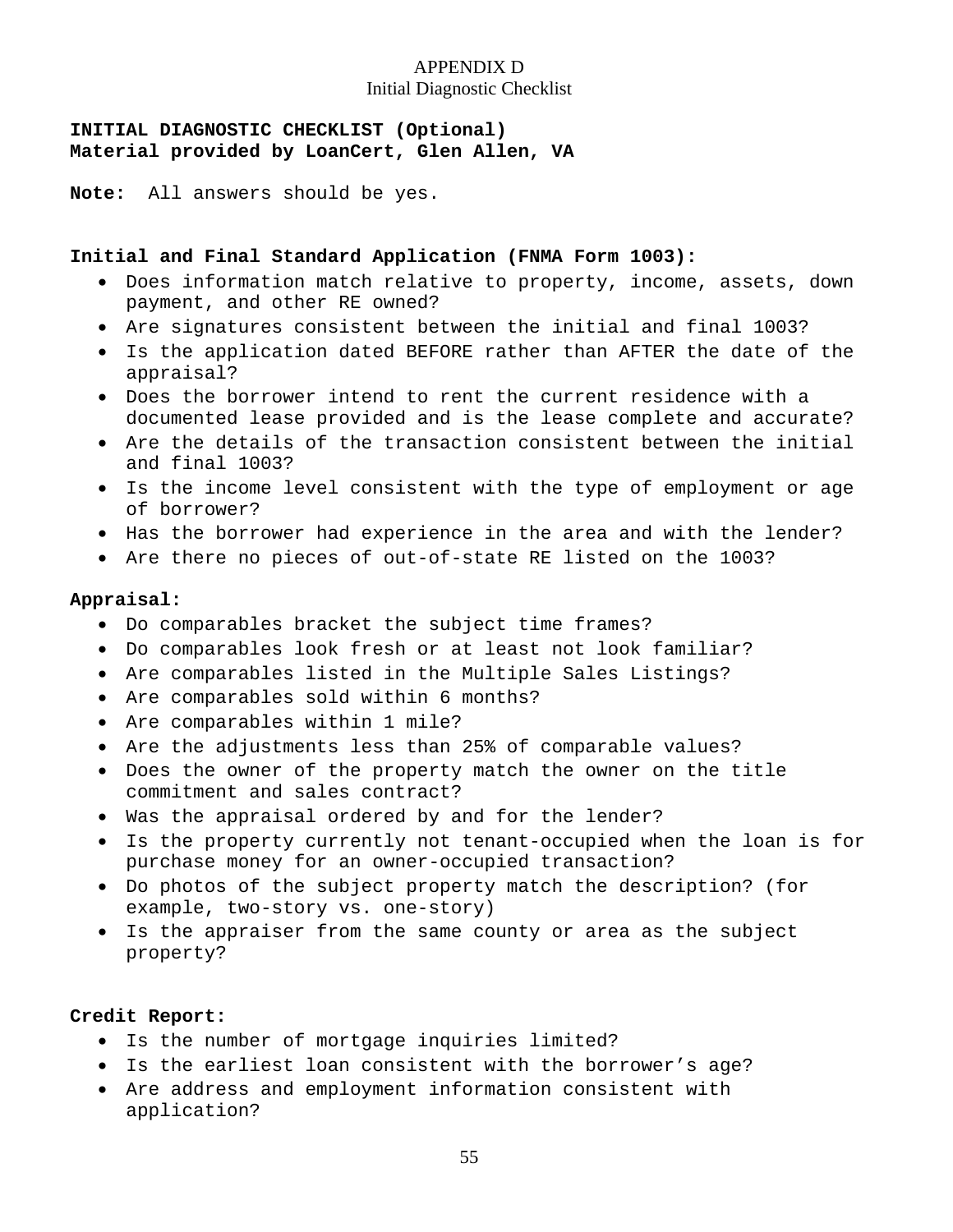### APPENDIX D Initial Diagnostic Checklist

- Are Also Known As Names (AKAs) limited?
- Are loan rates different for the various notes?
- Are Hawk Alerts used and limited?
- Does a high-income borrower have a thick credit file, or are a low-income borrower's credit inquiries limited?
- Is the number of accounts in line with the income level?

#### **Sales Contract:**

- Did all parties execute the contract?
- Does the borrower's signature match other file documents?
- Are realtors absent as participants in the transaction?
- Is the contract dated?
- Does the contract call for earnest money deposits?
- Is an escrow agent holding the earnest money deposit?
- Was the sales contract signed BEFORE all other documents in the file? This assumes the borrower was not pre-qualified.
- Was the realtor commission a normal amount?
- Is the borrower noted as the purchaser of the property?
- Is there only one purchaser on the sales contract when the loan application is for an individual borrower*?*

#### **Title Policy/Opinion:**

- Is the owner of the property the same as the owner shown the title commitment?
- Does the owner shown on the commitment match the owner noted on the appraisal?
- Does the seller match the seller on the purchase contract?
- Does the title policy list lien holders that are to be paid? Are these the same as reflected on the HUD-1?
- Does the title commitment require only one deed to be used to finalize the transaction?

### **Chain of Title:**

- Are the names the same as only those who have appeared as having had previous interests in the property?
- Has a warranty deed been filed on the property versus a quitclaim deed?
- Have owners had title for long periods of time?
- Have owners been individuals rather than corporations?
- Has there been no gap in the chain of title?

#### **Asset Verification:**

• Are deposit accounts in the borrower's name only?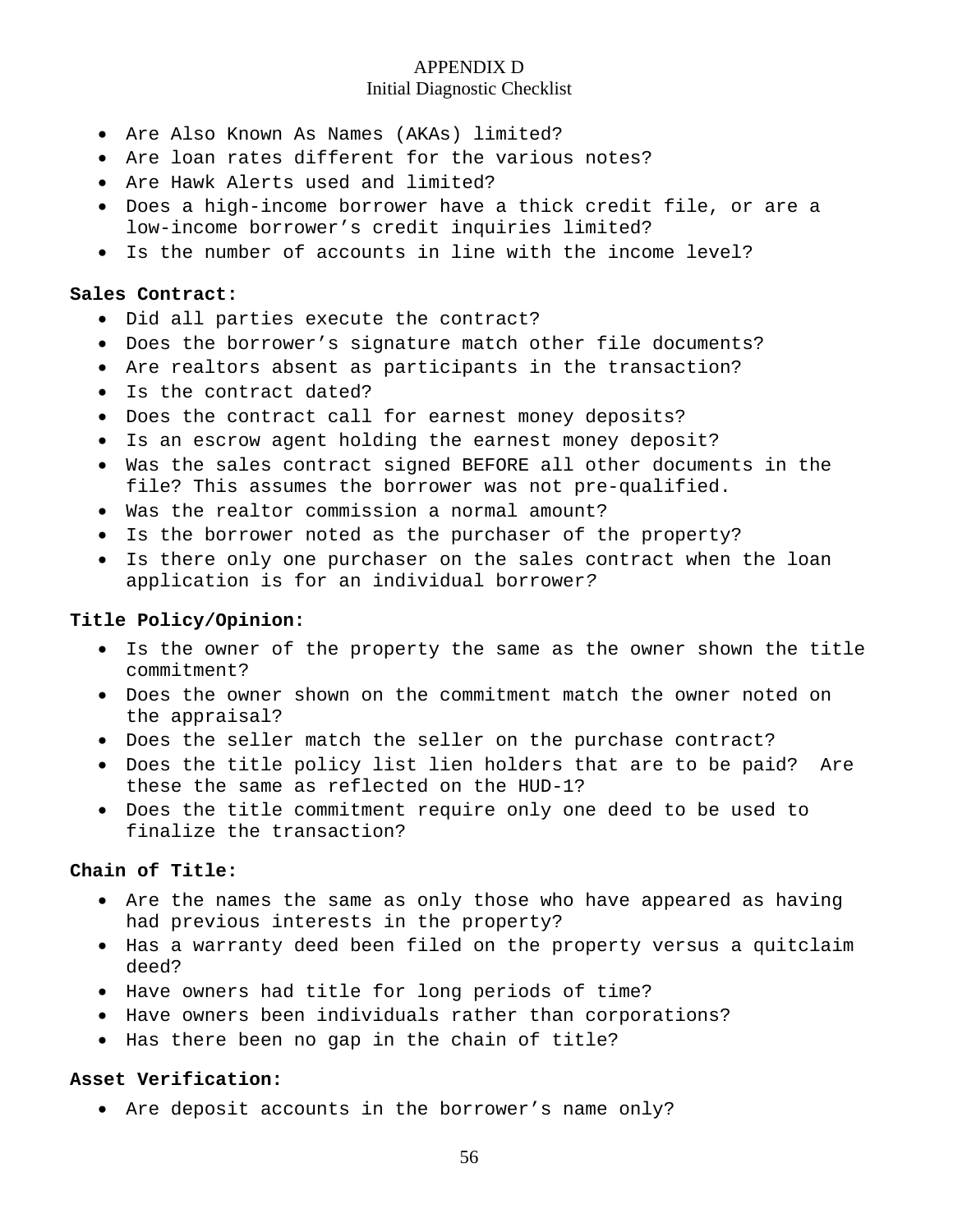### APPENDIX D Initial Diagnostic Checklist

- Does the address on the account statement match other address information in the file?
- Do account statements show no large or unexplained deposits?
- Was verification of down payment used versus an alternate document such as an FI statement?
- Is the borrower young or low-to-moderate income and not have asset balances that are large or out of place?
- Were the deposit accounts not opened recently?
- Do account statements indicate normal balances with no NSFs during the statement cycle?
- Do account statements indicate deposits of employment income as evidenced by file?

### **Income/Employment Verification:**

- Does address information on W-2 forms, paystubs, or tax returns match address information given on the 1003?
- Are paystubs computer generated?
- Is the employer's address noted on the verification of employment (VOE)?
- For verbal VOEs, was the employer's phone number independently verified using 411, a drive-by visit, or another similar way?
- Is the employer within a logical distance of the subject property?
- Are wages noted in uneven dollar amounts?
- Is the federal employment identification number different from the state number in a state that has state taxes?
- Is the W-2 form provided for verification **not** the copy that should be filed with taxes?
- Are FICA withholdings accurate?
- Do numbers appear to be in the same fonts?

### **HUD-1 Settlement Statement:**

- Did all parties sign the HUD-1?
- Is the borrower's signature consistent with other documents in the file?
- Are there payoffs from the seller's funds to entities or persons only noted as lien holders on the Title Commitment?
- Does the file contain only one HUD-1?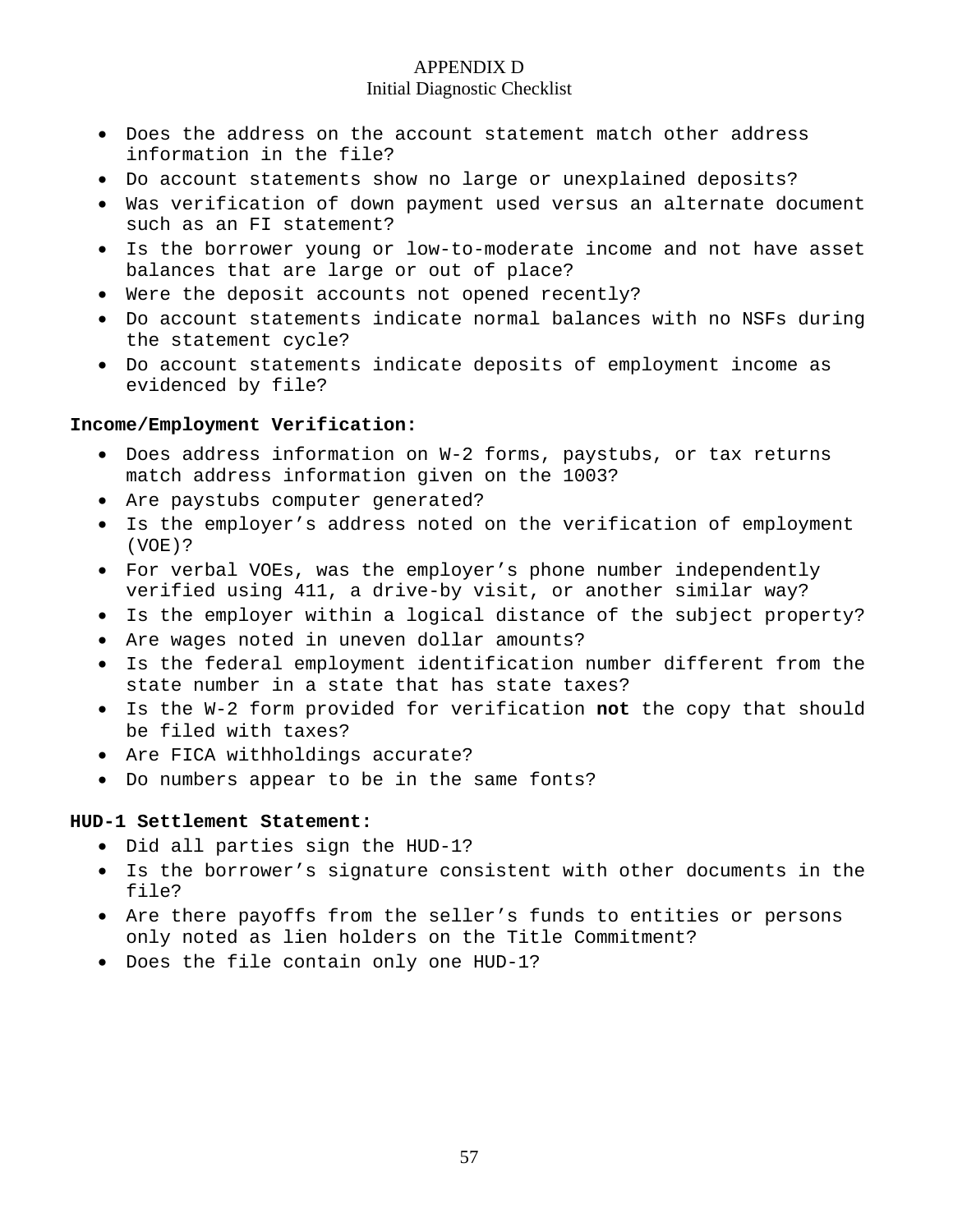### APPENDIX E Criminal Statutes

The following is a partial list of federal criminal statutes that may be violated by perpetrators of third party mortgage fraud. This list is not exhaustive. The final decision as to whether a participant in third party mortgage fraud will be prosecuted and under which statute a participant would be charged with rests with the U.S. Department of Justice. Additionally, such fraud may violate state laws.

| Statute          | <b>Brief</b><br>Description                                              | Description                                                                                                                                                                                                                                                                                                                |
|------------------|--------------------------------------------------------------------------|----------------------------------------------------------------------------------------------------------------------------------------------------------------------------------------------------------------------------------------------------------------------------------------------------------------------------|
| 18 U.S.C. § 1005 | False Entries                                                            | Prohibits false entries in any book,<br>report, or statement of an insured<br>institution, with intent to injure or<br>defraud such institution or any other<br>company, or to deceive any officer of such<br>institution or its regulators.                                                                               |
|                  |                                                                          | Also prohibits unauthorized making,<br>drawing, issuing, or assigning of any<br>certificate of deposit, draft, order, note,<br>or mortgage.                                                                                                                                                                                |
|                  |                                                                          | Additionally, prohibits the participation,<br>sharing or receipt of (directly or<br>indirectly) any money, profit, property, or<br>benefits through any transaction, loan,<br>commission, contract, or any other act of<br>any insured FI with intent to defraud the<br>United States or any agency, or any insured<br>FI. |
| 18 U.S.C. § 1014 | False Statements<br>on a Loan or<br>Credit<br>Application                | Prohibits oral or written false statements<br>or misrepresentations made knowingly on a<br>loan or credit application to an insured<br>institution, i.e., willful over-valuing of<br>land, property, securities or other assets<br>or understatement of liabilities.                                                       |
| 18 U.S.C. § 1028 | Unlawful use of<br>Identification                                        | Prohibits the knowing use, without lawful<br>authority, of a means of identification,<br>such as an individual's social security<br>number or date of birth, of another person<br>with the intent to commit a crime.                                                                                                       |
| 18 U.S.C. § 1029 | Fraud and<br>Related Activity<br>in Connection<br>with Access<br>Devices | Prohibits the production, use, and<br>trafficking in counterfeit access devices<br>(credit or debit cards), and the use of<br>unauthorized access devices aggregating<br>\$1,000 or more during a one-year period,<br>done knowingly and with intent to defraud.                                                           |
| 18 U.S.C. § 1030 | Computer Fraud                                                           | Prohibits knowingly accessing a computer<br>without authorization or having accessed a<br>computer with authorization, using it for                                                                                                                                                                                        |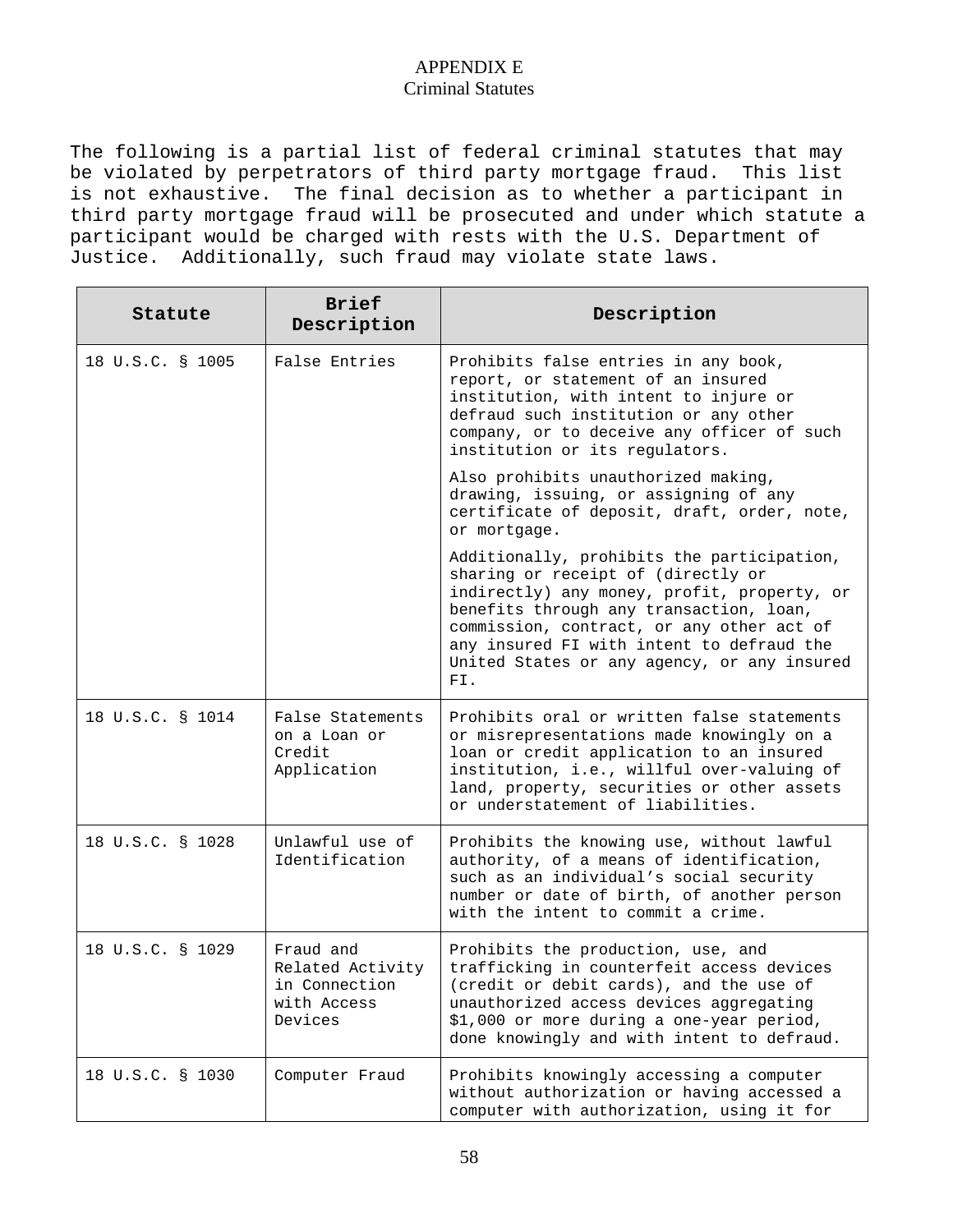### APPENDIX E Criminal Statutes

| Statute                    | <b>Brief</b><br>Description                                       | Description                                                                                                                                                                                                                                                                                                                                                                                                                                                                                                                                                                                       |
|----------------------------|-------------------------------------------------------------------|---------------------------------------------------------------------------------------------------------------------------------------------------------------------------------------------------------------------------------------------------------------------------------------------------------------------------------------------------------------------------------------------------------------------------------------------------------------------------------------------------------------------------------------------------------------------------------------------------|
|                            |                                                                   | unauthorized purposes, e.g., obtaining<br>information contained in records of FIs.                                                                                                                                                                                                                                                                                                                                                                                                                                                                                                                |
| 18 U.S.C. § 1341           | Mail Fraud                                                        | Prohibits use of the mail system in the<br>furtherance of a fraudulent scheme.                                                                                                                                                                                                                                                                                                                                                                                                                                                                                                                    |
| 18 U.S.C. § 1343           | Wire Fraud                                                        | Prohibits any scheme or artifice to defraud<br>or to obtain property or money through use<br>of wire, telephone, radio or television<br>transmissions in interstate commerce.                                                                                                                                                                                                                                                                                                                                                                                                                     |
| 18 U.S.C. § 1344           | Bank Fraud                                                        | Prohibits the use of a scheme or artifice<br>to defraud an insured institution or to<br>obtain, through misrepresentations, any of<br>the monies, funds, credits, assets,<br>securities, or other property owned by, or<br>under the control of, the institution.                                                                                                                                                                                                                                                                                                                                 |
| 18 U.S.C. § 1519           | Destruction,<br>Alteration or<br>Falsification of<br>Records      | Prohibits the knowing destruction,<br>mutilation, concealment, alteration or<br>falsification of records with intent to<br>impede, obstruct, or influence the<br>investigation of any matter within the<br>jurisdiction of any department or agency of<br>the United States.                                                                                                                                                                                                                                                                                                                      |
| 18 U.S.C. §§ 1951-<br>1961 | Racketeer<br>Influenced and<br>Corrupt<br>Organizations<br>(RICO) | Commonly referred to as "RICO" statutes.<br>Prohibits investments in any enterprise<br>affecting interstate commerce if the funds<br>are derived from a "pattern of racketeering<br>activity". These activities include murder,<br>drug dealing, bribery, robbery, extortion,<br>counterfeiting, mail fraud, embezzlement<br>from pension funds, wire fraud, obstruction<br>of criminal investigations, and fraud in<br>the sale of securities.                                                                                                                                                   |
| 18 U.S.C. § 1956           | Laundering of<br>Monetary<br>Instruments                          | A RICO statute that makes it illegal to<br>conduct or attempt to conduct a financial<br>transaction knowing that the property<br>involved in the transaction represents the<br>proceeds of some form of illegal activity.<br>There must be intent to promote the<br>carrying on of specified unlawful activity<br>or knowledge that the transaction is<br>designed in whole or in part to conceal or<br>disguise the nature, location, source,<br>ownership, or control of the proceeds of<br>unlawful activity or to avoid a<br>transaction-reporting requirement under<br>state or federal law. |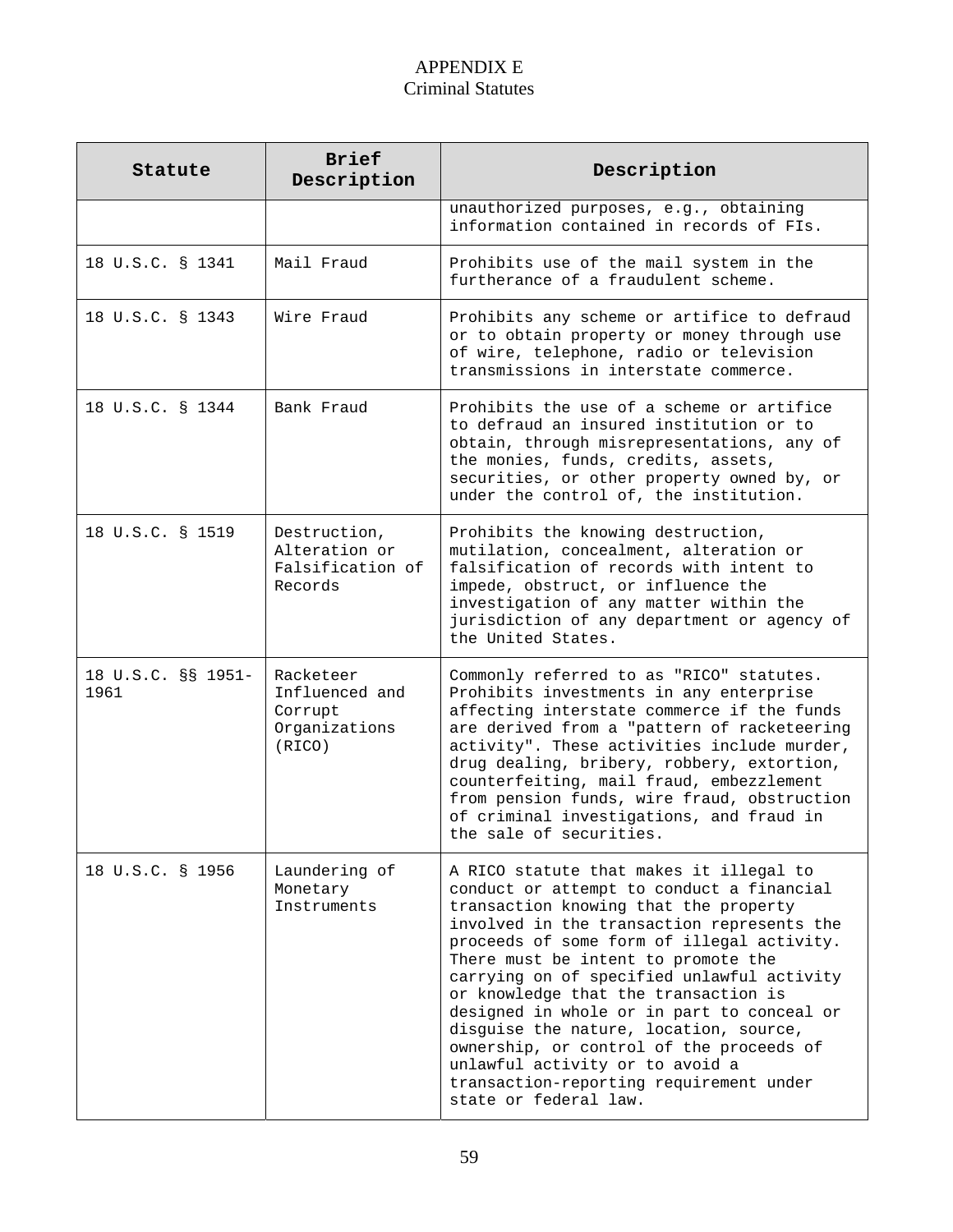## APPENDIX E Criminal Statutes

| Statute          | <b>Brief</b><br>Description                                                                                   | Description                                                                                                                                                                                                                                                                                                                                                                                                                                                                               |
|------------------|---------------------------------------------------------------------------------------------------------------|-------------------------------------------------------------------------------------------------------------------------------------------------------------------------------------------------------------------------------------------------------------------------------------------------------------------------------------------------------------------------------------------------------------------------------------------------------------------------------------------|
| 18 U.S.C. § 1957 | Engaging in<br>Monetary<br>Transactions in<br>Property Derived<br>from Specified<br>Unlawful<br>Activity      | This RICO provision makes it illegal to<br>engage or attempt to engage in a monetary<br>transaction including deposits,<br>withdrawals, transfers, or exchanges in<br>property constituting, or derived from,<br>proceeds obtained from a criminal offense<br>knowing that it is criminally derived<br>property and has a value of over \$10,000.                                                                                                                                         |
| 18 U.S.C. § 371  | Conspiracy to<br>Defraud                                                                                      | Prohibits a conspiracy of two or more<br>persons to commit a federal offense or to<br>defraud the United States or any agency.                                                                                                                                                                                                                                                                                                                                                            |
| 18 U.S.C. § 1342 | Fictitious Name<br>or Address                                                                                 | Prohibits the use of a false, assumed or<br>fictitious name, address or title for the<br>furtherance of a fraudulent scheme, which<br>is carried out by means of the postal<br>service.                                                                                                                                                                                                                                                                                                   |
| 18 U.S.C. § 2314 | Transportation<br>of Stolen Goods,<br>Securities, etc.                                                        | Prohibits transportation of stolen goods,<br>securities, moneys or falsely made, forged,<br>altered or counterfeited securities in<br>interstate commerce. Obtaining money from<br>an FI on either a forged check of any<br>amount or a fraudulently obtained check of<br>\$5,000 or more, which is drawn on an FI in<br>another state, comes under this section<br>since it is transported in interstate<br>commerce.                                                                    |
| 18 U.S.C. § 1010 | Department of<br>Housing and<br>Urban<br>Development and<br>Federal Housing<br>Administration<br>transactions | Prohibits the making, or publishing any<br>statement, knowing the same to be false, or<br>altering, forging, or counterfeiting any<br>instrument, paper, or document, or<br>willfully overvaluing any security, asset,<br>or income, for the purpose of obtaining any<br>loan, with the intent that such loan will<br>be offered to the Department of Housing and<br>Urban Development for insurance, or<br>otherwise attempting to influence in any<br>way the action of the Department. |
| 42 U.S.C. § 408  | Fraud in<br>connection with<br>Social Security<br>identification<br>documents                                 | Prohibits falsely using a number as a<br>legitimate social security account number,<br>with intent to deceive and for the purpose<br>of obtaining anything of value from any<br>person, or for any other purpose.                                                                                                                                                                                                                                                                         |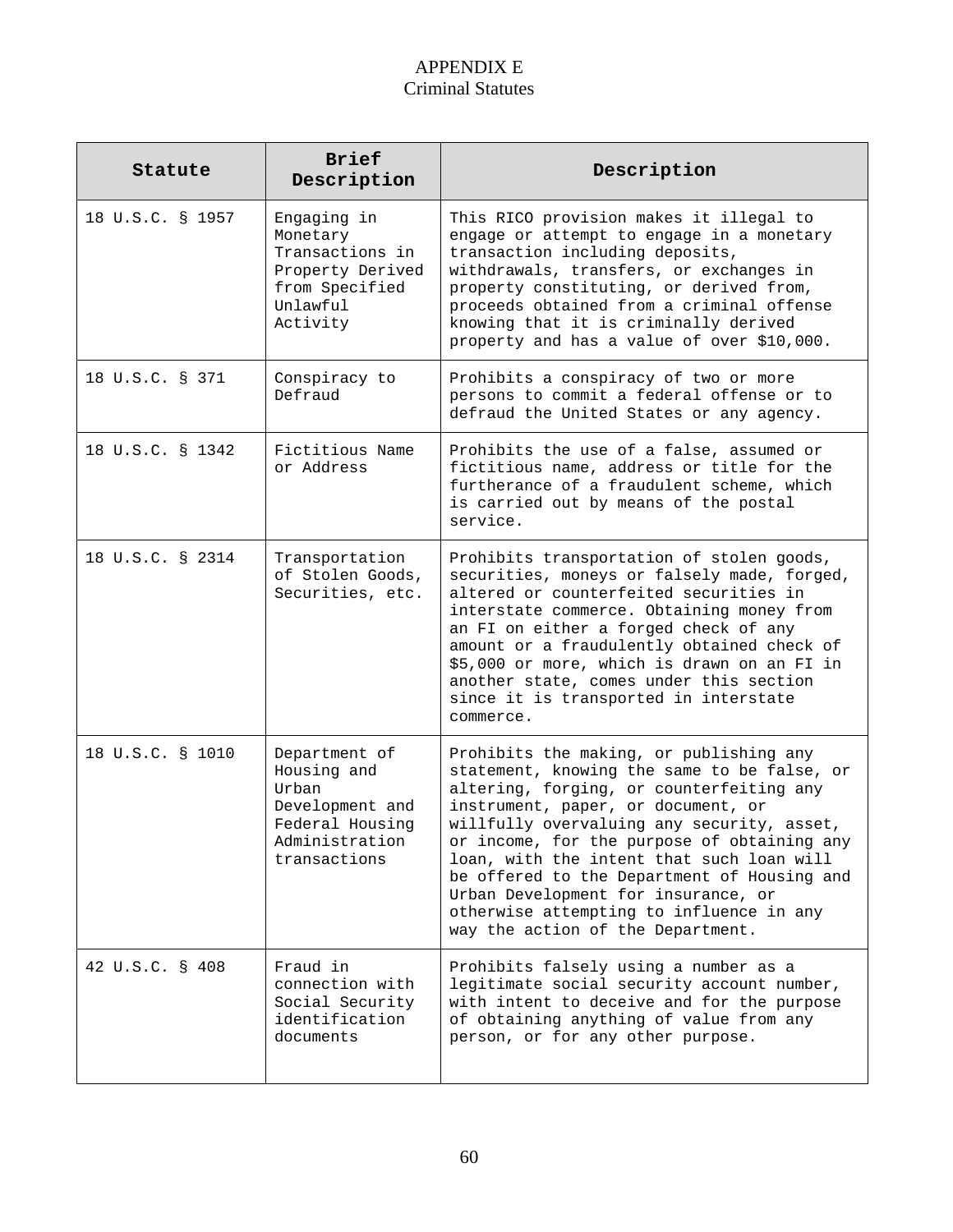#### APPENDIX F References and Resources

#### **Resources for Combating Mortgage Fraud:**

AARP (American Association of Retired Persons) email: member@aarp.org; www.aarp.org/indexes/money.html#consumer

American Land Title Association, www.alta.org

Appraisers Licenses, www.asc.gov (Appraisal Subcommittee of the Federal Financial Institutions Examination Council)

Better Business Bureau www.bbb.org/library/first.asp

Department of Justice – Identity Theft & Fraud; Mortgage Scams: www.usdoj.gov/fraud.htm

Financial Crimes Enforcement Network (FinCEN), SAR information; Financial institution hotline (terrorist activity); www.fincen.gov

Florida Department of Banking & Finance, Office of Comptroller (800)848-2792; www.dbf.state.fl.us;

Florida Abuse Hotline 800-962-2873 GAO Reports – Money Laundering; www.gao.gov

HUD Hotline (800)347-3735; fax (202)708-4829; www.hud.gov

Internal Revenue Service - Tax Fraud Hotline, (800)829-0433 www.irs.gov; Tax Fraud

Local State Attorney General's Offices – directory of all 50 states' web sites: www.carbuyingtips.com

Mortgage Bankers Association - Predatory Lending Resource Center & Mortgage Fraud Alert, www.mbaa.org/alerts/index.html

Mortgage Bankers Association - Mortgage Fraud Subcommittee www.mbaa.org

National White Collar Crime Center – Identity Theft www.cybercrime.org

Office of Comptroller of the Currency – Issuances, Bulletins, 2001, 3rd Party Relationships www.occ.treas.gov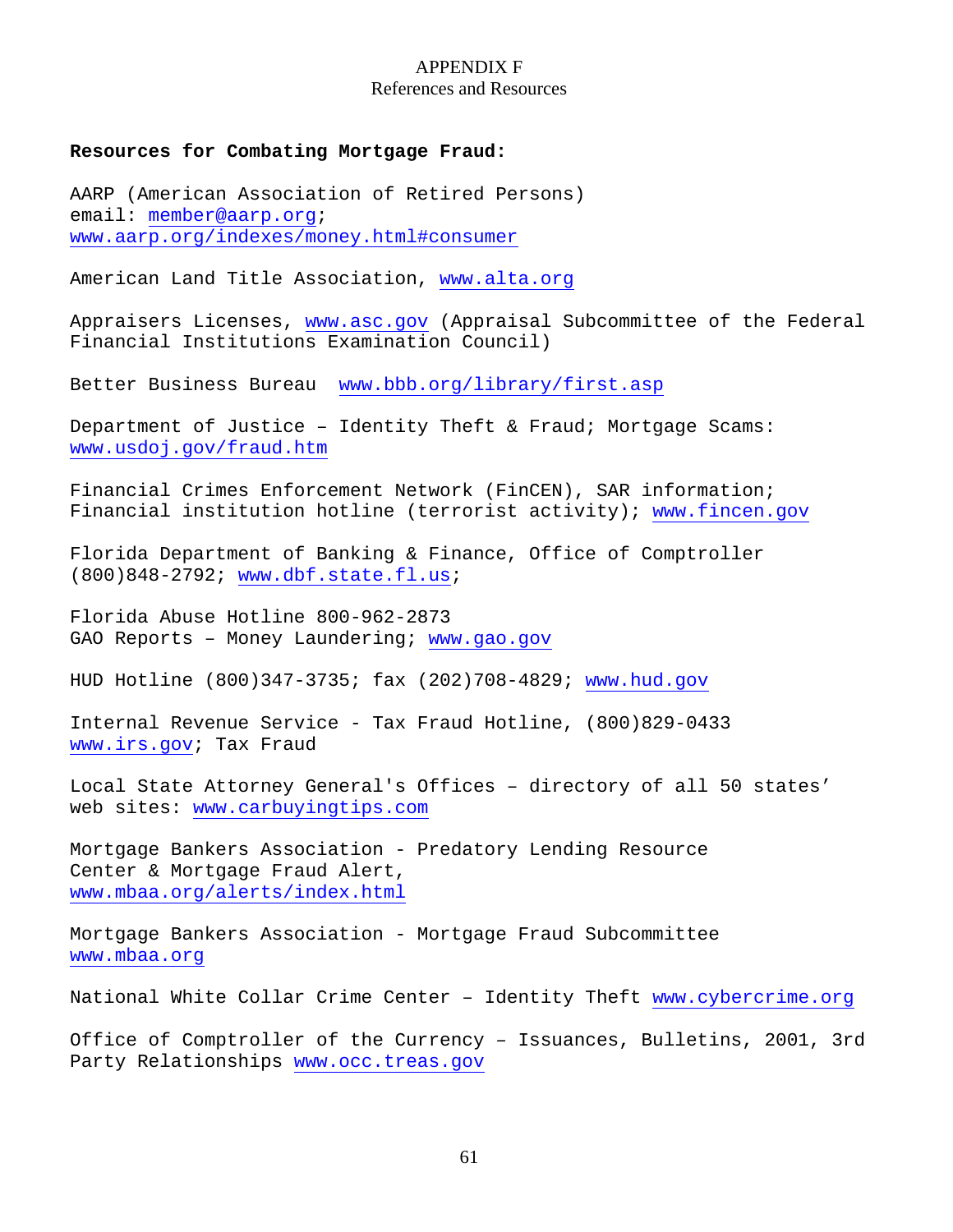#### APPENDIX F References and Resources

Office of Foreign Assets Control; Regulations by Industry; SDN (Specially Designated Nationals) & Blocked Persons www.ustreas.gov/offices/eotffc/ofac

Predatory Mortgage Reform, www.consumerlaw.org/initiatives/predatory\_mortgage/

Security Mortgage Fraud www.consumerlaw.org/consumer/secmort.html

U.S. Public Records www.searchsystems.net

Additional Topics

Federal Trade Commission - Consumers; Identity Theft www.ftc.gov

FBI – Reports & Publications; Financial Fraud & Failure Reports www.fbi.gov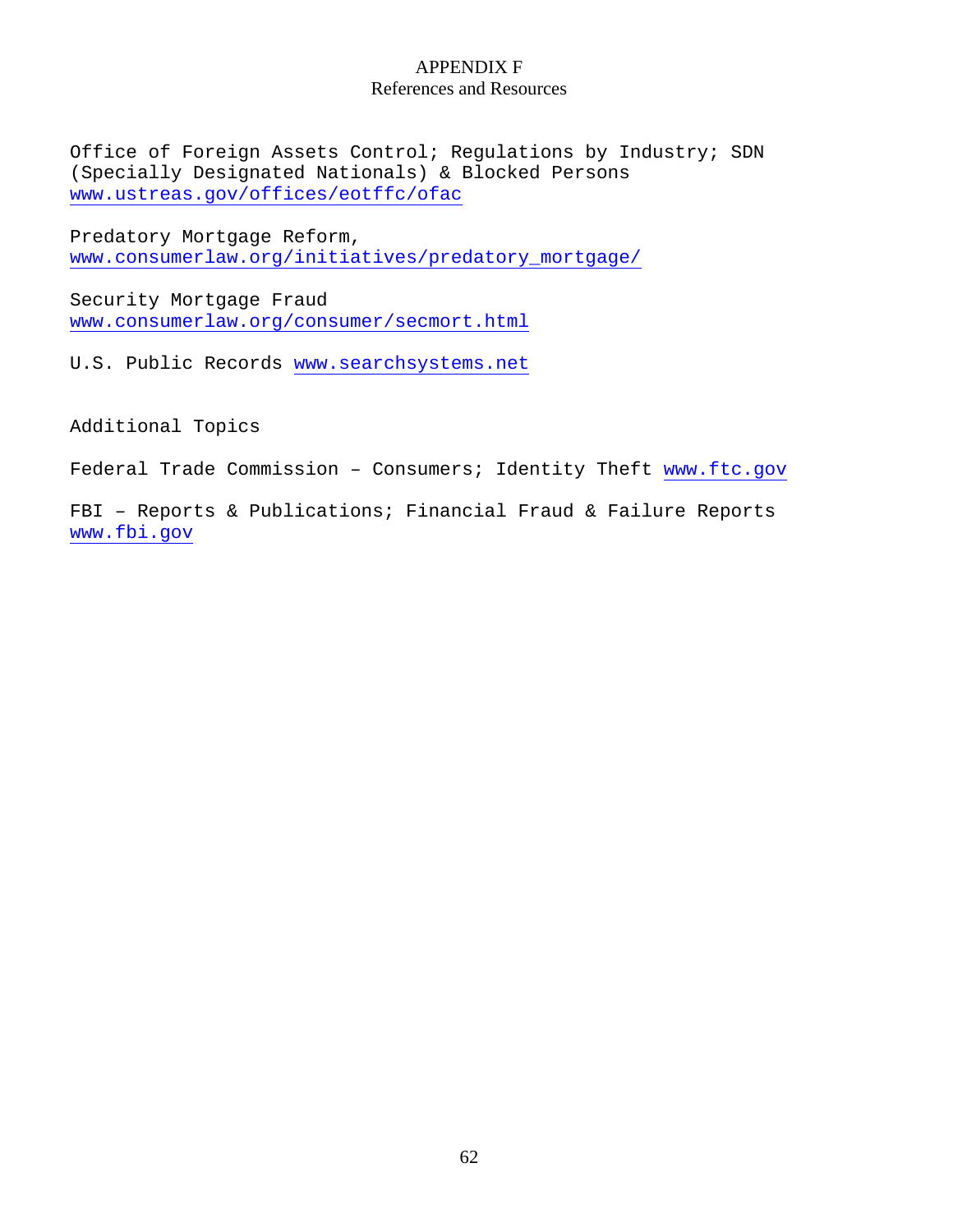## **Office of the Comptroller of the Currency Board of Governors of the Federal Reserve System Federal Deposit Insurance Corporation Office of Thrift Supervision National Credit Union Administration**

### **INDEPENDENT APPRAISAL AND EVALUATION FUNCTIONS**

October 27, 2003

The Office of the Comptroller of the Currency (OCC), the Board of Governors of the Federal Reserve System (FRB), the Federal Deposit Insurance Corporation (FDIC), the Office of Thrift Supervision (OTS), and the National Credit Union Administration (NCUA) (the agencies) are jointly issuing this statement to address concerns identified during examinations about the independence of the collateral valuation process. This statement applies to all real estate-related financial transactions originated or purchased by a regulated institution for its own portfolio or as assets held for sale. It provides further clarification of, and should be reviewed in conjunction with, the agencies; appraisal and real estate lending regulations $^{\rm 1}$  and the *Interagency Appraisal and Evaluation Guidelines* (Guidelines).<sup>2</sup>

An institution's board of directors is responsible for reviewing and adopting policies and procedures that establish and maintain an effective, independent real estate appraisal and evaluation program (program) for all of its lending functions. The real estate lending functions include commercial real estate mortgage departments, capital market groups, and asset securitization and sales units. These independence concerns include the risk that improperly prepared appraisals may undermine the integrity of credit underwriting processes. More broadly, an institution's lending functions should not have undue influence that might compromise the program's independence.

### **Selecting Individuals to Perform Appraisals or Evaluations**

 $\overline{a}$ 

The Guidelines establish minimum standards for an effective program, including standards for selecting individuals who may perform

<sup>&</sup>lt;sup>1</sup> OCC: 12 CFR 34, subparts C and D; FRB: 12 CFR 208 subpart E and appendix C, and 12 CFR 225 subpart G; FDIC: 12 CFR 323 and 12 CFR Part 365; OTS: 12 CFR Part 564, and 12 CFR 560.100, and 12 CFR 560.101; and NCUA: 12 CFR Part 722.5.

<sup>&</sup>lt;sup>2</sup> The interagency guidelines may be found in: *Comptroller's Handbook for Commercial Real Estate and Construction Lending for OCC*; SR letter 94-55 for FRB; FIL-74-94 for FDIC; and Thrift Bulletin 55a for OTS. NCUA was not a party to the guidelines; however, the NCUA applies the content to credit unions, when applicable.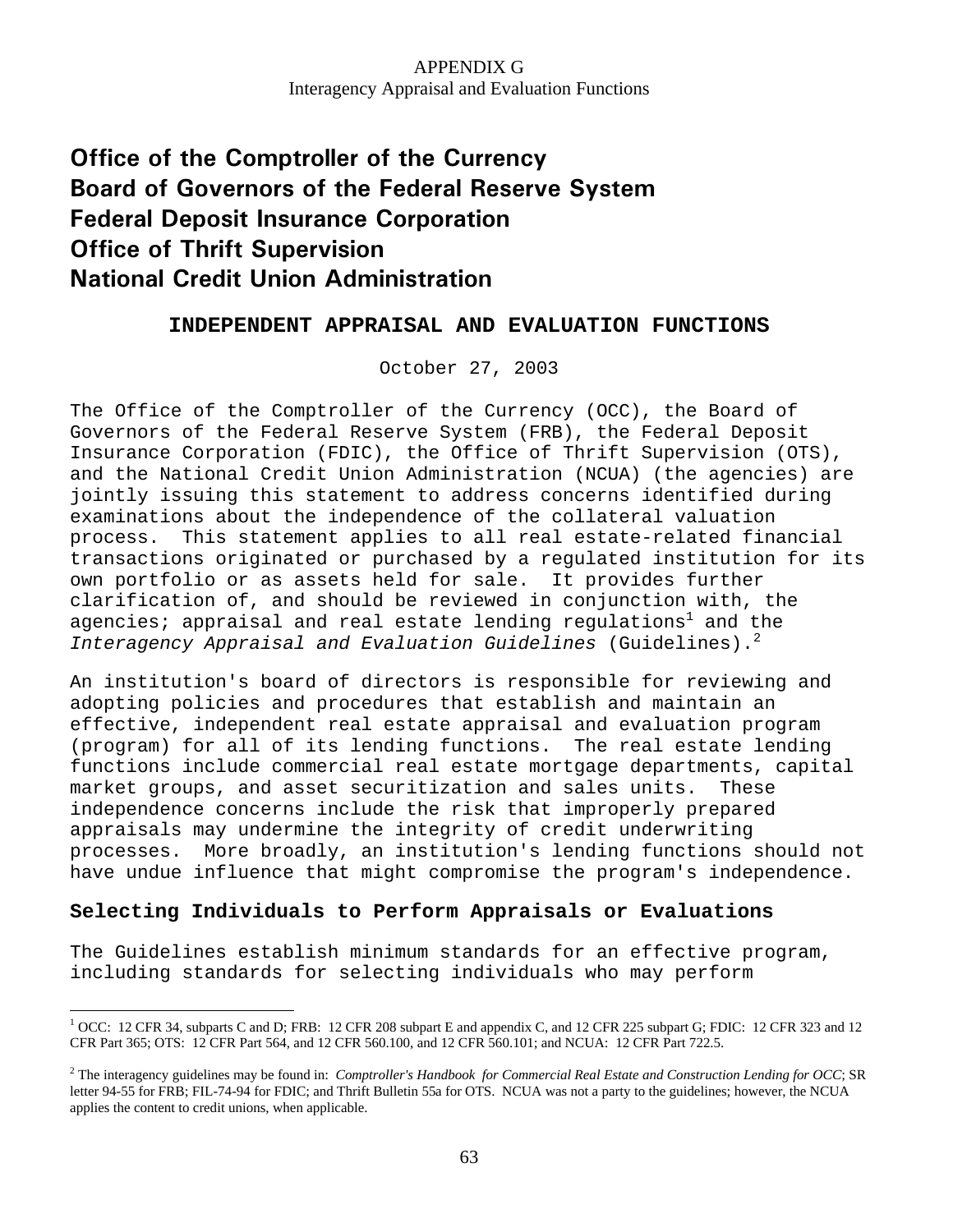appraisals or evaluations. Among other considerations, the selection criteria must provide for the independence of the individual performing the appraisal or evaluation. That is, the individual has neither a direct nor indirect, interest, financial or otherwise, in the property or transaction. Institutions also need to ensure that the individual selected is competent to perform the assignment. Consideration should be given to the individual's qualifications, experience, and educational background. Selection occurs when, based on an oral or written agreement, the individual accepts the assignment to appraise or evaluate a particular property. Moreover, appraisal or evaluation development work should not commence until the institution finalizes the selection process.

The agencies' appraisal regulations address appraiser independence and require that an institution, or its agent, directly engage the appraiser. The only exception to this requirement is that an institution may use an appraisal prepared for another financial services institution, provided that the institution determines that the appraisal conforms to the agencies; appraisal regulations and is otherwise acceptable. Independence is compromised when an institution uses an appraiser who is recommended by the borrower or allows the borrower to select the appraiser from the institution's list of approved appraisers.

It is also important to ensure that the program is safeguarded from internal influence and interference from an institution's loan production staff. individuals independent from the loan production area should oversee the selection of appraisers and individuals providing evaluation services. The agencies recognize that it may not be possible or practical for small institutions to separate the collateral valuation and loan production processes. To ensure independence, loan officials, officers or directors with the responsibility for ordering appraisals and evaluations should not have sole approval authority for granting the loan request.

When selecting and engaging individuals, an institution needs to identify the assignment and order the appropriate appraisal or evaluation, as discussed in the Guidelines. To foster control and accountability, the agencies encourage an institution to use written engagement letters when ordering appraisals, especially for large, complex, or out-of-area commercial real estate properties. An institution should include a copy of the written engagement letter in the permanent loan file. An appraiser may also incorporate an engagement letter in the appraisal report. The engagement letter confirms that the assignment was made in a manner that complies with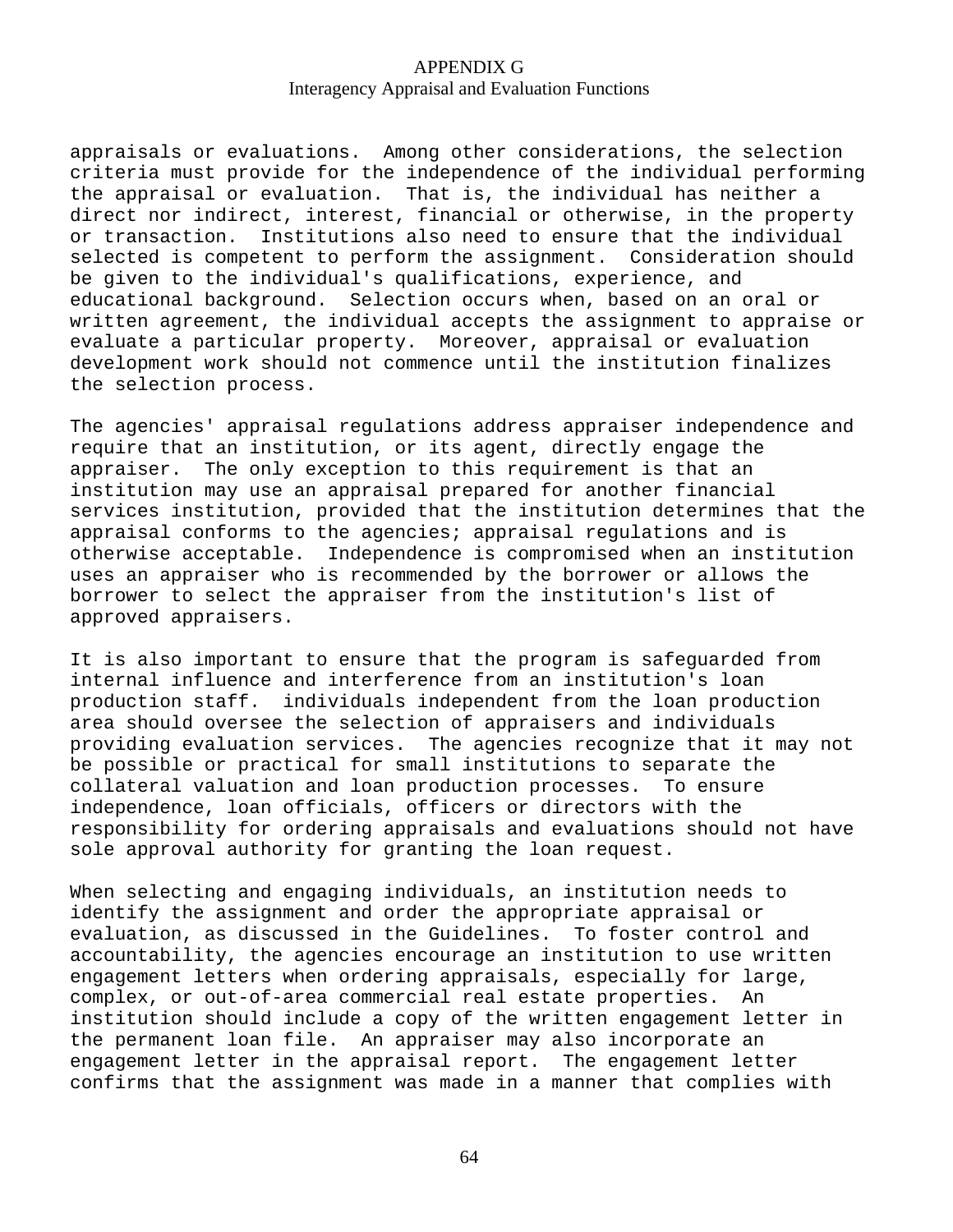the institution's procedures and the agencies; regulations and Guidelines.

#### **Appraisal and Evaluation Compliance Reviews**

An institution's appraisal and evaluation program must maintain effective internal controls that promote compliance with program standards and the agencies' appraisal regulation and Guidelines. Internal controls should, among other criteria, confirm that appraisals and evaluations are reviewed by qualified and adequately trained individuals who are not involved in the loan production processes. The institution's standards for the depth of such reviews should reflect the risk of the transaction and the process through which the appraisal or evaluation is obtained. An institution should establish more in depth review procedures for appraisals of large complex or out-of-area commercial real estate credits and for those appraisals and evaluations that are ordered by agents of the institution, such as loan brokers or another financial services institution.

Even in small institutions when absolute lines of independence cannot be achieved, effective internal controls should be implemented to ensure that no single person has sole authority to render credit decisions involving loans on which they ordered or reviewed the appraisal or evaluation. Further, lending officials, officers, or directors should abstain from any vote or approval involving loans for which they performed the appraisal or evaluation.

### **Supervisory Approach**

Examiners will review an institution's standards of independence, taking into consideration the size of the institution and the nature and complexity of its real estate-related activities. Examiners will consider whether policies and procedures are comprehensive and applied uniformly to all units engaging in federally related transactions.

If an institution suspects that a licensed or certified appraiser is violating applicable laws or USPAP, or is otherwise engaging in other unethical or unprofessional conduct, the institution should make referrals directly to the appropriate state appraiser regulatory authorities. Examiners finding evidence of unethical or unprofessional conduct, including improperly prepared appraisals or evaluations and readdressed appraisals, should forward their findings and recommendations to their supervisory office for appropriate disposition and referral to the state appraiser regulatory authority, as necessary. Institutions and institution-affiliated parties, including lenders, staff and fee appraisers, are reminded that they could be subject to